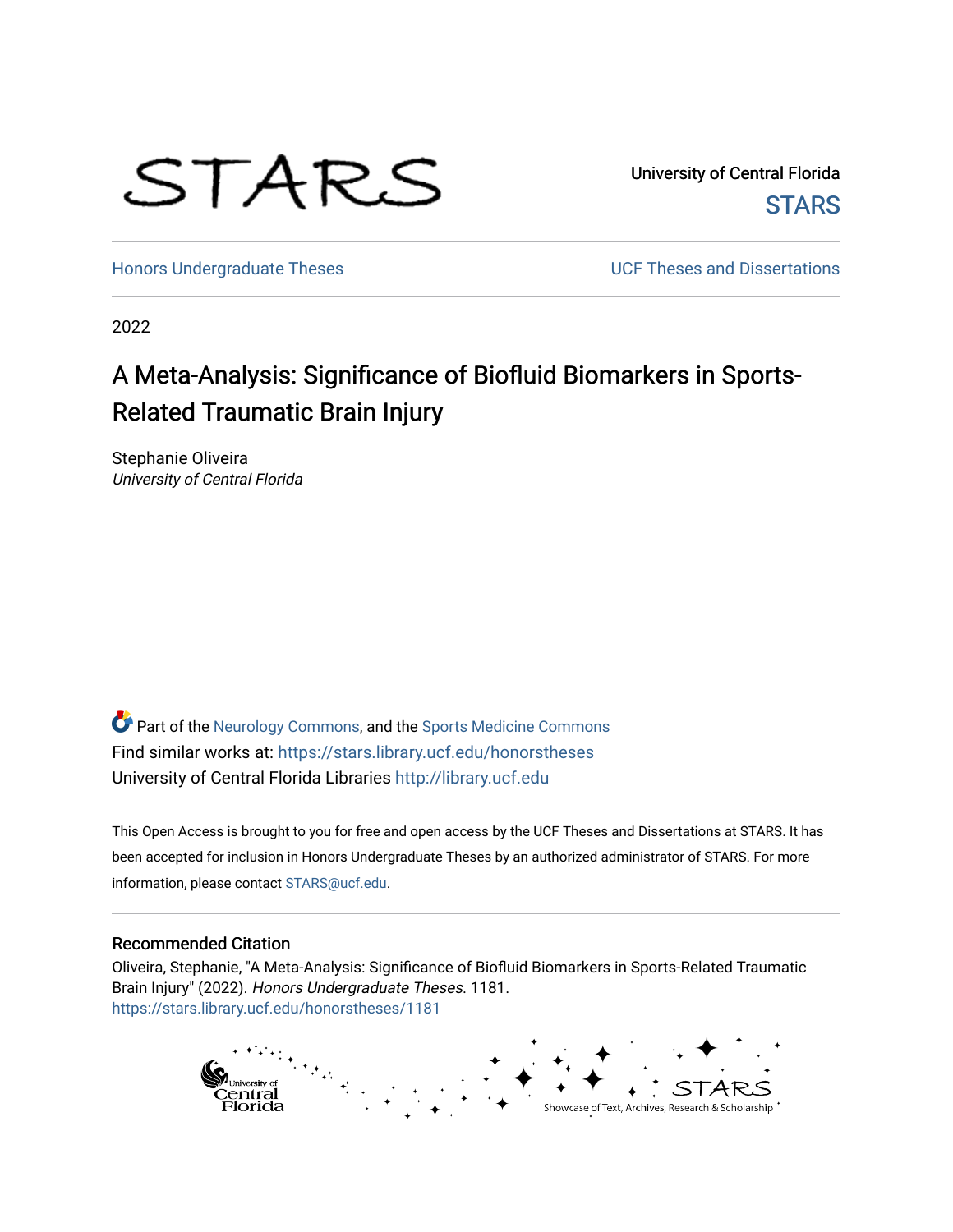# A META-ANALYSIS: SIGNIFICANCE OF BIOFLUID BIOMARKERS IN SPORTS-RELATED TRAUMATIC BRAIN INJURY

by

# STEPHANIE A. OLIVEIRA

A thesis submitted in partial fulfillment of the requirements for the Honors in the Major Program in Biomedical Sciences in the College of Medicine and in the Burnett Honors College at the University of Central Florida Orlando, Florida

Spring Term, 2022

Thesis Chair: Tina Dow, PhD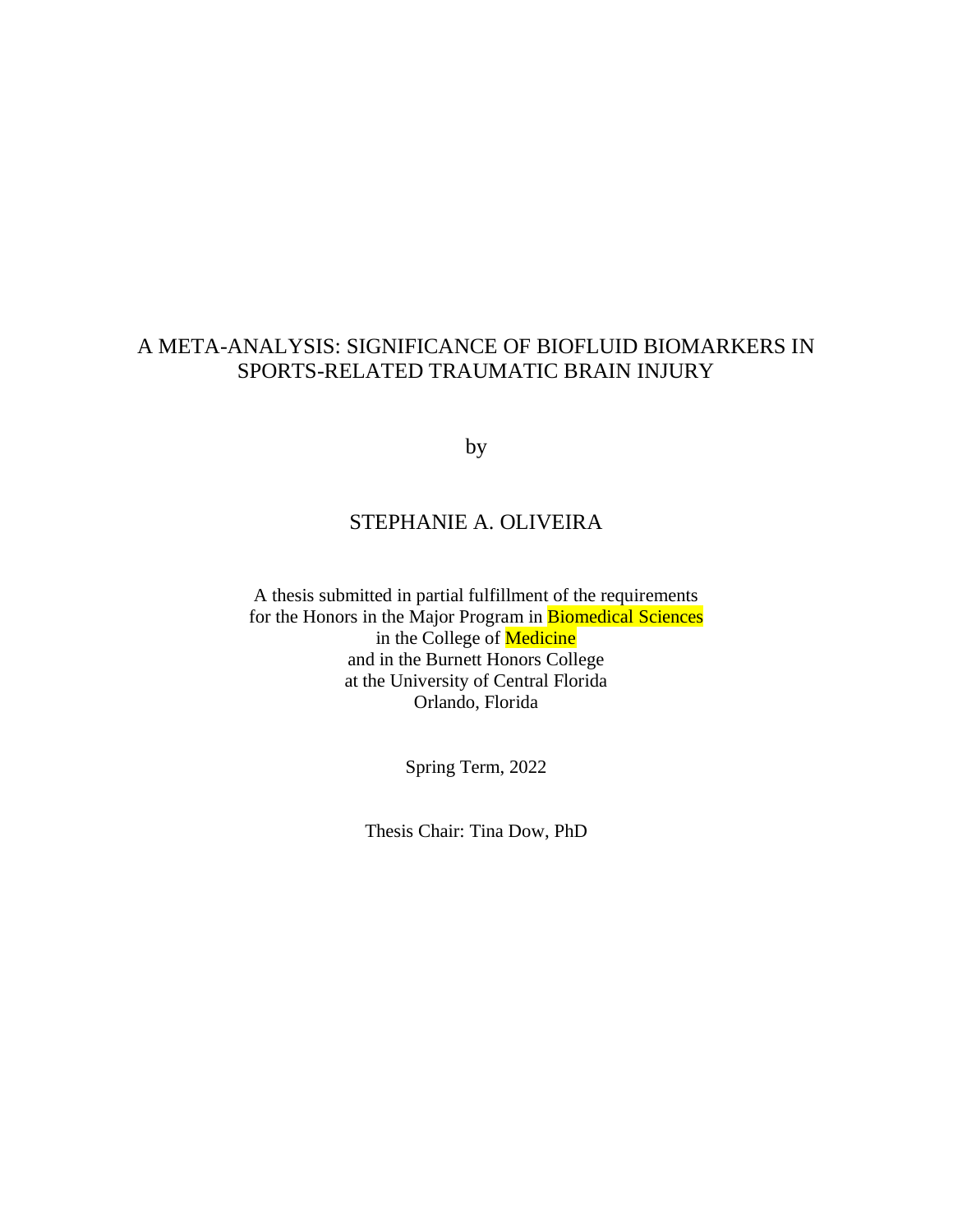# **ABSTRACT**

**Background**: To reduce the reliance on clinical judgment for the regulation of sports-related traumatic brain injury, identifying and measuring objective to biofluid biomarkers can provide important insight into the diagnosis (Determining the type and origin of a disorder) and prognosis (Determining the chance of survival of a disorder) of SR-TBIs. A biomarker is a qualitative or quantitative measurement that provides a measure of a subject's physiological or pathological condition at a specific time or during a disease state. Recent literature has suggested that biomarkers can help in the screening of patients exhibiting symptoms of mild traumatic brain injury (mTBI). Despite insights from recent research, it is not clear whether biomarkers and assessments of sports-related TBI are well-aligned. The objective of this study sought to review the current literature on predictive values of biomarkers: glial fibrillary acidic protein (GFAP), calcium channel binding protein S100 subunit beta (S100β), total-tau and neuron-specific enolase (NSE) for sports-related Traumatic Brain Injuries (SR-TBIs) to improve comprehension of biological and clinical contexts that can help evaluate the use of these biomarkers in sports-related TBIs and their potential function.

**Methods**: The study was reported based on guidelines recommended by the Preferred Reporting Items for Systematic Reviews and Meta-Analyses (PRISMA: 2020 Edition) of 8 studies related to the assessment of biomarkers concerning SR-TBI. Literature searches were carried out on PubMed, Google Scholar, ScienceDirect, and ResearchGate. With an evidentiary table, the characteristics of the studies included in the meta-analysis ( $n = 14$  studies) were presented. A significant role for biomarkers in the management of mild traumatic brain injury is suggested by the results of this analysis. From the literature, the significance of biomarkers in SR-TBI was identified along with the biomarkers that can facilitate more accurate clinical decision-making.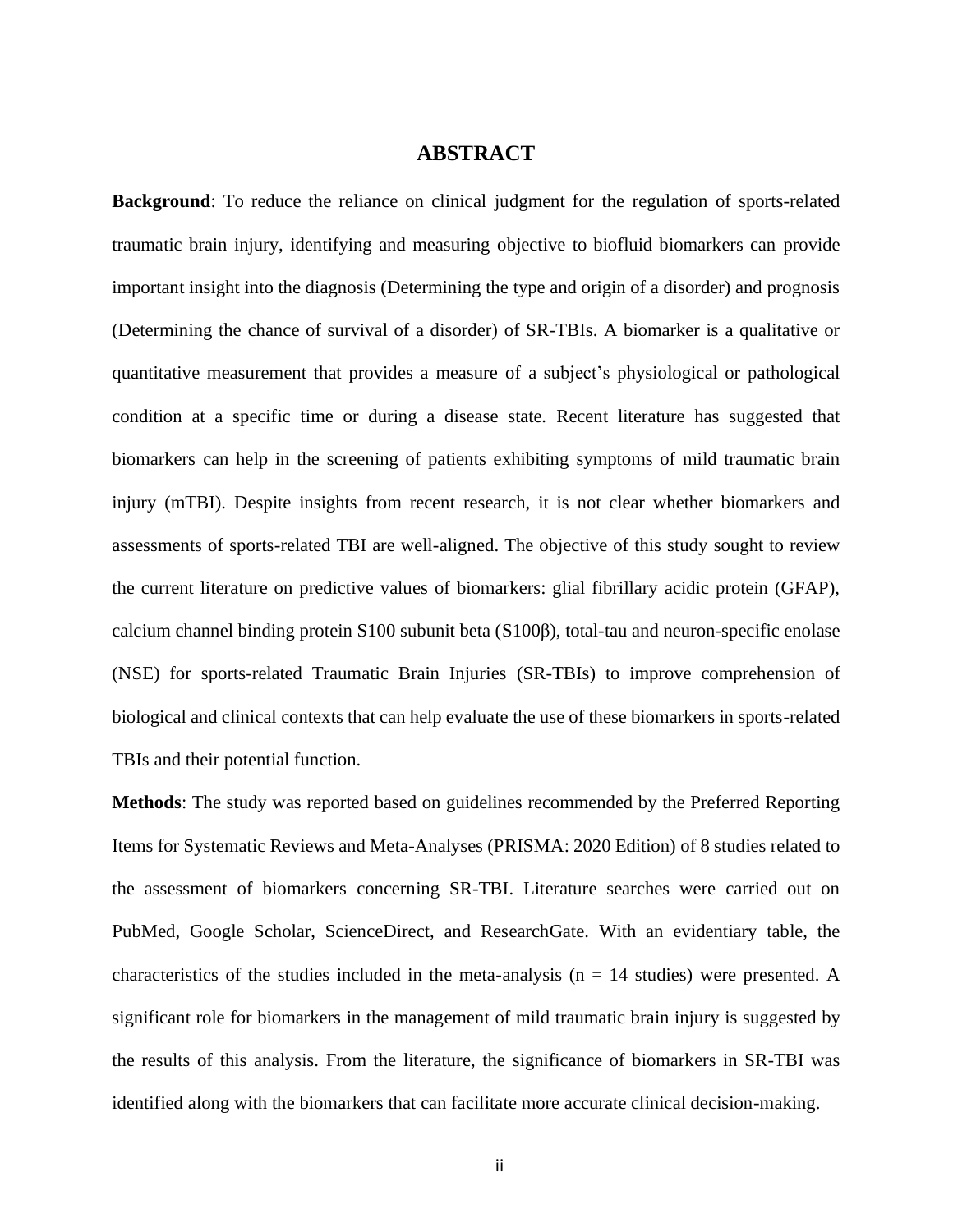**Results**: The initial search resulted in 73 articles, and the application of exclusion criteria and removal of duplicates resulted in the inclusion of 14 articles. Eight of the included studies were ([26], [27], [28], [30], [34], [39], [40], [41]), three were cohort studies ([25], [37], [45]) one was a pilot study [32], one interview, and an observational study [44]. The review was carried out to determine the efficacy of Biomarkers GFAP, S100β, Total-tau, and NSE to help in the screening of mild traumatic brain injury (mTBI) in patients showing symptoms. The focus is on athletes presenting at an emergency department with possible mTBI requiring a CT scan based on the application of a clinical algorithm. A forest plot was utilized, and the studies had low heterogeneity or variability (P<0.23) and I2 statistic is equal to 26%. A random-effects model was used. The plot shows the odds ratio favoring the control group thus depicting the negative predictive value of the biomarkers such that in the control group no mTBI case was reported. The biomarkers were only present in the experimental group which had cases of mTBI. A funnel plot was also used to determine negative predictive values and to provide data screening for the distribution of 14 studies, resulting in a lower quadrant precision overall.

**Conclusions:** It was established that the utility of biofluid biomarkers in the prediction of mild traumatic brain injury due to SRC is significant when the markers are used in large combinations. The four biofluid biomarkers (S100β, total-tau, GFAP, NSE) under study have strong predictive ability for mTBI, and their use can reduce the number of CT scans among TBI patients participating in athletic activities. Although preliminary evidence shows that other diagnostic treatments may help to mitigate traumatic brain injury sequelae, clinical trials are needed to further test their efficacy, specifically with diverse and high-risk populations. Luckily, the research on mTBI biomarkers is rapidly advancing, and should these biomarkers be better established clinically, they could easily hold many important roles.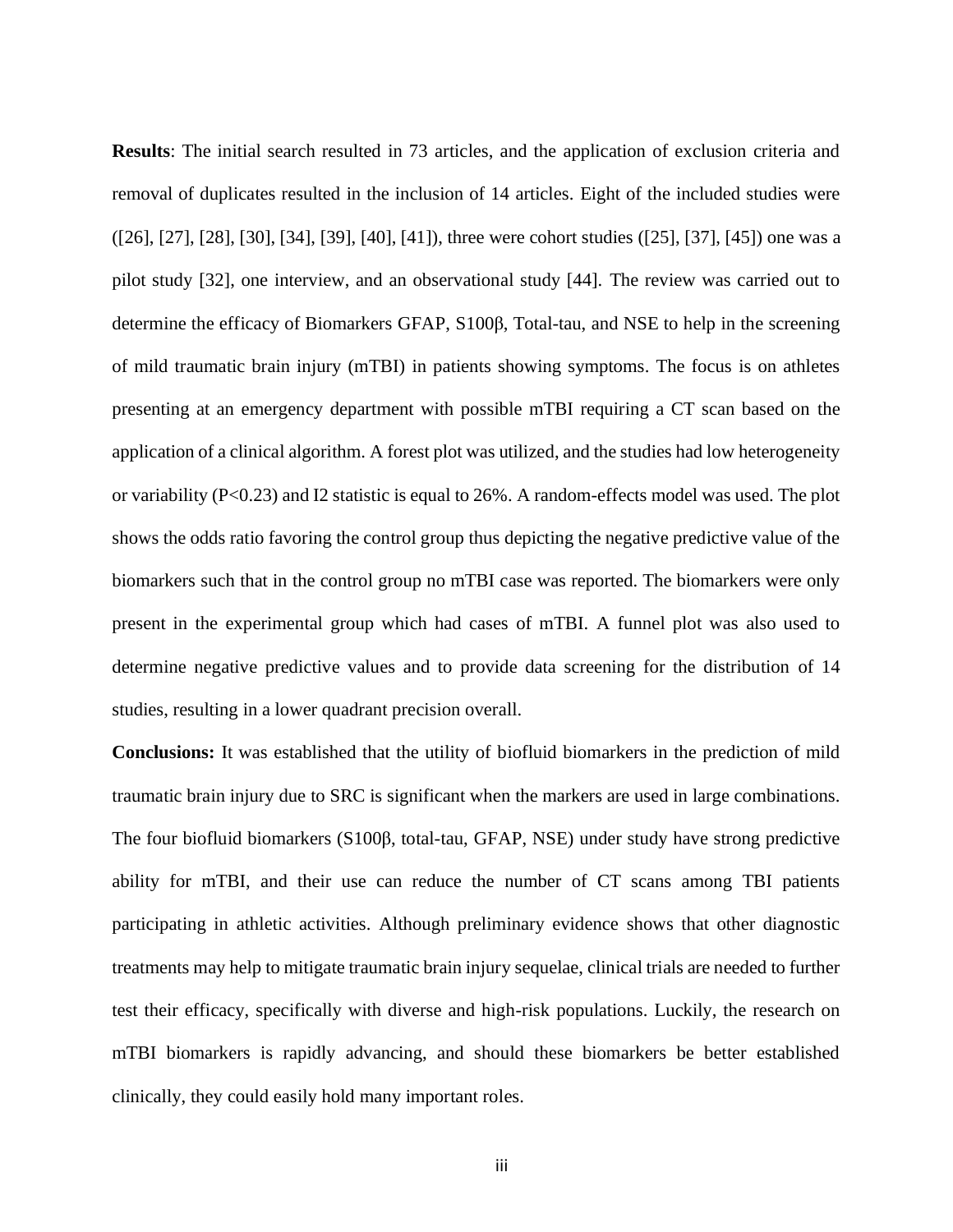# **DEDICATION**

For my thesis chair, Dr. Tina Dow, and committee members, Dr. Camilla Ambivero and Dr. Jonathan Caranto, who encouraged, guided, and advised me throughout the process of making this thesis feasible.

For my family, who are always in my corner pushing me to be a better version of myself every day. Thank you, Mom, for always guiding me on my journey to becoming the woman I am today.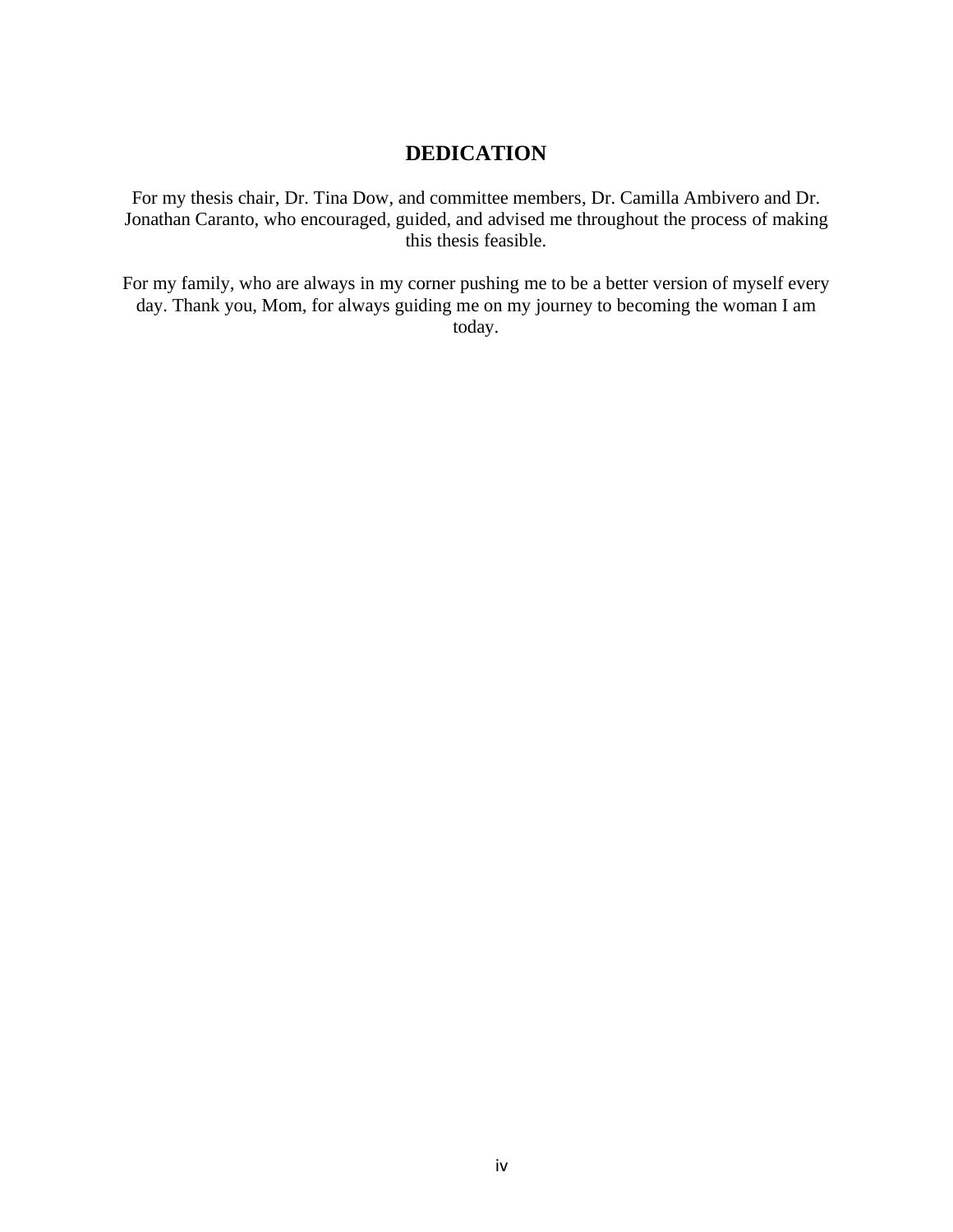# **TABLE OF CONTENTS**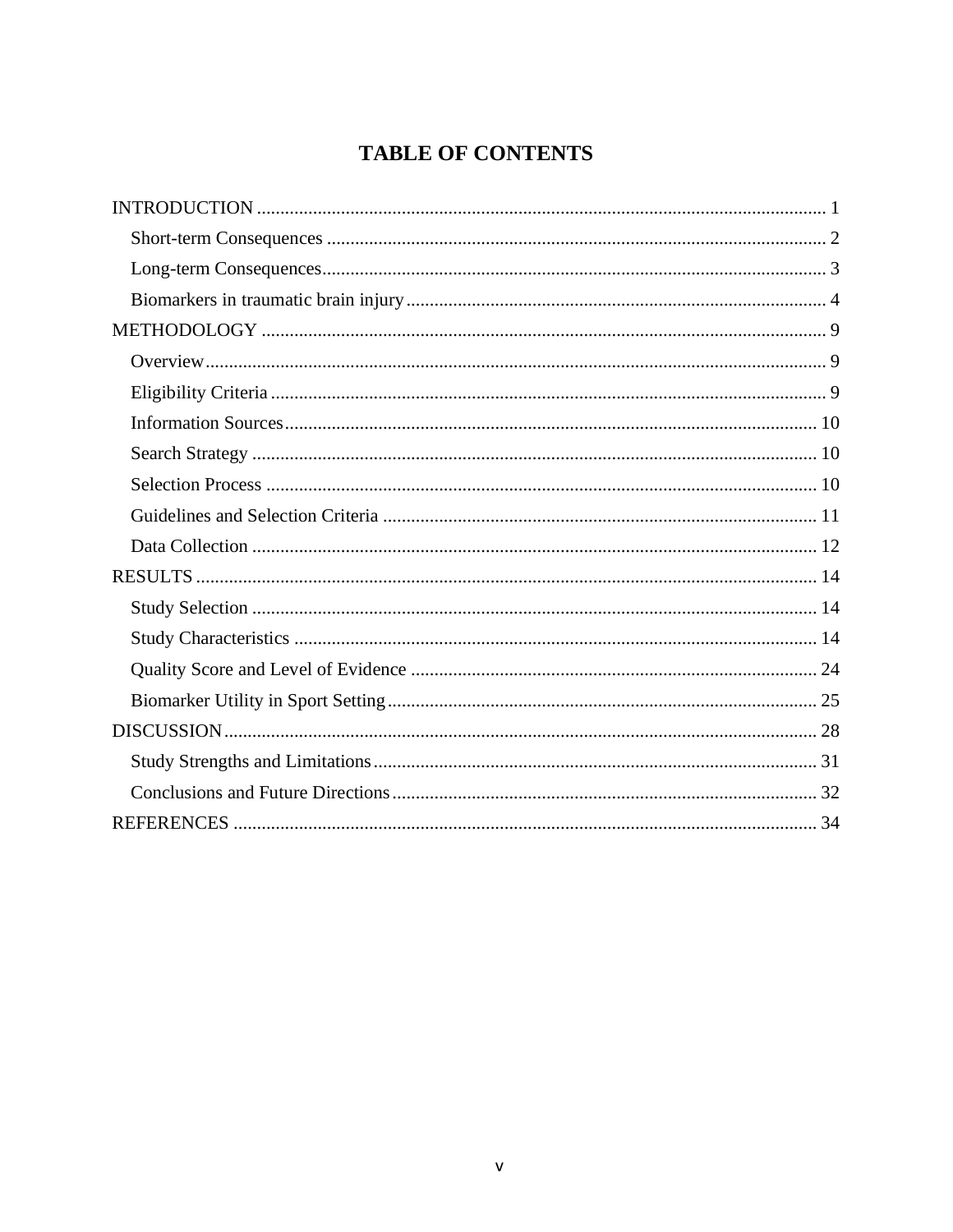# **ABBREVIATION**

**TBI:** Traumatic Brain Injury **mTBI:** Mild Traumatic Brain Injury **SR-TBI:** Sports-Related Traumatic Brain Injury **SRC:** Sports-Related Concussion **CTE:** Chronic traumatic encephalopathy **PRISMA:** Preferred Reporting Items for Systematic Reviews and Meta-Analyses **GFAP:** Glial Fibrillary Acidic Protein **S100β:** S100 Subunit Beta Protein **T-tau or tau:** Total-Tau **NSE:** Neuron-Specific Enolase **UCH-L1:** Ubiquitin C-Terminal Hydrolase-L1 **NF-L:** Neurofilament Light Chain **CSF:** Cerebrospinal Fluid **CT:** Computerized Tomography **MRI:** Magnetic resonance imaging **GSC:** Glasgow Coma Scale **PRDX-6**: Peroxiredoxin-6 protein **POI:** Point-Of-Injury **BM:** Biomarker **OR:** Odds Ratio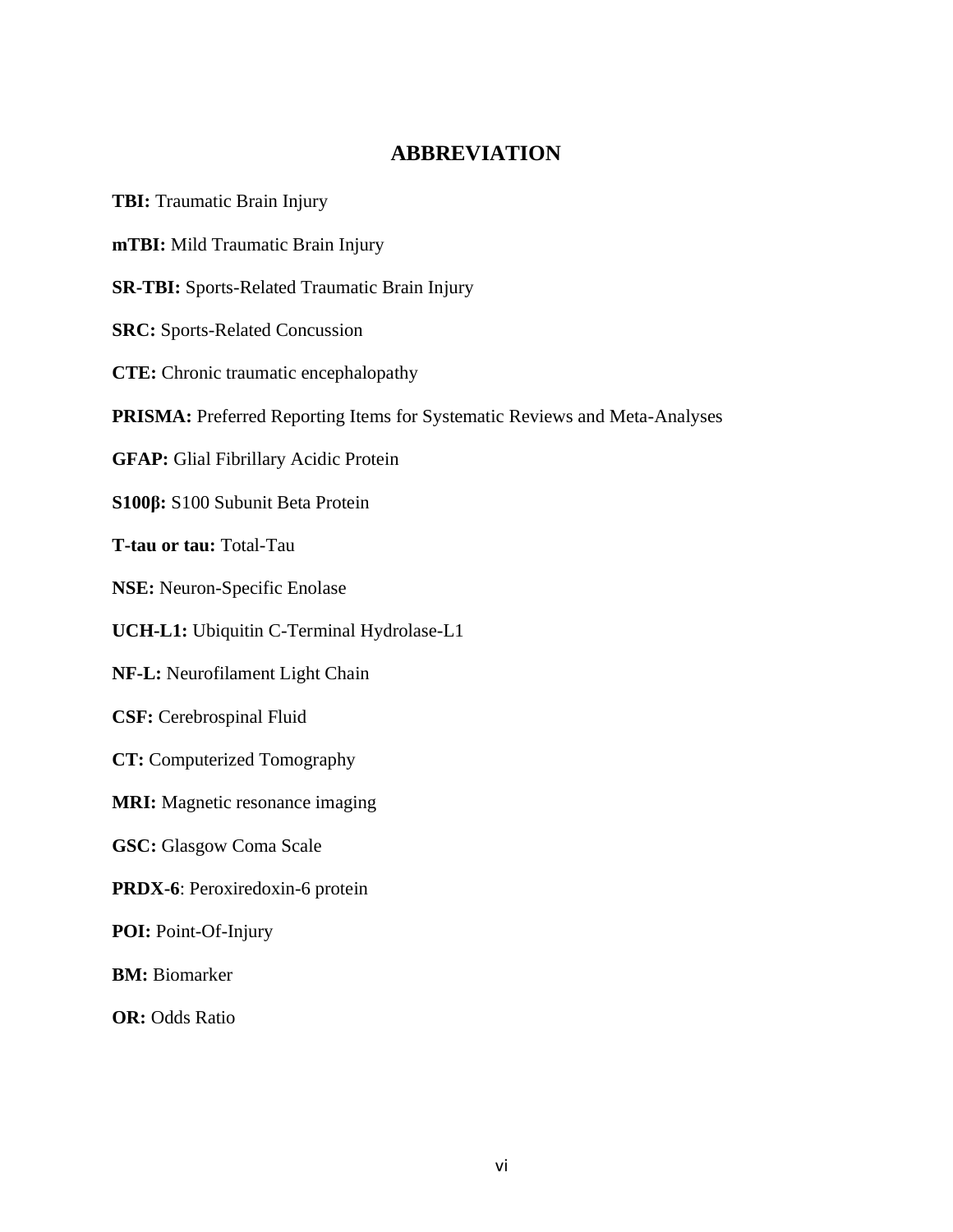# **FIGURES**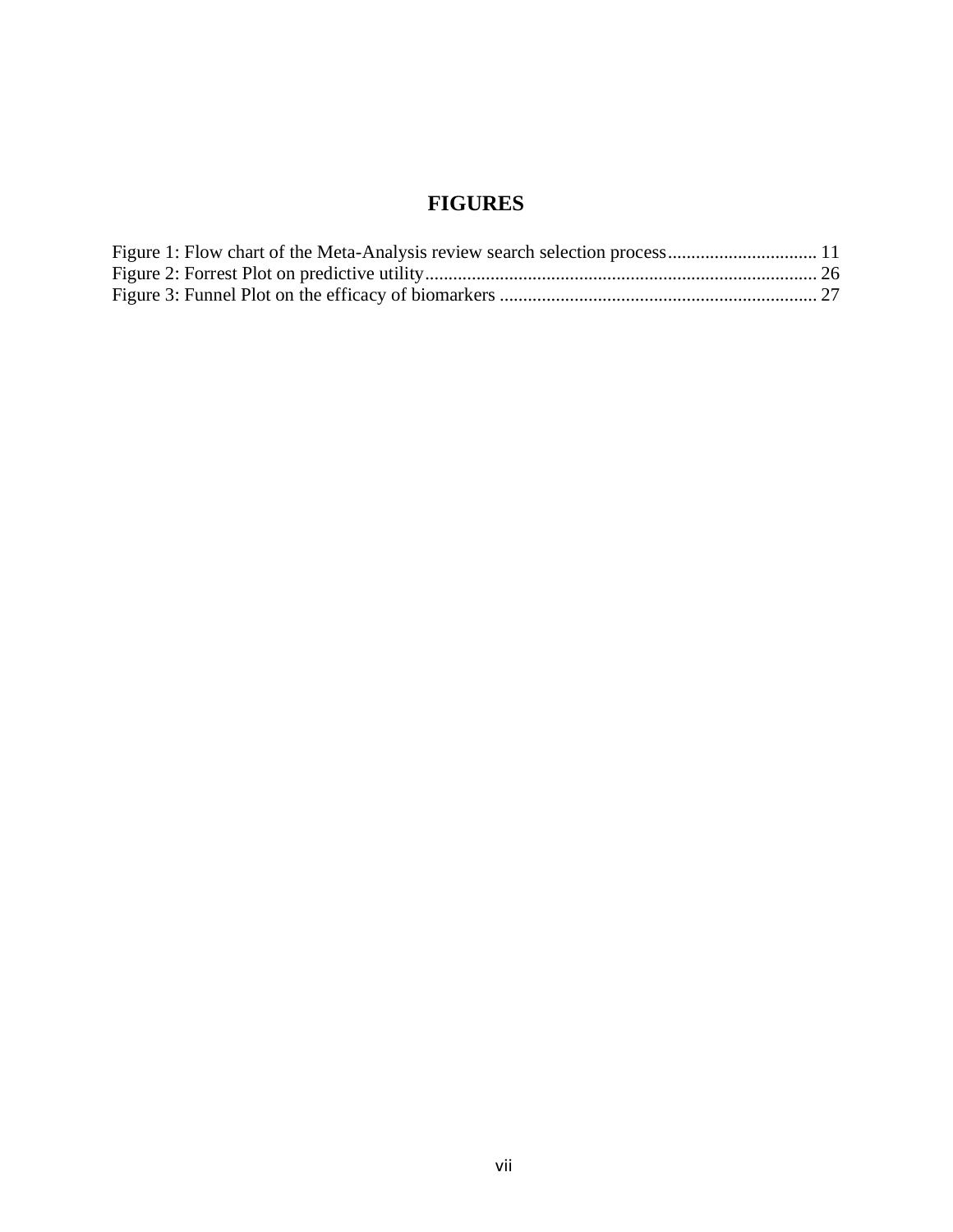# **TABLES**

| Table 1: Reference table for peak levels and characteristics of investigated biomarkers  15 |  |
|---------------------------------------------------------------------------------------------|--|
|                                                                                             |  |
| Table 3: Evidence table summarizing studies assessing biomarkers in athletes  16            |  |
|                                                                                             |  |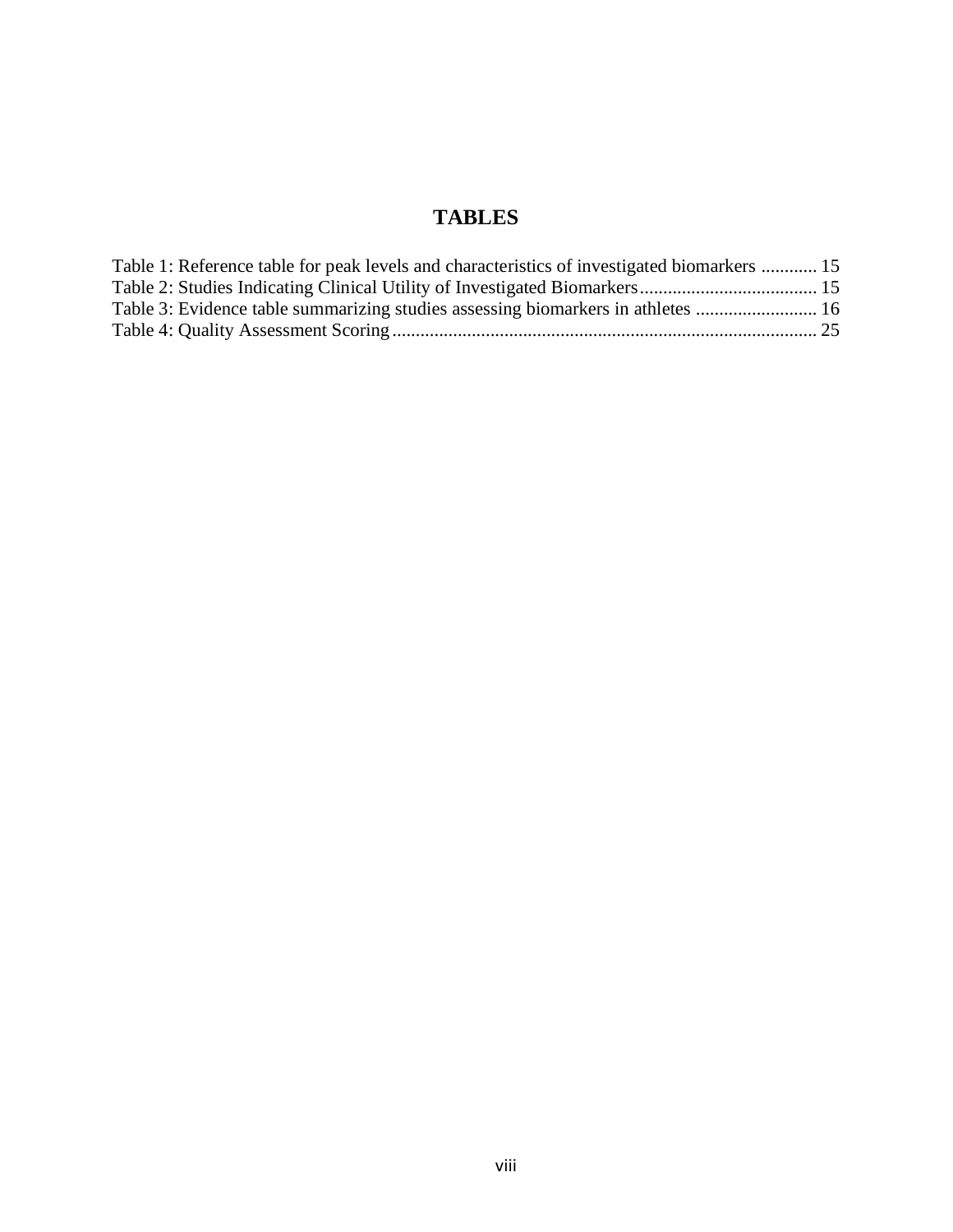Keywords: concussion, sports-related concussion (SRC), clinical studies, predictive value, biofluid biomarkers, or NSE or GFAP or S100β; mild traumatic brain injury; mTBI; TBI pathophysiology; meta-analysis review

#### **INTRODUCTION**

<span id="page-9-0"></span>When engaging in sporting activities, most athletes tend to engage in physical touch, which may sometimes expose them to the risk of getting an internal brain injury commonly known as Traumatic Brain Injury (TBI). A traumatic brain injury, or concussion, results from a drastic external blow to the head that can be diagnosed through evidence of alterations in brain function and/or behavioral patterns. [1] Concussions will result from exposing the head to significant impacts that may result in the change of position of the brain in the skull, causing a rupture of blood vessels and injury of several cells present in the brain. [2] A TBI will pathologically develop from primary and secondary injuries which will lead to brain injury. The primary injury is related to the first onset of external impact on the skull resulting in the shaking of the skull. The secondary injury will occur minutes or days following the primary injury and can result in both physical and/or chemical changes inside the brain. [3] This secondary injury in the pathophysiology of a TBI is what brings about the concern for possible behavioral change post-injury. Traumatic brain injury (TBI) continues to progressively become more of a public health concern worldwide. According to the CDC, between the years 2001 and 2010, deaths and visits to the hospital drastically increased in cases related to brain trauma injuries. [3] Specifically, males in contact sports, such as football, soccer, and ice hockey, are at a higher risk of being diagnosed with a TBI, and adolescents and young adults had the highest incidence of a sports-related TBI. [4]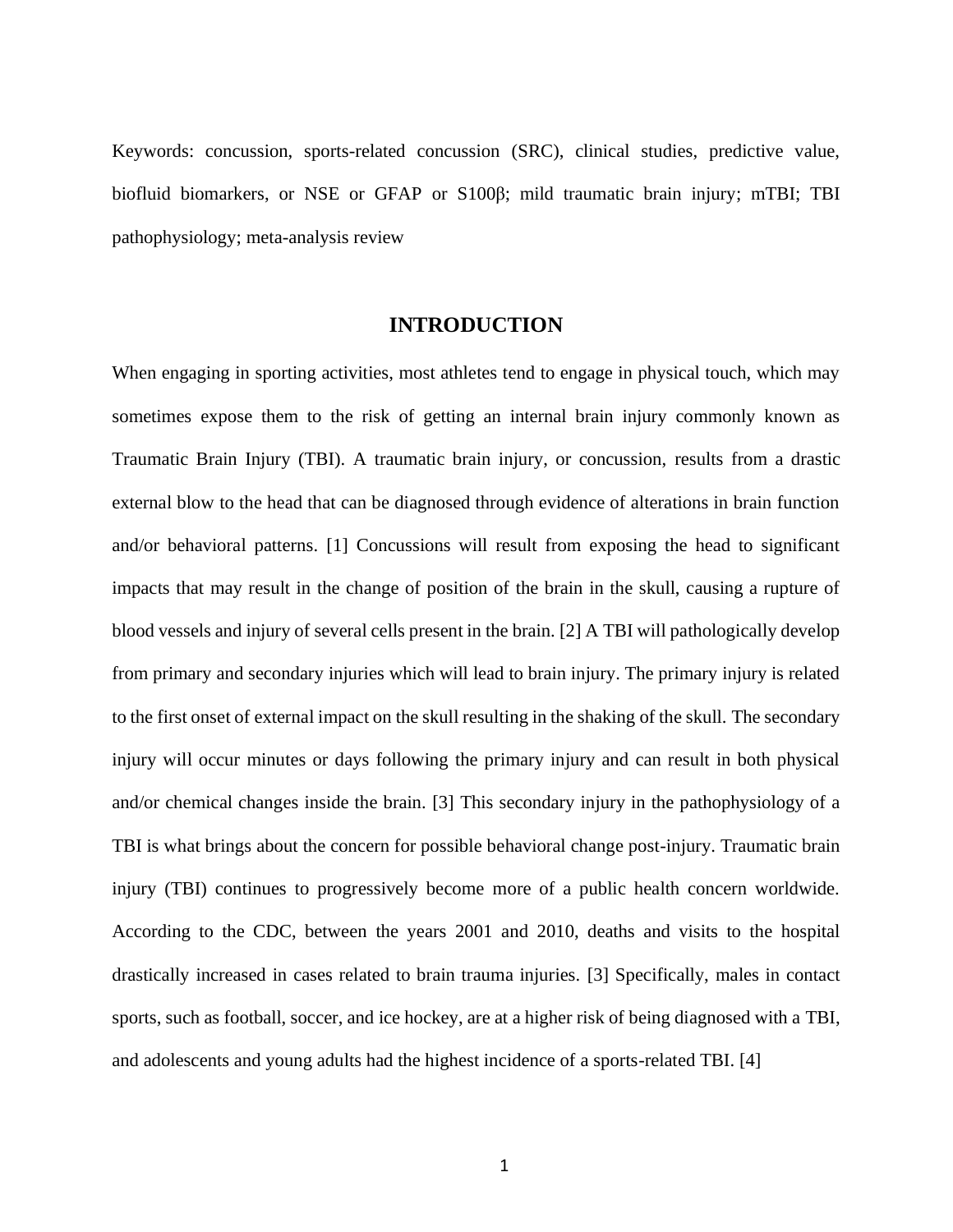Current literature indicates that the impacts of a TBI may go beyond physical, affecting mental health. [5] Recent studies have identified that athletes who suffer a concussion will exhibit significant behavioral changes. [5] According to a study, high school and college athletes who suffered and were diagnosed with concussions developed depressive symptoms, confusion, and mood changes within three weeks following the diagnosis. [6] A study found that, in an older population, social behavior and etiquette were worse after a TBI diagnosis than before. [7] One study notes that the negative social impacts of a TBI perhaps are exacerbated within children, also affecting family dynamics, academic performance, and athletics. [8] Collectively, these studies indicate that TBIs can alter behavior in athletes in general. Athletes who participate in high-contact sports such as football, soccer, and ice hockey are more likely to suffer a traumatic brain injury. [9] Damaging consequences that follow a TBI within these sports can be short-term or long-term depending on some important factors such as the severity of the TBI. [10] Therefore, in anticipation of addressing these concerns in the literature surrounding this consequential topic, this study will examine biomarkers in sports-related TBIs to determine if these biological measures are significant enough to possibly prevent such consequences.

### <span id="page-10-0"></span>*Short-term Consequences*

Short-term complications in a sports-related traumatic brain injury (SR-TBI) can occur immediately after the injury. The signs and symptoms of short-term complications can depend on factors, such as TBI severity and/or physical characteristics of the injury. [11] These factors can help categorize the degree of the following types of TBIs: Mild traumatic brain injury (mTBI) and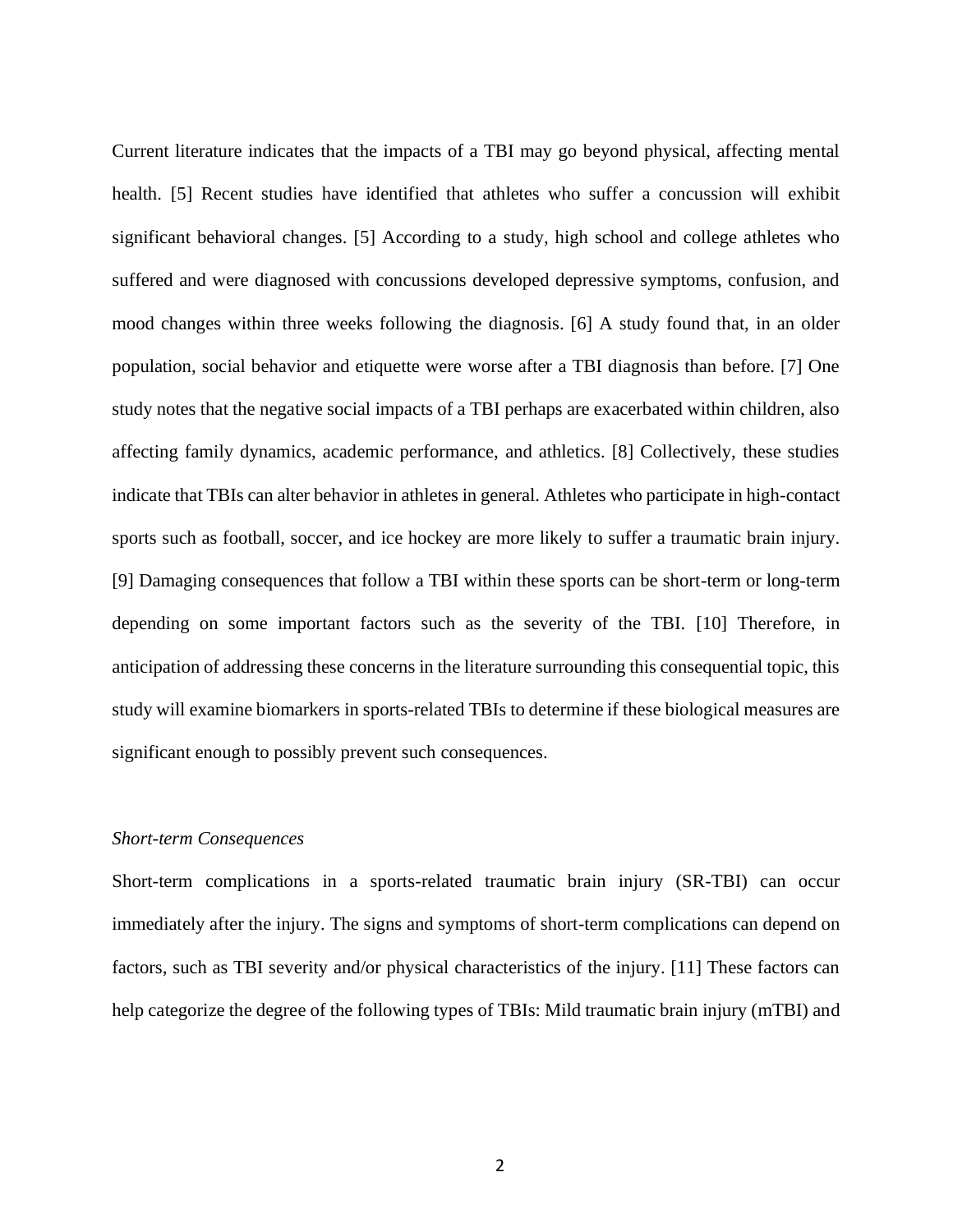Moderate to severe traumatic injury. Temporarily, traumatic brain injuries may damage your brain cells, but a more serious traumatic brain injury can result in damage to the brain such as bleeding and bruising. Normally, patients who suffer from mild traumatic brain injuries (mTBI) can show physical, sensory, and/or cognitive symptoms. [10] Physical symptoms of a mTBI include but are not limited to headaches, nausea, dizziness, and more. [10] Sensory symptoms that can be observed in a person after a mTBI are light-sensitive, while cognitive/behavior symptoms can be observed as abrupt changes in mood or the possible feeling of anxiety or depression. [10] Patients dealing with untreated moderate to severe TBI can show the following physical symptoms: loss of consciousness or coordination, or even possible seizures. Cognitive or mental symptoms in moderate to severe TBIs can cause agitation or other unusual behavior in the patient. [11]

### <span id="page-11-0"></span>*Long-term Consequences*

Untreated brain injuries can lead to several complications immediately after the incident. The severity of an injury following a traumatic brain injury can also increase the risk of more serious complications. [12] A prolonged injury to the brain that is moderate to severe can cause a persistent change in a person's consciousness, awareness, and responsiveness. There are dangerous levels of consciousness, including but not limited to comas and/or a vegetative state. A coma results in complete unawareness and the person does not respond to a stimulus. Vegetative states indicate extensive brain damage resulting in the unawareness of surroundings, but the person may respond to partial stimulation. [13]

Chronic traumatic encephalopathy (CTE) is a progressive neuropsychological condition caused by repeated force to the head. Athletes who play high collision sports are at a higher risk of developing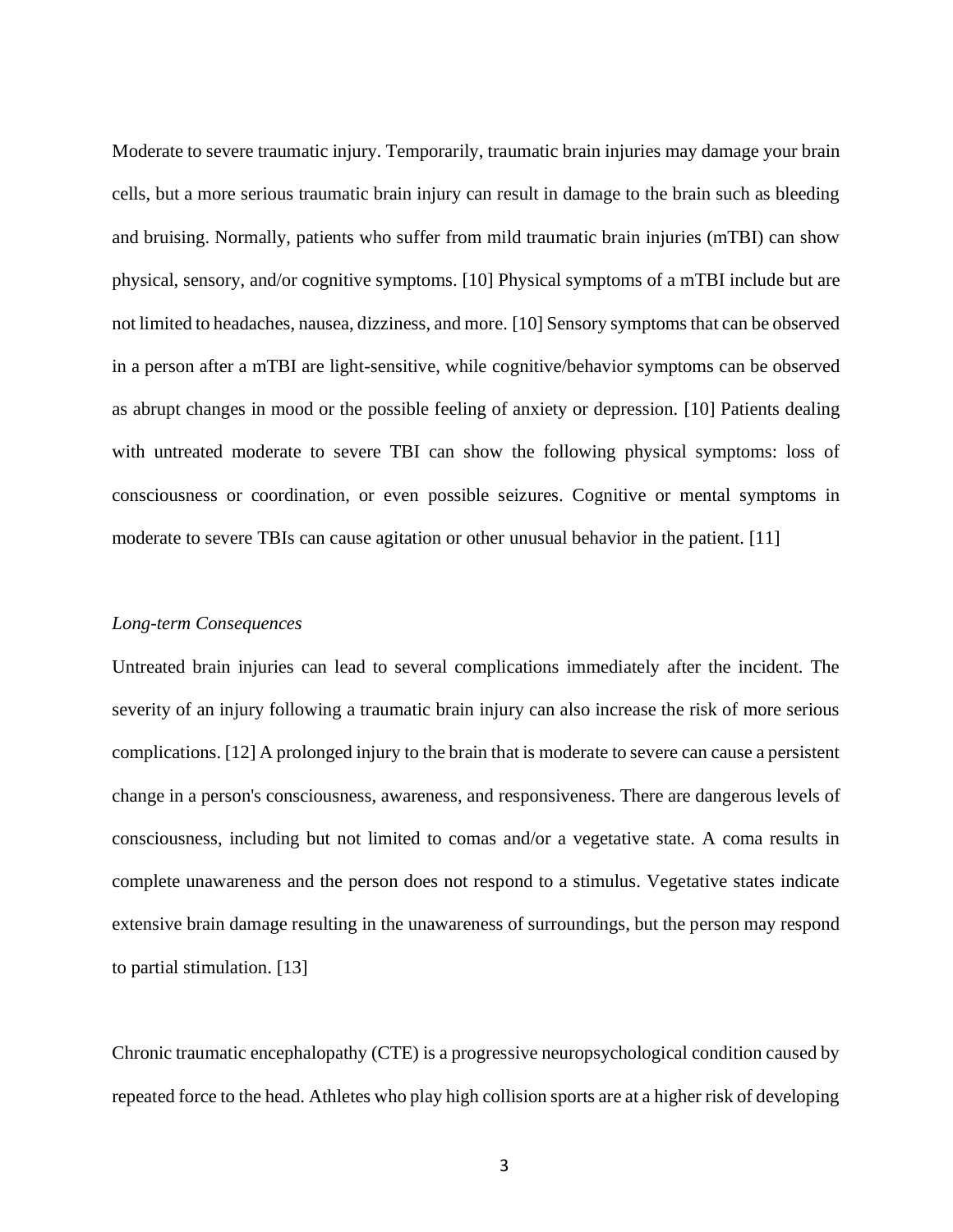CTE compared to nonphysical sports. [10] Cognitive or behavioral changes that occur years after a concussion are known as CTE. [14] CTE has been linked with the following high collision sports: football, hockey, soccer, and others. [14] Particularly in sports, early diagnosis is critical to prevent CTE and long-term consequences. [14] Signs and symptoms can delay coming forward after a person has sustained a brain injury. To provide optimal care to athletes suffering from CTE, which is thought to be primarily caused by repetitive head trauma, early detection methods are fundamental. [14] In addition to headaches, dizziness, unsteadiness in walking, and fatigue, patients with CTE may suffer from cognitive and psychosocial symptoms.

## <span id="page-12-0"></span>*Biomarkers in traumatic brain injury*

A biomarker can be detected in bodily fluids or tissues and is referred to as a biological molecule or substance that can be examined to predict the incidence or outcome of a disease. Understanding the relationship between quantifiable biological processes and clinical consequences is critical for expanding mTBI therapy options. On the contrary, many of the more well-studied biomarkers are susceptible to deterioration. Biomarkers are currently only used in clinical practice to rule out the need for a CT scan. However, an exciting and growing area of research focuses on blood tests for TBI diagnosis. A blood test approved by the FDA in 2018 detects two proteins released into the bloodstream by the brain following a mild concussion, UCH-L1, and GFAP. [23] After brain injury, proteins would be synthesized and secreted from neurological cells into the CSF, where they can possibly cross the blood-brain barrier (BBB) and enter the peripheral circulation. [15] The neuron-specific enolase (NSE) and the ubiquitin C-terminal hydrolase (UCH-L1) are both neuron-derived proteins, while protein S100 Beta (S100β) and glial fibrillary acidic protein (GFAP) are both glial-derived proteins. Over the past decade, a growing body of research has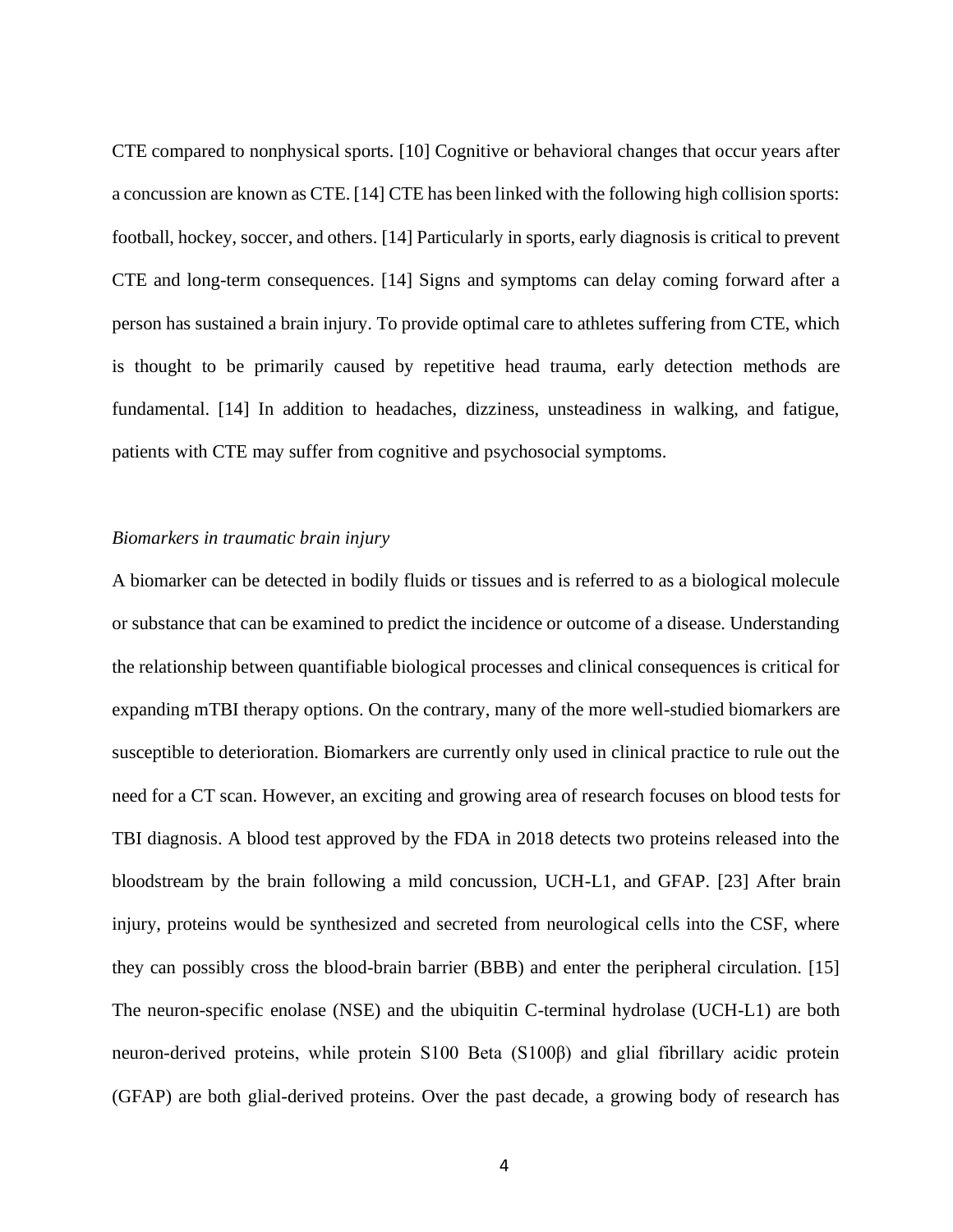supported the use of biomarkers to detect concussions in children and adults. [16] Over a dozen studies have measured different biomarkers including Protein S100 Beta (S100β), glial fibrillary acidic protein (GFAP), and neuron-specific enolase (NSE). [12] Protein S100 Beta (S100β) and glial fibrillary acidic protein (GFAP) have been the most helpful thus far in the growing body of research supporting biomarkers in patients with TBI. [12] Biomarkers may be the best way for athletes to prevent further injuries if they receive early and personalized treatment after suffering a concussion. Those who are trained in sports medicine, such as athletic trainers, coaches, and clinicians, could detect concussions with a point-of-care test, for instance. Clinically, it can be used to determine whether a patient has suffered a concussion and to screen them for neuroimaging such as CT or MRI. The incorporation of biomarkers into guidelines for returning to sports could be crucial to monitoring injury development and improvement in athletes at high risk of repeated injuries. In the evaluation of new treatments and therapies for concussion, biomarkers could even serve as surrogate measures of efficacy. [16] In sports such as football, ice hockey, and soccer, where concussions are common, early diagnosis and predictive tools are becoming increasingly important to prevent CTE and other long-term effects of concussions.

It is possible that diagnostic testing and a comprehensive medical evaluation may reveal the issues following a TBI injury, but the entirety of the injury may not be completely understood immediately after. Diagnosis of a TBI is individualized, depending on many factors such as age, health, medical history, the extent of the condition, and the presence of other injuries. [22] Currently, healthcare providers utilize different tests and measures to diagnose TBI such as the Glasgow coma scale (GSC), blood tests, and others. Although imaging can be found to be accurate, it is possible that false positives can occur and that flaws can be evident. Also, patients are exposed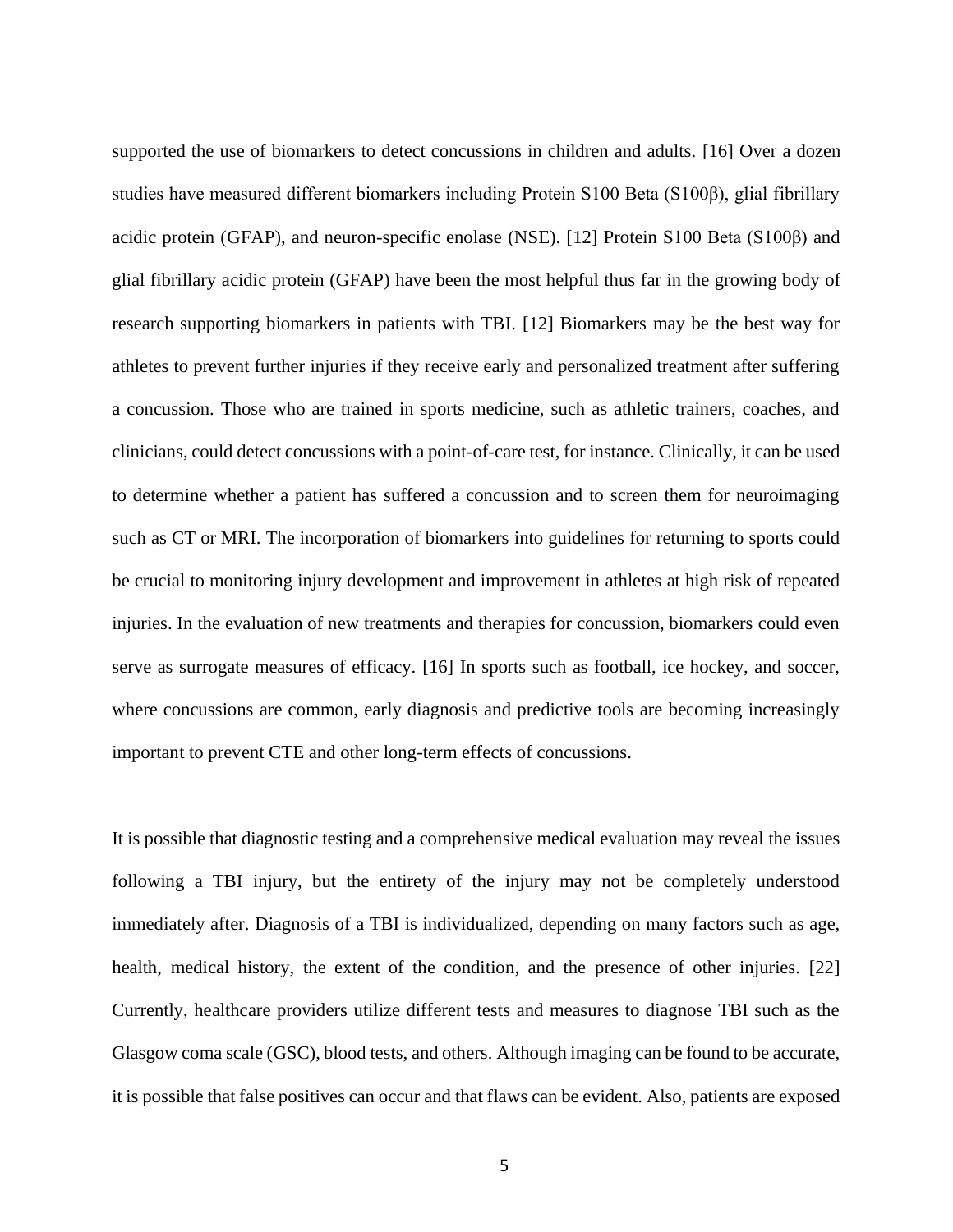to more radiation utilizing these current imaging techniques. In some cases, a biomarker blood test can possibly eliminate the need for a CT scan on individuals whose injury is unlikely to show up on the scan.

Computed tomography (CT) and Magnetic resonance imaging (MRI) are imaging brain tests, which have been identified to be the most efficient way currently of observing the condition of internal body parts. [22] The functions of these tests specifically include imaging techniques to diagnose brain injuries such as a TBI in the brain. [23] Specific to traumatic brain injuries, the most common technology used to determine patients with a more severe TBI is a CT. [22] As a diagnostic tool, it uses X-rays, which are electromagnetic waves that create an image of soft tissues and bones to help determine where brain damage occurred. [24] An MRI can be used to identify changes in the performance and structure of the brain after an injury, as well as assess the structure of the brain at a more detailed level. [22] After initial treatment and assessment, an MRI may be used. Since the test is more sensitive, it can detect the slightest of changes in the brain that can be missed on a CT scan. [22,24] Much of what occurs to the brain following a TBI occurs at the cellular level, so brain scans can be utilized to determine the magnitude of the brain injury and whether surgery is required to repair any damage. [22] The Glasgow Coma Scale is one of the most widely used tools for assessing the level of consciousness after TBI. [23] This method is commonly a 15-point, standardized test that assesses verbal abilities, eye functions, and physical awareness of body movements. There are also numerous in-depth tests such as cognitive or speech/language tests that can identify levels of injury or damage in TBI patients, in addition to neurological exams, which are a series of quick questions and exercises that assess how well the brain and body are functioning after a TBI. [22] As part of a neurological exam, you can assess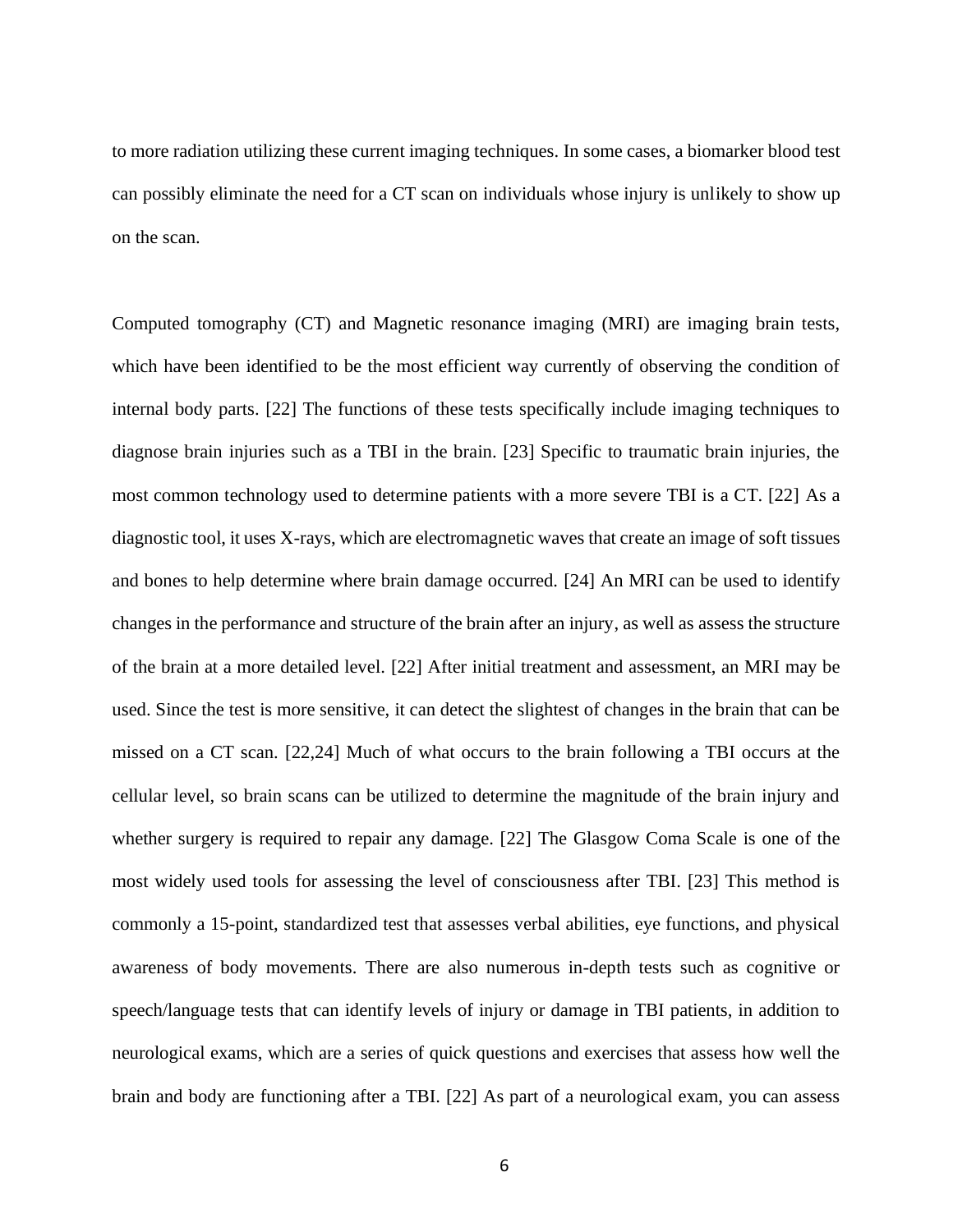abilities such as but not limited to the patient's motor skills, senses, coordination, emotions, and changes in behavior. For medical evaluation, screening tools can identify the most concerning concussions. [24]

Currently, diagnosis of TBIs relies on neurological examination, use of Computerized tomography (CT), X-rays, patient history, and presenting symptoms. [35] The difficulty arises in the fact that symptoms of mTBIs can present themselves despite a negative neuroimaging result and that diagnosis can be subjective when based on self-reported neurological symptoms. [33] The diagnosis of mTBIs is also made difficult due to the quick resolution of symptoms and the lack of objective evidence for a positive diagnosis using neuroimaging techniques. [33] Accurate diagnosis can also be impeded by the desire to conceal signs or the inability of the patient to identify subtle changes in consciousness and other dysfunctions. [33] The tendency to conceal symptoms is often motivated by an athlete and/or coach's desire for a return to play. [42] A premature return to play, however, can be unsafe for the athlete due to their increased risk of developing pronounced neurological injuries if not fully recovered. [42] Thus, there is a necessity for objective indicators of traumatic brain injury.

Neuroimaging techniques can potentially be unavailable because of patient radiation exposure and their high-cost healthcare expenditures compared to the sparse distribution of subjects across regions. The need to attend to patients with possible mTBI in an efficient and economically effective manner has led to significant research and development in accurate biofluid biomarkers. Designations of biomarkers connected to TBI pathophysiology are of clinical value due to their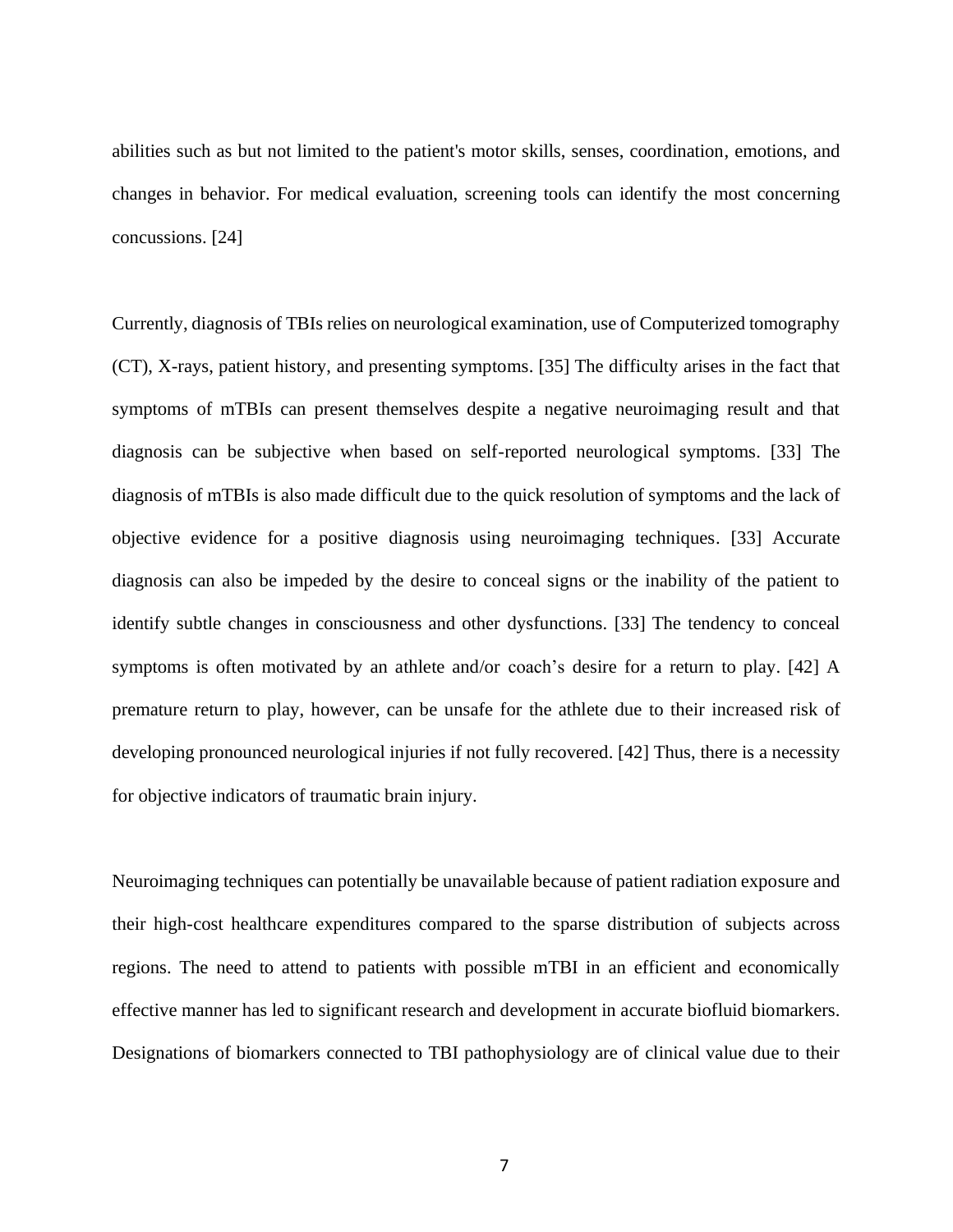potential for increased accuracy in the characterization and risk analysis of TBI. Personalized and targeted therapeutic interventions can be made possible as a result.

This meta-analysis aims to review the available literature on the predictive value of biofluid biomarkers for concussions and to emphasize the biological and clinical contexts that can help evaluate the use of these biofluid biomarkers in efficiently diagnosing and treating SR-TBIs. This meta-analysis concerned itself with biomarkers that hold promising value in diagnosing TBIs within the clinical setting. These biomarkers include S100 calcium-binding protein B (S100β) and glial fibrillary acidic protein (GFAP).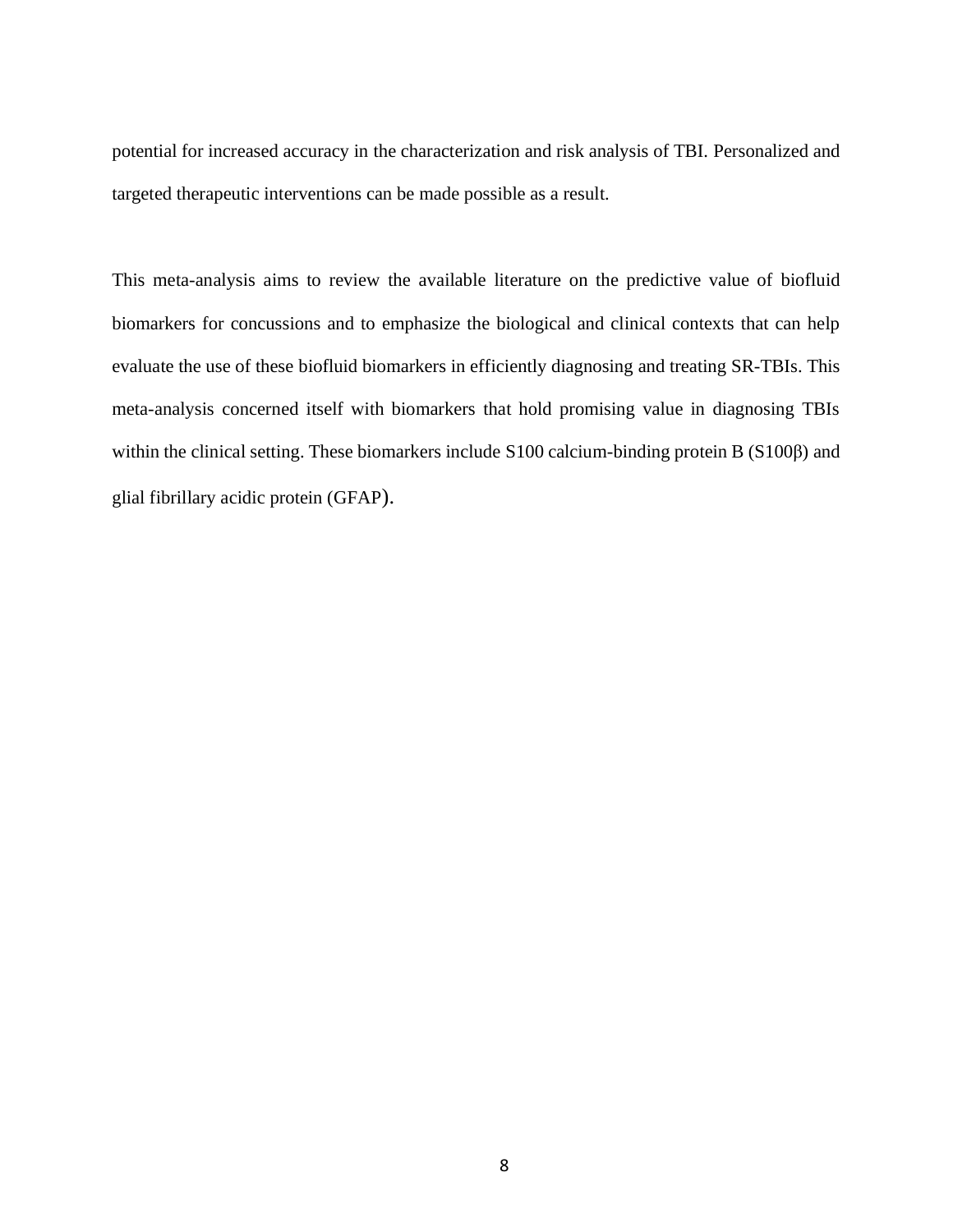# **METHODOLOGY**

#### <span id="page-17-1"></span><span id="page-17-0"></span>*Overview*

A comprehensive review was conducted to evaluate the predictive value of biofluid biomarkers for concussions to improve comprehension of biological and clinical contexts that can help evaluate the use of these biofluid biomarkers in sports related TBIs. This review was conducted concurrently from January 2022 to March 2022. The methodology for this meta-analysis literature review is in accordance with the PRISMA 2020 statement guidelines [47].

## <span id="page-17-2"></span>*Eligibility Criteria*

This research paper was reported based on the 2020 Preferred Reporting Items for Systematic Reviews and Meta-Analyses (PRISMA) edition. Literature searches were carried out on PubMed, Google Scholar, ScienceDirect, and ResearchGate databases. A second search was performed on the reference lists of the studies obtained in the initial search. Similar articles recommended by the digital libraries mentioned above were included in the results of the second literature search. The search included studies on the utility of S100 calcium-binding protein B (S100β), glial fibrillary acidic protein (GFAP), neuron-specific enolase (NSE), and tau in the prediction of mild traumatic brain injury. Only the results of the first five pages were included to ensure the relevance of the articles to this meta-analysis was assured to some degree. This was also done to ensure the most recently published and most cited articles were obtained in the initial search. Search results were limited to articles published from 2000 to 2021.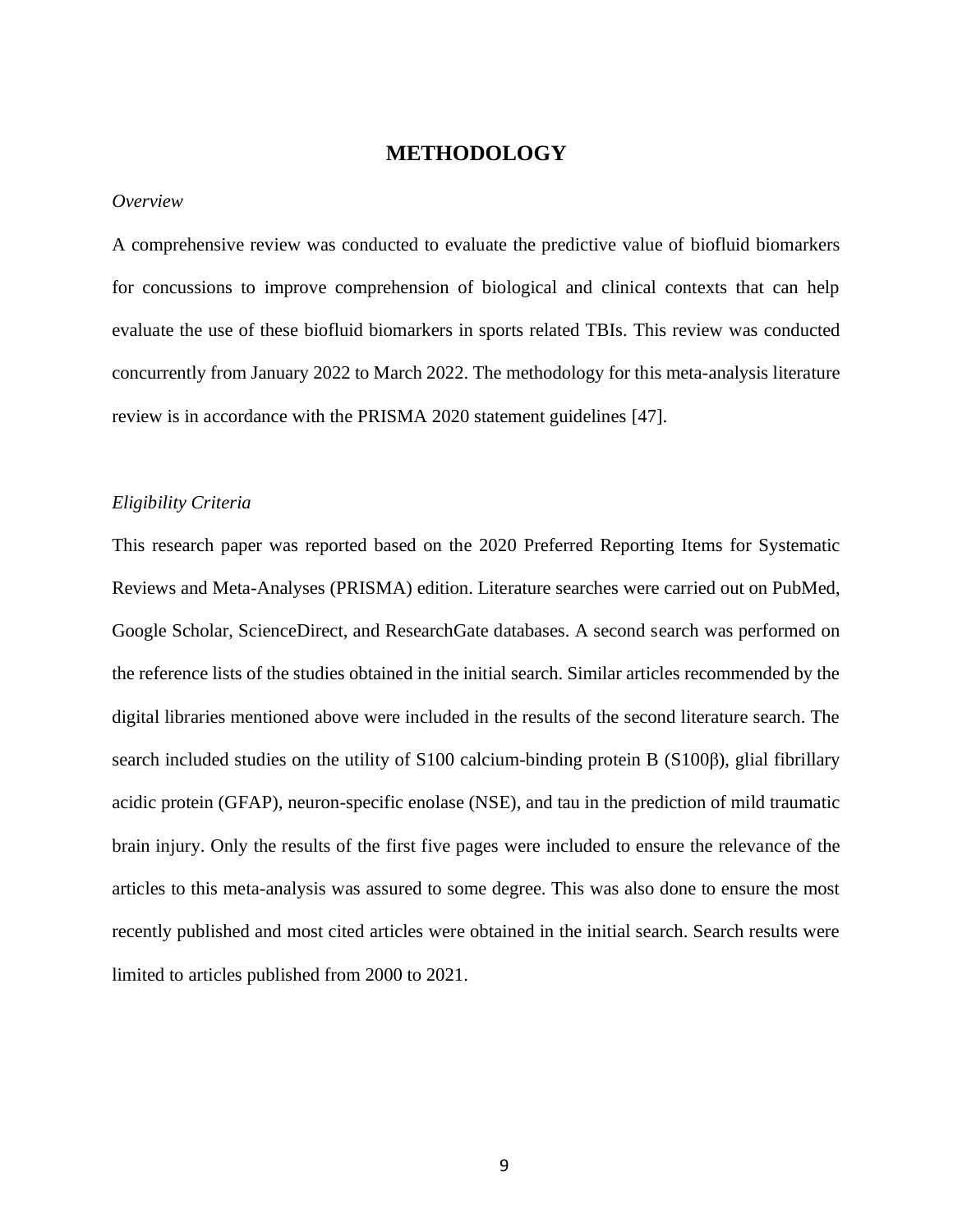## <span id="page-18-0"></span>*Information Sources*

A meta-analysis literature search began in January 2021 using the following electronic databases: PubMed (2000-2020), Google Scholar (2000-2020), ScienceDirect (2000-2020), and ResearchGate databases. All databases were last searched in March 2022.

# <span id="page-18-1"></span>*Search Strategy*

Keywords used in the search included "concussion," "sport-related concussion (SRC) ", "clinical studies", "predictive value", " biofluid biomarkers", or "NSE " or "GFAP " or " S100β." After the initial search and assessment of the results, new keywords were added, such as "mild traumatic brain injury," " mTBI," and "TBI pathophysiology." The keywords were used in different combinations to guide the literature search and ensure the relevance of the articles in the search results.

## <span id="page-18-2"></span>*Selection Process*

An initial screening of articles to remove duplicates and assess inclusion/exclusion criteria by title and abstract was conducted independently. Full-text analysis was then conducted to determine the eligibility of the remaining studies. Reference lists of all eligible articles were then reviewed and screened for additional articles. All eligible studies were included in the meta-analysis review (see **Figure 1**).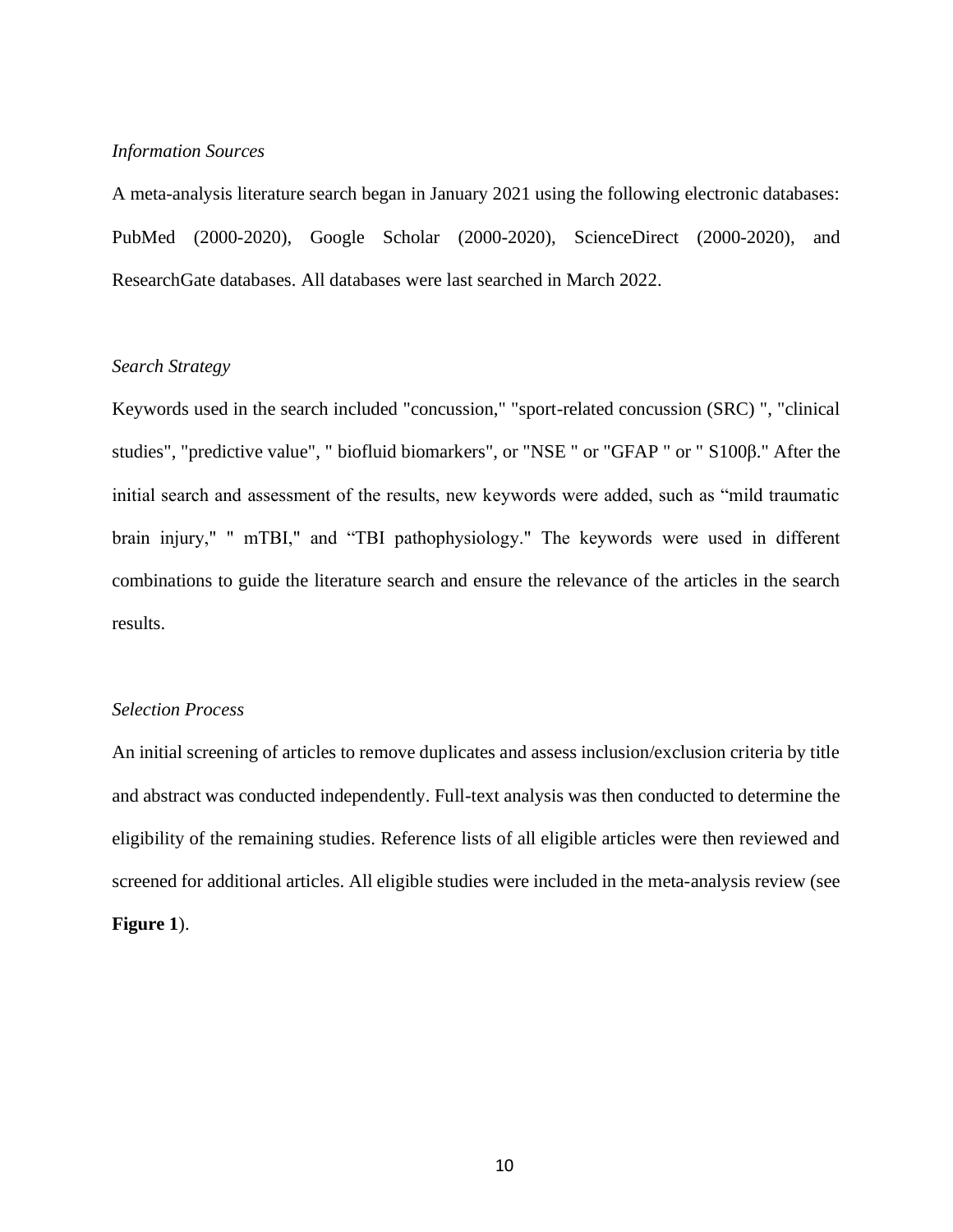<span id="page-19-1"></span>



## <span id="page-19-0"></span>*Guidelines and Selection Criteria*

In this meta-analysis, studies that focused on biofluid biomarkers for concussion and that described the biological and clinical contexts that could help evaluate the use of these biofluid biomarkers in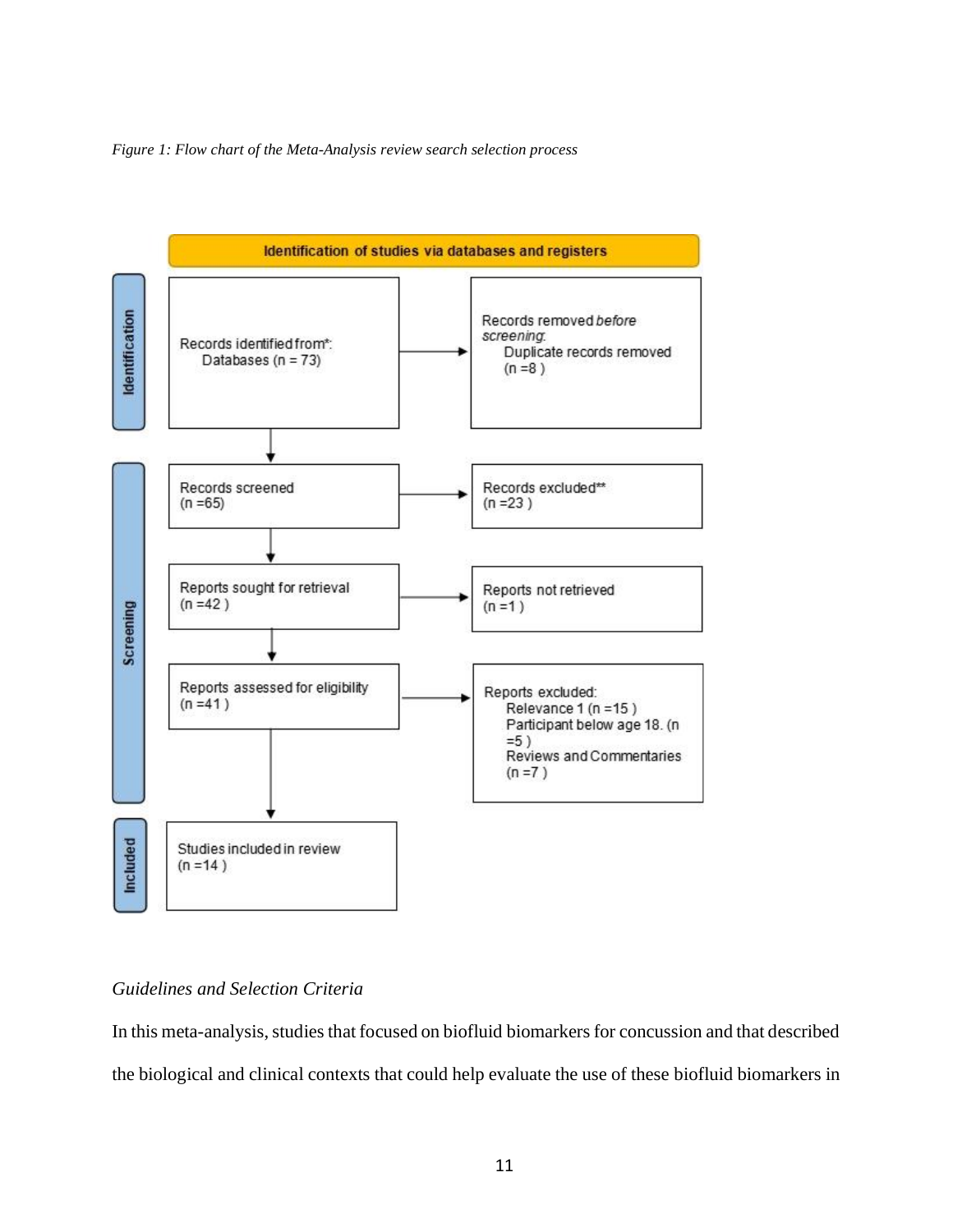SR-TBI were included. Studies that were only done on adults, that is, participants who are 18 years and older, diagnosed with a concussion were included. Studies that examine biofluid biomarkers S100 calcium-binding protein B (S100β), glial fibrillary acidic protein (GFAP), neuron-specific enolase (NSE), and tau in the prediction of mild traumatic brain injury in sports were included.

The titles of the articles obtained in the initial search were analyzed to determine that they covered the subject of study of this research paper. The abstracts of the remaining articles were then studied to establish the relevance of the given articles to the current study, such that they tried to answer the questions posed herein. At this point, the articles that passed the described eligibility criteria were then fully read to determine their utility and significance in achieving the goal of metaanalysis. The exclusion criteria included the similarity of studies obtained and the evidence of a clearly defined study objective mentioning the predictive value of biofluid biomarkers for concussion. Studies that focused on health and social care staff were not included. Review articles, case reports of fewer than 5 participants, commentaries, studies that examine participants with conditions that can be confounders, and studies involving the use of medication were excluded. Studies that were not reported in English were not included. Articles with individual keywords were excluded as most of them did not contain information relevant to this research paper.

# <span id="page-20-0"></span>*Data Collection*

The data was collected from the selected studies to establish a suitable answer to the questions of this research paper. The data from the studies that passed the exclusion and inclusion criteria were extracted into a predefined extraction table. The author's name, publication date, type of study, sample size, demographics, and the studies' results were recorded. The extraction table provided a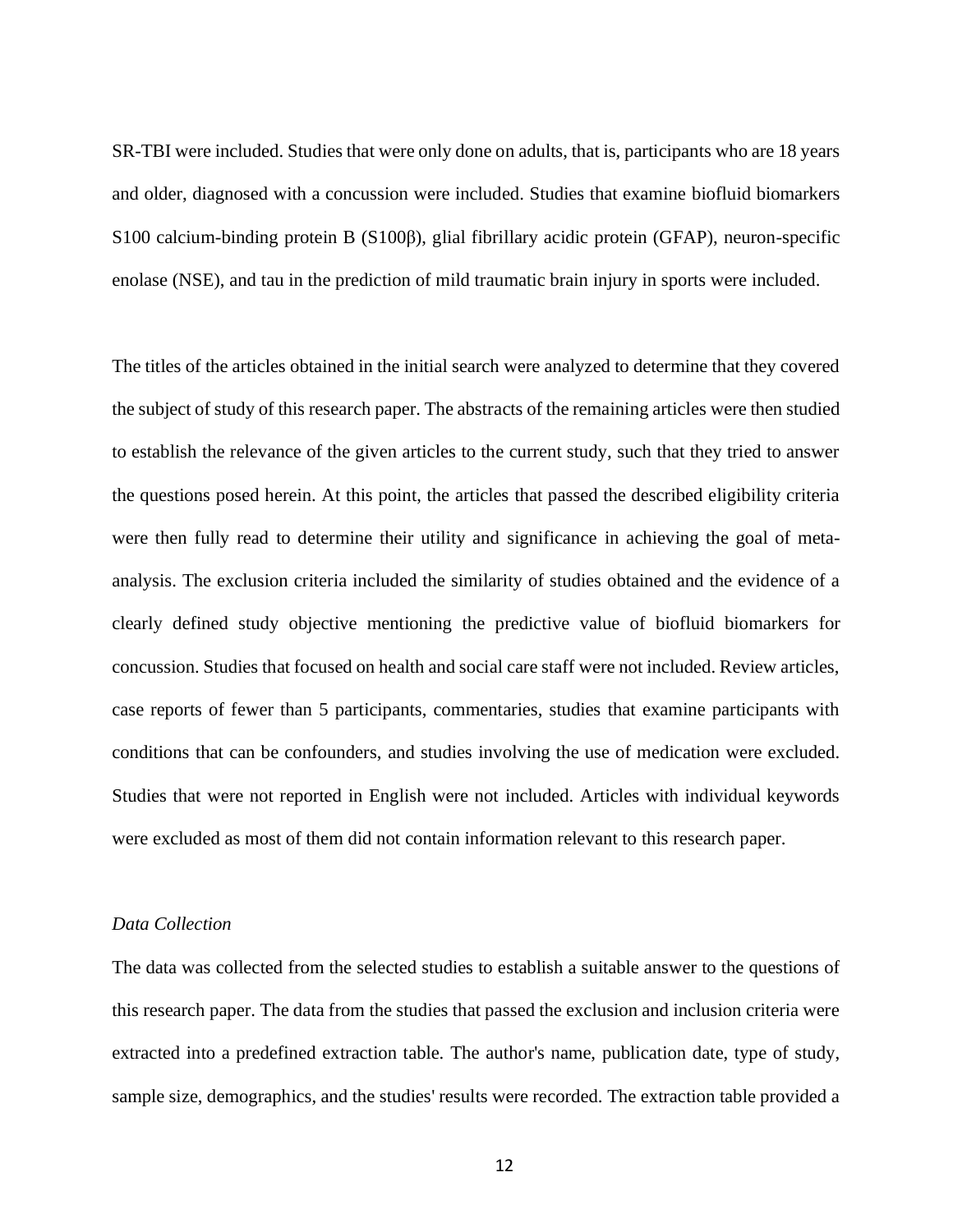means of assessing the reliability of the included papers according to the parameters described below. Review Manager 5.4 (RevMan) is Cochrane's software that facilitates the preparation of study data. Within this meta-analysis, a forest plot and funnel plot were designed and created using RevMan version 5.4.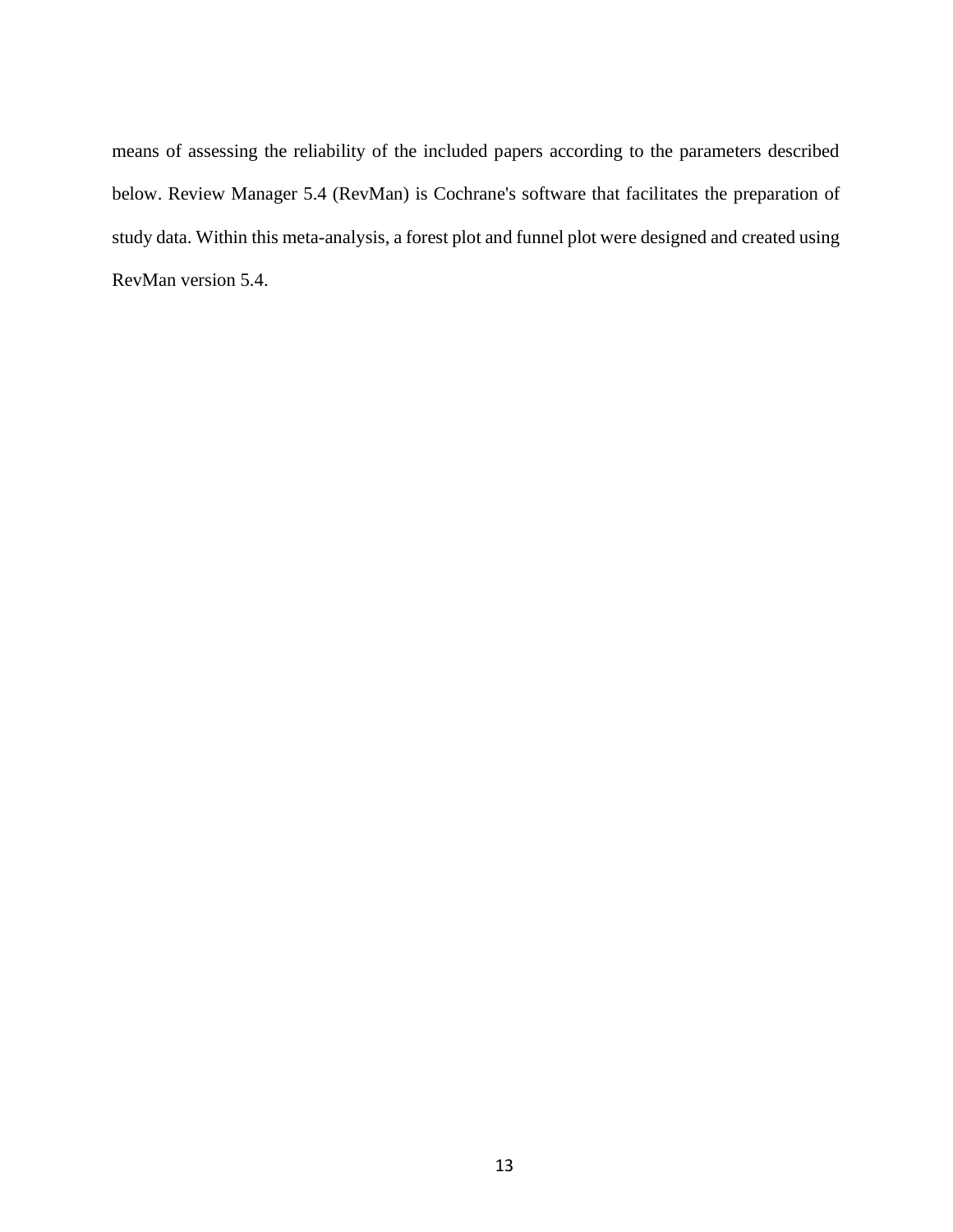# **RESULTS**

#### <span id="page-22-1"></span><span id="page-22-0"></span>*Study Selection*

For the literature review, the initial search of electronic databases resulted in 73 studies, and the application of exclusion criteria by title and abstract and removal of duplicates resulted in the inclusion of 14 studies. A 2020 PRISMA diagram detailing the process of eligible article selection was included in this meta-analysis and can be found in **Figure 1.**

#### <span id="page-22-2"></span>*Study Characteristics*

**Table 3** illustrates the characteristics of the included studies. Information of characteristics including author, type of study/research design, biomarker protein analyzed, number of participants in the study, sampling type-assay analyzer, results/conclusions/recommendations of the studies, the mean age of participants, biomarker levels in TBI patients, and biomarker levels in controls. Eight of the included studies were ([26], [27], [28], [30], [34], [39], [40], [41]), three were cohort studies ([25], [37], [45]) one was a pilot study [32], one interview, and an observational study [44]. The studies essentially represented the current body of knowledge concerning the prediction of mild traumatic brain injury using biomarkers. Regarding the assays used among the 14 studies evaluated, 4 used electrochemiluminescence immunoassay (ECLIA) on an Elecsys analyzer or the Cobas 6000 analyzer (Roche Diagnostics), 1 used venipuncture (Fujirebio Diagnostics), 1 used Human Neurology 4-Plex A assay (N4PA) on an HD-1 Single molecule array, 2 used immunoluminometric assays, 3 used immunosorbent assays(ELISA), and 1 used serum digital array technology, 1 used sandwich chemiluminescence immunoassay (LIAISON®), 1 used immunoradiometric assay kit (Sangtec®).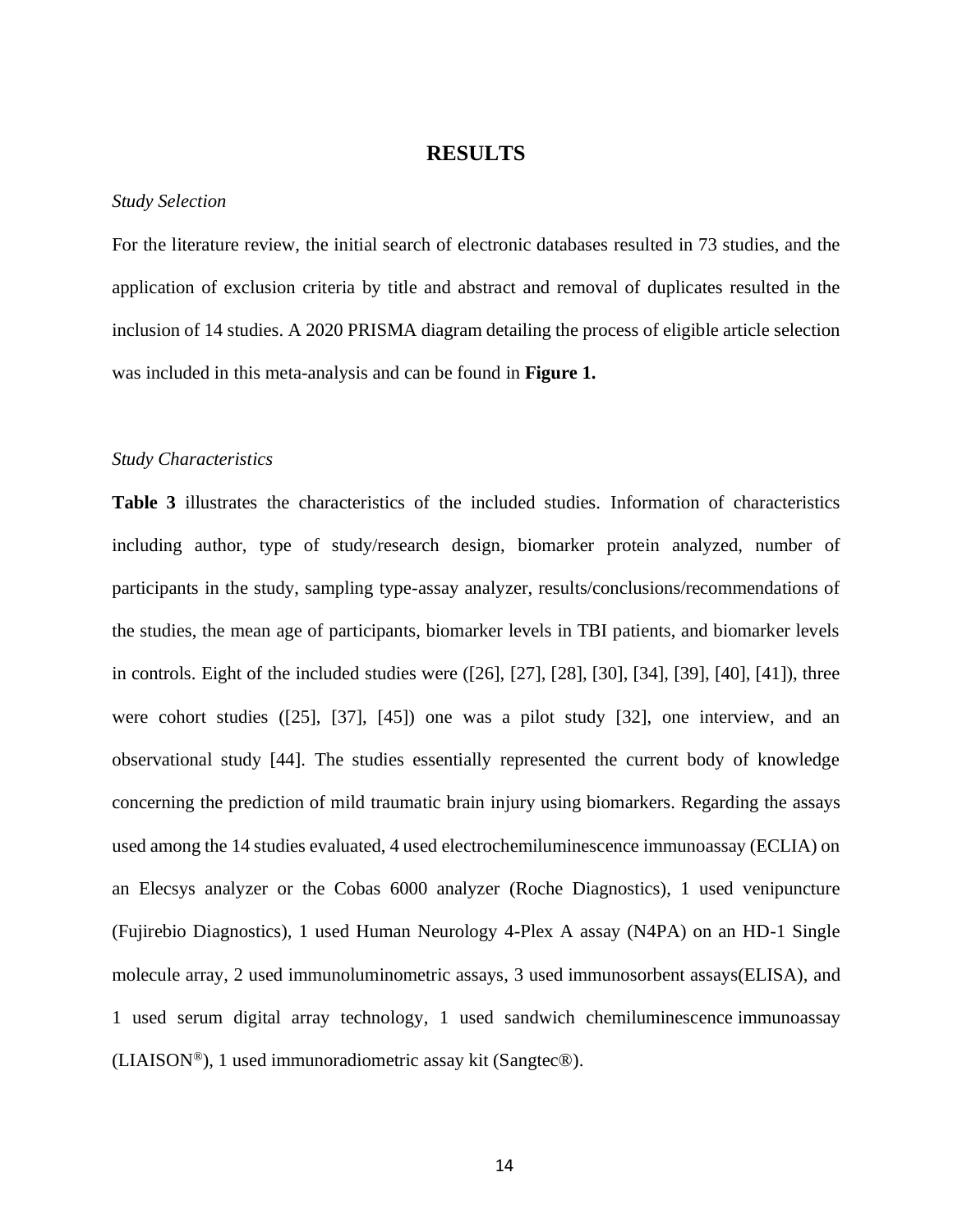| Biomarker   | Peak Levels after mTBI | Cell          | Mechanism       |
|-------------|------------------------|---------------|-----------------|
| $S100\beta$ | 1-3 hours              | astrocyte     | astrogliosis    |
| <b>GFAP</b> | About 24 hours         | astrocyte     | glial damage    |
| <b>NSE</b>  | About 12 hours         | neuron        | neuronal damage |
| tau-T       | About 1 hour           | neuronal axon | axonal injury   |

<span id="page-23-0"></span>*Table 1: Reference table for peak levels and characteristics of investigated biomarkers*

**Table 1** represents the characteristics of the 4 investigated biomarkers: S100β, GFAP, NSE, and tau-T. Properties of these biomarkers included in the reference table are peak levels after a mTBI, the type of cell that expresses that biomarker, and the mechanism of causation.

<span id="page-23-1"></span>*Table 2: Studies Indicating Clinical Utility of Investigated Biomarkers*

|                               | s100B |    |     | <b>NSE</b> |     | <b>GFAP</b> |     | tau |  |
|-------------------------------|-------|----|-----|------------|-----|-------------|-----|-----|--|
| Author                        | Yes   | No | Yes | No         | Yes | No          | Yes | No  |  |
| (Blais-L'Écuyer et al., 2020) |       |    |     | M          | ◡   | ∨           |     |     |  |
| (Schulte et al., 2015)        |       |    |     |            |     |             |     |     |  |
| (Bogoslovsky et al., 2017)    |       | V  |     | M          | M   |             |     |     |  |
| (HERRMANN et al., 2000)       | ✓     |    |     |            |     |             |     |     |  |
| (Papa et al., 2014)           |       |    |     |            |     |             |     |     |  |
| (Pelinka et al., 2004)        | M     |    |     | M          | M   |             |     |     |  |
| (Thelin et al., 2019)         |       |    |     |            |     |             |     |     |  |
| (Janigro et al., 2020)        |       |    |     |            |     |             |     |     |  |
| (Papa et al., 2016)           |       | M  |     | M          | V   |             |     |     |  |
| (Wolf et al., 2013)           |       |    |     |            |     |             |     |     |  |
| (Romner et al., 2000)         | ✓     |    |     |            |     | M           |     |     |  |
| (Lewis et al., 2017)          | ☑     |    |     | M          | M   |             |     |     |  |
| (Bouvier et al., 2016)        |       |    |     |            |     |             |     |     |  |
| (Di Battista et al., 2018)    |       |    |     |            |     | ∨           |     |     |  |

**Table 2** shows which studies indicate the clinical utility of the investigated biomarkers. Demonstrating a correlation between the 14 studies included in this review and the four investigated biomarkers: s100β, NSE, GFAP, and T-tau.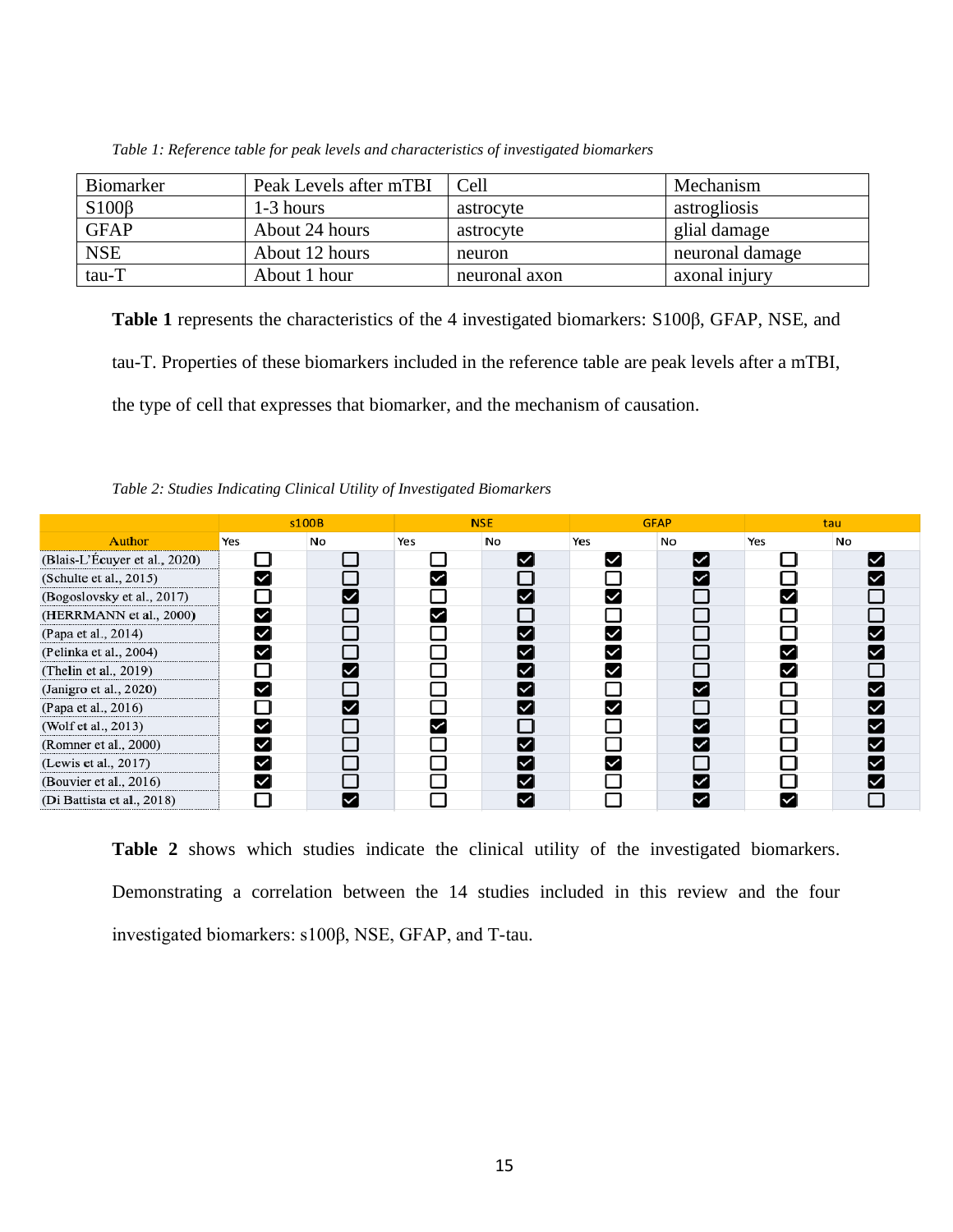| Author                                         | Type of<br>study/<br>Researc<br>h Design         | <b>BM</b><br>Protein<br>analyzed | #Of<br>Participant<br>$S-$<br><b>Experime</b><br>nt/Control | <b>Sampling</b><br>type-<br><b>Assay</b><br>analyzer                             | <b>Results, Conclusion</b><br>And<br>Recommendations                                                                                                                                                                                                                                                                                                                                                                                                                                                                                                                                                                                                                                                                                                                                                                                                                                                                                                                                                           | Mean<br>age of<br>partici<br>pants | <b>BM</b> levels<br>in TBI<br>patients                                       | <b>BM</b> levels<br>in controls                                           |
|------------------------------------------------|--------------------------------------------------|----------------------------------|-------------------------------------------------------------|----------------------------------------------------------------------------------|----------------------------------------------------------------------------------------------------------------------------------------------------------------------------------------------------------------------------------------------------------------------------------------------------------------------------------------------------------------------------------------------------------------------------------------------------------------------------------------------------------------------------------------------------------------------------------------------------------------------------------------------------------------------------------------------------------------------------------------------------------------------------------------------------------------------------------------------------------------------------------------------------------------------------------------------------------------------------------------------------------------|------------------------------------|------------------------------------------------------------------------------|---------------------------------------------------------------------------|
| (Blais-<br>$L$ 'Écu<br>yer et<br>al.,<br>2020) | Cohort<br>study-<br>Quantita<br>tive<br>analysis | $S100\beta$<br>serum<br>protein  | 476/N/A                                                     | Serum<br>(Venous)<br>-enzyme-<br>linked<br>immunos<br>orbent<br>assay<br>(ELISA) | $S100\beta$ median value was for<br>patients with clinically<br>important brain injury versus<br>the median for patients without<br>clinically important brain<br>injury.<br>Twenty-four $(5.0\%)$ patients<br>had a clinically significant<br>intracranial hemorrhage while<br>37 (7.8%) patients had any<br>type of intracranial bleeding.<br>Sensitivity and specificity of<br>the $S100\beta$ protein level, if used<br>alone to detect clinically<br>important brain injury, were<br>16.7% (95% CI 4.7-37.4)<br>88.5% (95% CI 85.2-91.3),<br>respectively.<br>$S100\beta$ serum protein level was<br>not associated with clinically<br>significant intracranial<br>hemorrhage in mTBI patients.<br>This protein did not appear to<br>be useful to reduce the number<br>of CTs prescribed in the ED<br>and would have missed many<br>clinically important brain<br>injuries.<br>Future research should focus<br>on different ways to assess<br>mTBI patients and ultimately<br>reduce unnecessary head CT. | $41 \pm$<br>18                     | $S100\beta$<br>Median:<br>0.043<br>$\mu g/L$<br>Range:<br>$0.008 -$<br>0.080 | $S100\beta$<br>Median:<br>$0.039 \mu g/L$<br>Range:<br>$0.023 -$<br>0.059 |

<span id="page-24-0"></span>*Table 3: Evidence table summarizing studies assessing biomarkers in athletes*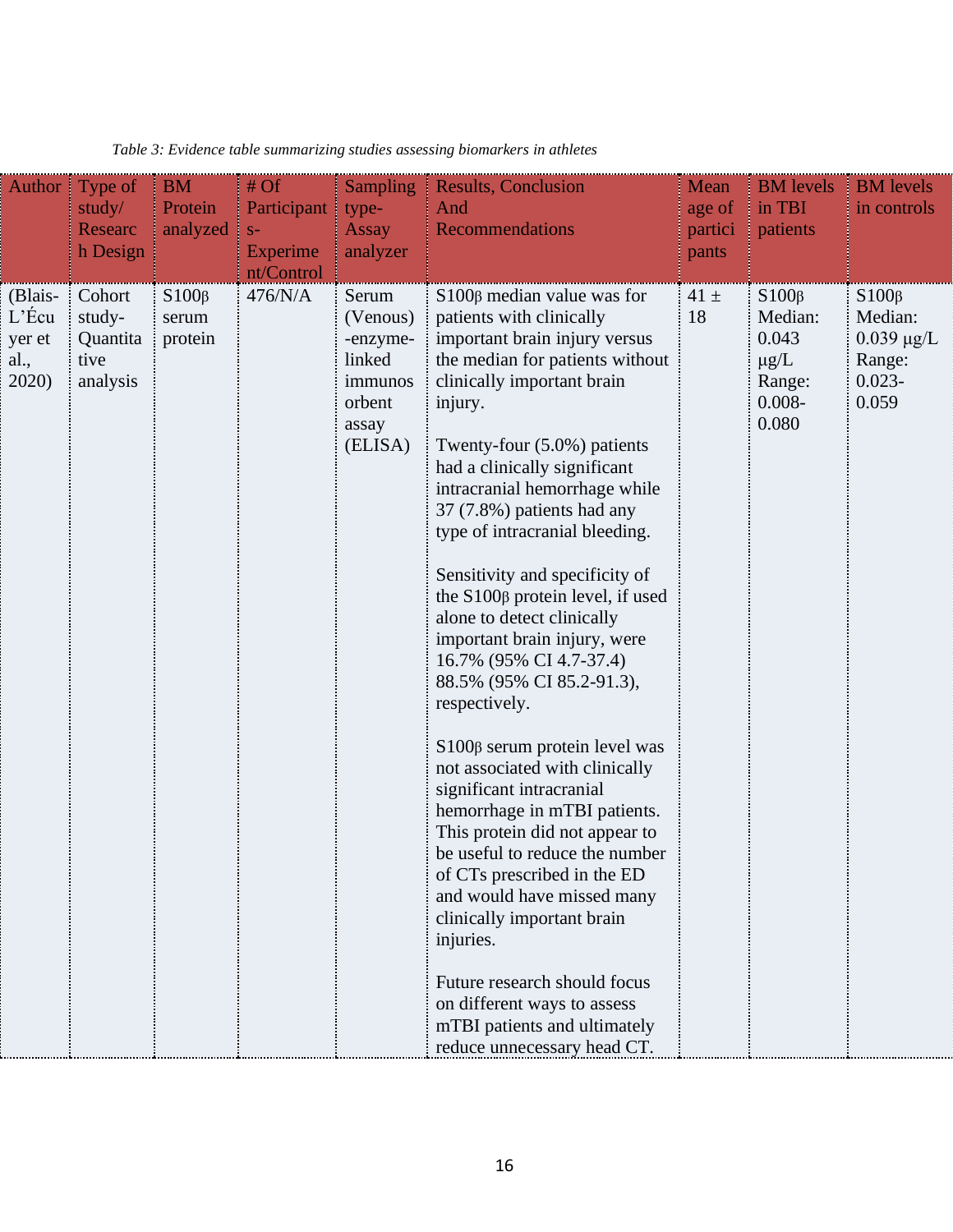| Author $\parallel$                       | Type of<br>study/<br>Researc<br>h Design             | <b>BM</b><br>Protein<br>analyzed | #Of<br>Participant<br>$S-$<br><b>Experime</b><br>nt/Control | <b>Sampling</b><br>type-<br><b>Assay</b><br>analyzer                                                                 | <b>Results, Conclusion</b><br>And<br><b>Recommendations</b>                                                                                                                                                                                                                                                                                                                                                                                                                                                                                                                                                                                                                           | Mean<br>age of<br>partici<br>pants | <b>BM</b> levels<br>in TBI<br>patients                                                         | <b>BM</b> levels<br>in controls                                                         |
|------------------------------------------|------------------------------------------------------|----------------------------------|-------------------------------------------------------------|----------------------------------------------------------------------------------------------------------------------|---------------------------------------------------------------------------------------------------------------------------------------------------------------------------------------------------------------------------------------------------------------------------------------------------------------------------------------------------------------------------------------------------------------------------------------------------------------------------------------------------------------------------------------------------------------------------------------------------------------------------------------------------------------------------------------|------------------------------------|------------------------------------------------------------------------------------------------|-----------------------------------------------------------------------------------------|
| (Schul)<br>te et<br>al.,<br>2015)        | Clinical<br>study-<br>Quantita<br>tive<br>analysis   | NSE and<br>$S100\beta$<br>enzyme | 127/N/A                                                     | Venipunc<br>tures-<br>(Fujirebi<br>$\Omega$<br>Diagnosti<br>cs, Inc.,<br>Göteborg<br>, Sweden                        | For $S100\beta$ , 50 % had follow-up<br>testing results lower than the<br>post-injury result.<br>For NSE, 92 % of NSE follow-<br>up results were lower than<br>post-injury.<br>100% of the results for $S100\beta$<br>and NSE were within the<br>athlete-derived reference<br>intervals upon return-to-play<br>and season end.<br>The reported workflow<br>provides a framework for the<br>eventual implementation of<br>biomarkers for concussion<br>assessment into existing<br>assessment protocols and<br>strengthens the need for<br>reliance on clinical laboratory<br>testing. Athlete-specific<br>reference intervals will be<br>required to adequately interpret<br>results. | $\frac{1}{21}$                     | <b>NSE</b><br>Range: 6.7<br>to 23.9<br>$\mu$ g/L<br>$S100\beta$<br>Range: 32<br>to 250<br>ng/L | <b>NSE</b><br>Range: 3.7<br>to 8.9 $\mu$ g/L<br>$S100\beta$<br>Range: 0 to<br>$96$ ng/L |
| (Bogo<br>slovsk<br>y et<br>al.,<br>2017) | Clinical<br>trial-<br>Quantita i<br>tive<br>analysis | tau,<br>GFAP,<br>and<br>Ab42     | 34/69                                                       | Serum<br>(Venous)<br>- Digital<br>array<br>technolog<br>y<br>(Quanteri<br>X<br>Corporati<br>on,<br>Lexingto<br>n, MA | Plasma levels of GFAP, tau,<br>and Ab42 are all increased up<br>to 90 days after TBI compared<br>with controls.<br>The levels are maximal on Day<br>0 for GFAP and tau and on<br>Day 30 for Ab42.<br>Total tau levels: Day 30<br>correlated with clinical and<br>radiological variables of TBI<br>severity.<br>Ab42 plasma levels:                                                                                                                                                                                                                                                                                                                                                    | 39                                 | Total<br>panel<br>levels:<br>1.350<br>pg/mL<br>Range:<br>$0.8870 -$<br>2.280                   | 0.80<br>pg/mL<br>Range:<br>$0.8 - 1.070$                                                |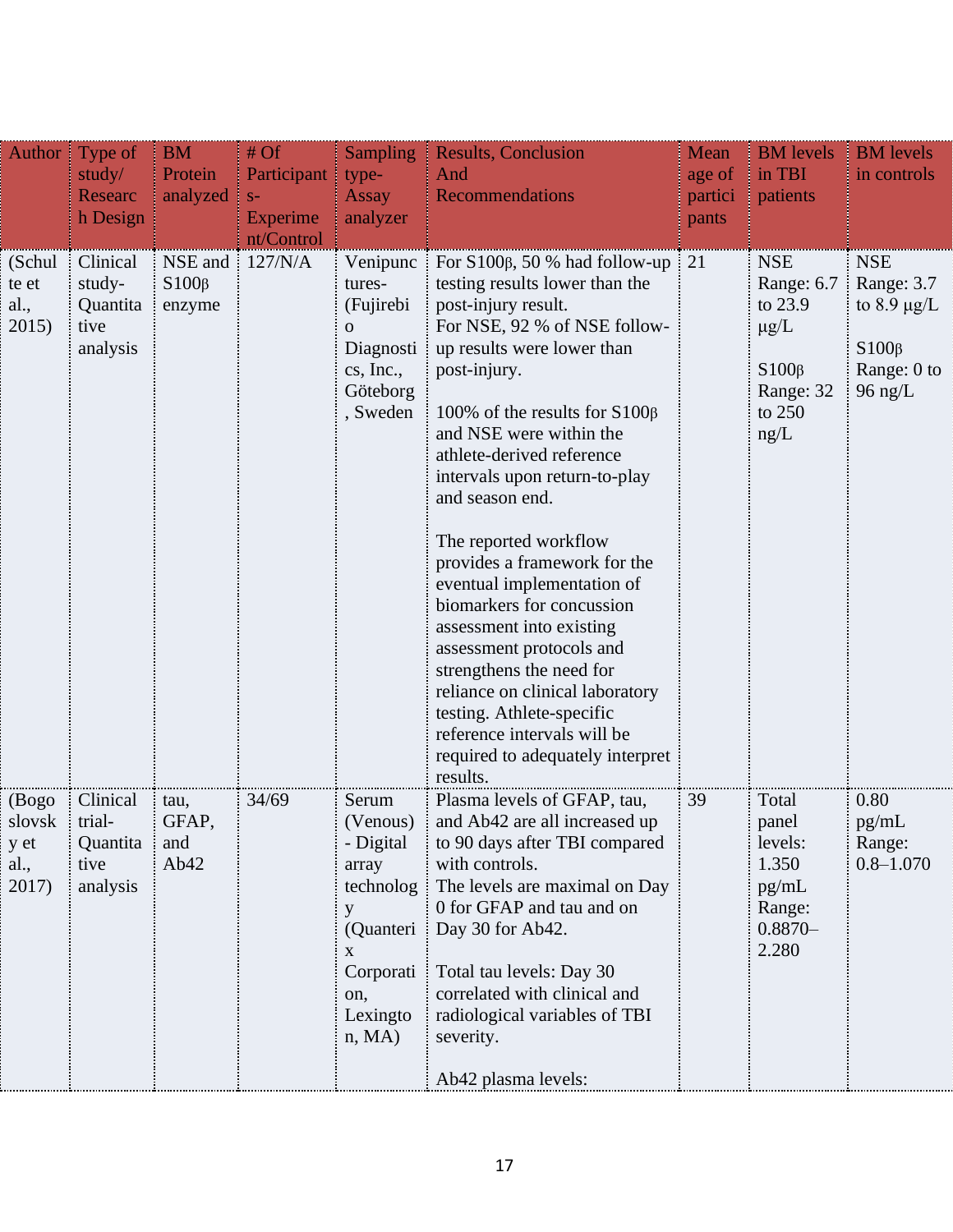|                                              | Author Type of<br>study/                                            | <b>BM</b><br>Protein                   | #Of<br>Participant             | <b>Sampling</b><br>type-                                                                                                                                             | <b>Results, Conclusion</b><br>And                                                                                                                                                                                                                                                                                                                                                                                                                                              | Mean<br>age of     | <b>BM</b> levels<br>in TBI                                                                                 | <b>BM</b> levels<br>in controls |
|----------------------------------------------|---------------------------------------------------------------------|----------------------------------------|--------------------------------|----------------------------------------------------------------------------------------------------------------------------------------------------------------------|--------------------------------------------------------------------------------------------------------------------------------------------------------------------------------------------------------------------------------------------------------------------------------------------------------------------------------------------------------------------------------------------------------------------------------------------------------------------------------|--------------------|------------------------------------------------------------------------------------------------------------|---------------------------------|
|                                              | Researc<br>h Design                                                 | analyzed                               | $S-$<br>Experime<br>nt/Control | <b>Assay</b><br>analyzer                                                                                                                                             | <b>Recommendations</b>                                                                                                                                                                                                                                                                                                                                                                                                                                                         | partici<br>pants   | patients                                                                                                   |                                 |
|                                              |                                                                     |                                        |                                |                                                                                                                                                                      | Day 30 correlated with clinical<br>outcome.                                                                                                                                                                                                                                                                                                                                                                                                                                    |                    |                                                                                                            |                                 |
|                                              |                                                                     |                                        |                                |                                                                                                                                                                      | A combination of all three<br>biomarkers on Days 0 and 30<br>can be used to differentiate<br>controls from mTBI<br>populations and may be useful<br>as biomarkers of TBI in both<br>acute and subacute phases.                                                                                                                                                                                                                                                                 |                    |                                                                                                            |                                 |
| (HER<br><b>RMA</b><br>NN et<br>al.,<br>2000) | Clinical<br>study-<br>Quantita<br>tive<br>analysis                  | NSE and<br>$S100\beta$                 | 66                             | Venous<br>blood<br>samples-<br>immunol<br>uminome<br>tric<br>assays<br>(Sangtec)<br>$\circledR$ ) and a<br>fully<br>automate<br>d LIA-<br>mat <sup>®</sup><br>system | The significant positive<br>correlation between S100 <sub>β</sub> and<br>NSE concentrations and<br>volume of contusions as<br>demonstrated in the present<br>indicates that increased levels<br>of both proteins must be<br>attributed to brain injury.<br>Data indicates that early<br>release patterns of NSE and<br>$S100\beta$ may reflect the<br>pathophysiological<br>consequences of traumatic<br>brain injury and may<br>mirror complex neuronal-glial<br>interactions | $31.5 \pm$<br>13.3 | $S100\beta$<br>Range:<br>$13.2 \pm$<br>22.2<br><b>NSE</b><br>Range:<br>$328.0 \pm$<br>261.1                | N/A                             |
| (Papa<br>et al.,<br>2014)                    | Prospect<br>ive<br>Cohort<br>Study-<br>Quantita<br>tive<br>analysis | <b>GFAP</b><br>÷<br>and<br>$S100\beta$ | 208/109                        | <b>Blood</b><br>samples-<br>sandwich<br>enzyme-<br>linked<br>immunos<br>orbent<br>assays<br>(ELISAs)                                                                 | In a general trauma population<br>with and without mTBI, GFAP<br>out-performed S100β in<br>detecting traumatic intracranial<br>CT lesions, particularly in the<br>setting of extracranial lesions<br>on head CT and fractures to<br>the torso and extremities.<br>Both GFAP and S100 <sub>β</sub><br>demonstrated a rapid<br>appearance in serum post-<br>injury with levels detectable<br>within an hour of injury. The                                                       | 40                 | <b>GFAP</b><br>cutoff<br>level of<br>0.067<br>ng/mL<br>$S100\beta$<br>cutoff<br>level of<br>0.020<br>ng/mL | N/A                             |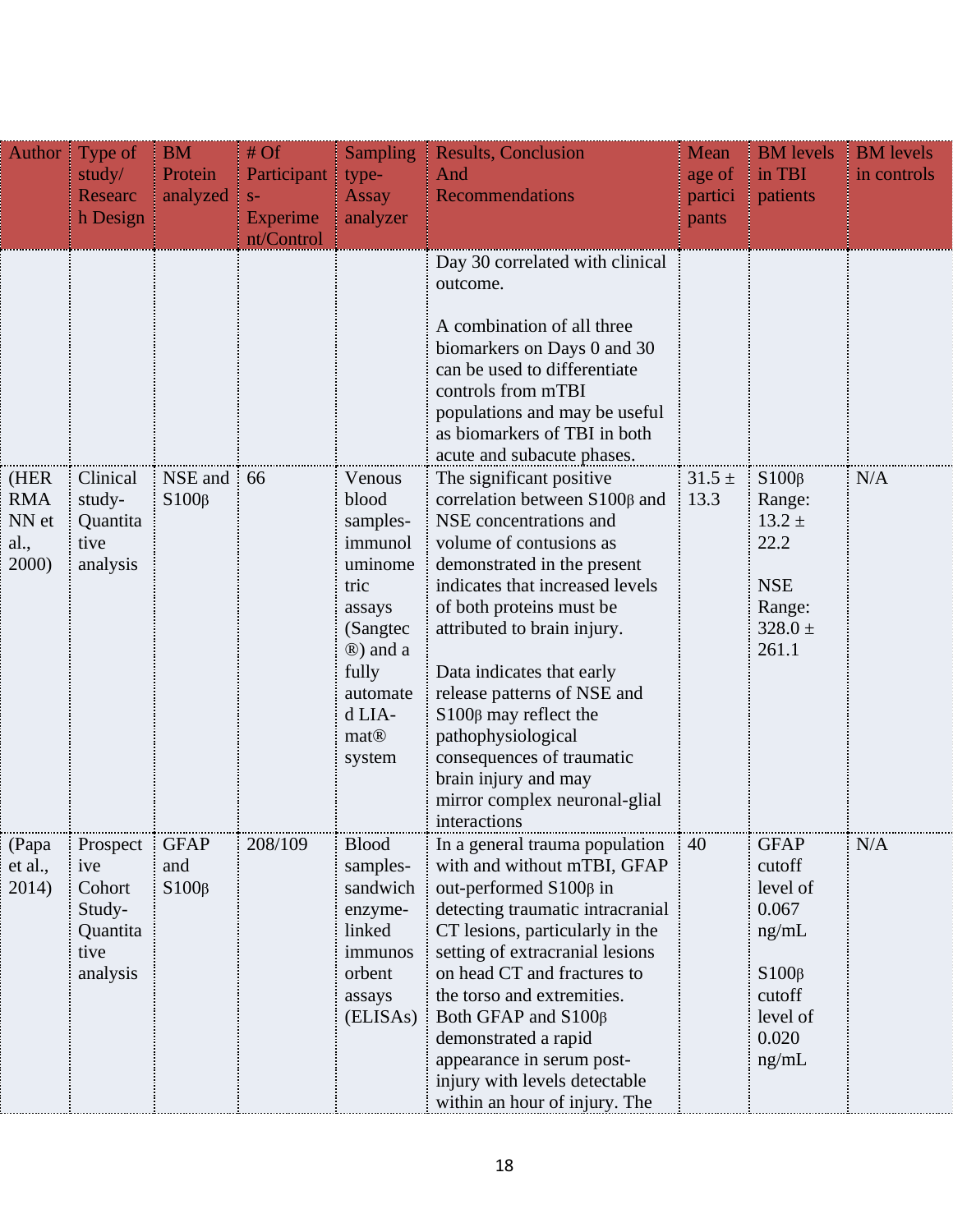| Author                           | Type of                                            | <b>BM</b>            | #Of              | <b>Sampling</b>                                                                                                                                                                                                     | <b>Results, Conclusion</b>                                                                                                                                                                                                                                                                                                                                                                                     | Mean             | <b>BM</b> levels                                                                                                                                                                                                                                                                                                                       | <b>BM</b> levels |
|----------------------------------|----------------------------------------------------|----------------------|------------------|---------------------------------------------------------------------------------------------------------------------------------------------------------------------------------------------------------------------|----------------------------------------------------------------------------------------------------------------------------------------------------------------------------------------------------------------------------------------------------------------------------------------------------------------------------------------------------------------------------------------------------------------|------------------|----------------------------------------------------------------------------------------------------------------------------------------------------------------------------------------------------------------------------------------------------------------------------------------------------------------------------------------|------------------|
|                                  | study/                                             | Protein              | Participant      | type-                                                                                                                                                                                                               | And                                                                                                                                                                                                                                                                                                                                                                                                            | age of           | in TBI                                                                                                                                                                                                                                                                                                                                 | in controls      |
|                                  | <b>Researc</b><br>h Design                         | analyzed             | $S-$<br>Experime | <b>Assay</b><br>analyzer                                                                                                                                                                                            | <b>Recommendations</b>                                                                                                                                                                                                                                                                                                                                                                                         | partici<br>pants | patients                                                                                                                                                                                                                                                                                                                               |                  |
|                                  |                                                    |                      | nt/Control       |                                                                                                                                                                                                                     |                                                                                                                                                                                                                                                                                                                                                                                                                |                  |                                                                                                                                                                                                                                                                                                                                        |                  |
|                                  |                                                    |                      |                  |                                                                                                                                                                                                                     | temporal profile of GFAP and<br>$S100\beta$ differed slightly.<br>S100β rose quicker and peaked<br>within the first 2 h, whereas<br>GFAP rose more steadily over<br>4 h and tapered slightly at 4 h.                                                                                                                                                                                                           |                  |                                                                                                                                                                                                                                                                                                                                        |                  |
| (Pelin<br>ka et<br>al.,<br>2004) | Clinical<br>study-<br>Quantita<br>tive<br>analysis | GFAP/<br>$S100\beta$ | 92               | <b>Blood</b><br>samples-<br>a<br>monoclo<br>nal<br>immunol<br>uminome<br>tric assay<br>(LIAISO)<br>N <sup>®</sup><br><b>GFAP</b><br>and<br>$S100\beta$<br>assay,<br>AB<br>Sangtec<br>Medical,<br>Bromma,<br>Sweden) | Both GFAP and S100β were<br>related to brain damage, but<br>some (but not all) patterns of<br>TBI appeared to be associated<br>with differences between<br>GFAP and S100 <sub>β</sub> release. Both<br>GFAP and $S100\beta$ are good<br>predictors of mortality, and the<br>correlation between GFAP and<br>$S100\beta$ release improves<br>with survival after TBI and is<br>strong beyond 36 h after<br>TBI. | 35               | $GFAP$ and $N/A$<br>$S100\beta$<br>were<br>lower in<br><b>ICP</b><br>of 25 than<br>ICP of 25<br>mm H2O<br>(p 0.0005)<br>CPP of 60<br>than CPP<br>of 60 mm<br>Hg<br>(p 0.0005)<br>MAP of<br>70 than<br>MAP of<br>$70 \text{ mm Hg}$<br>(p)<br>$0.0005$ ).<br>GFAP and<br>$S100\beta$<br>were<br>lower in<br>$GOS$ 4-5<br>than in<br>GOS |                  |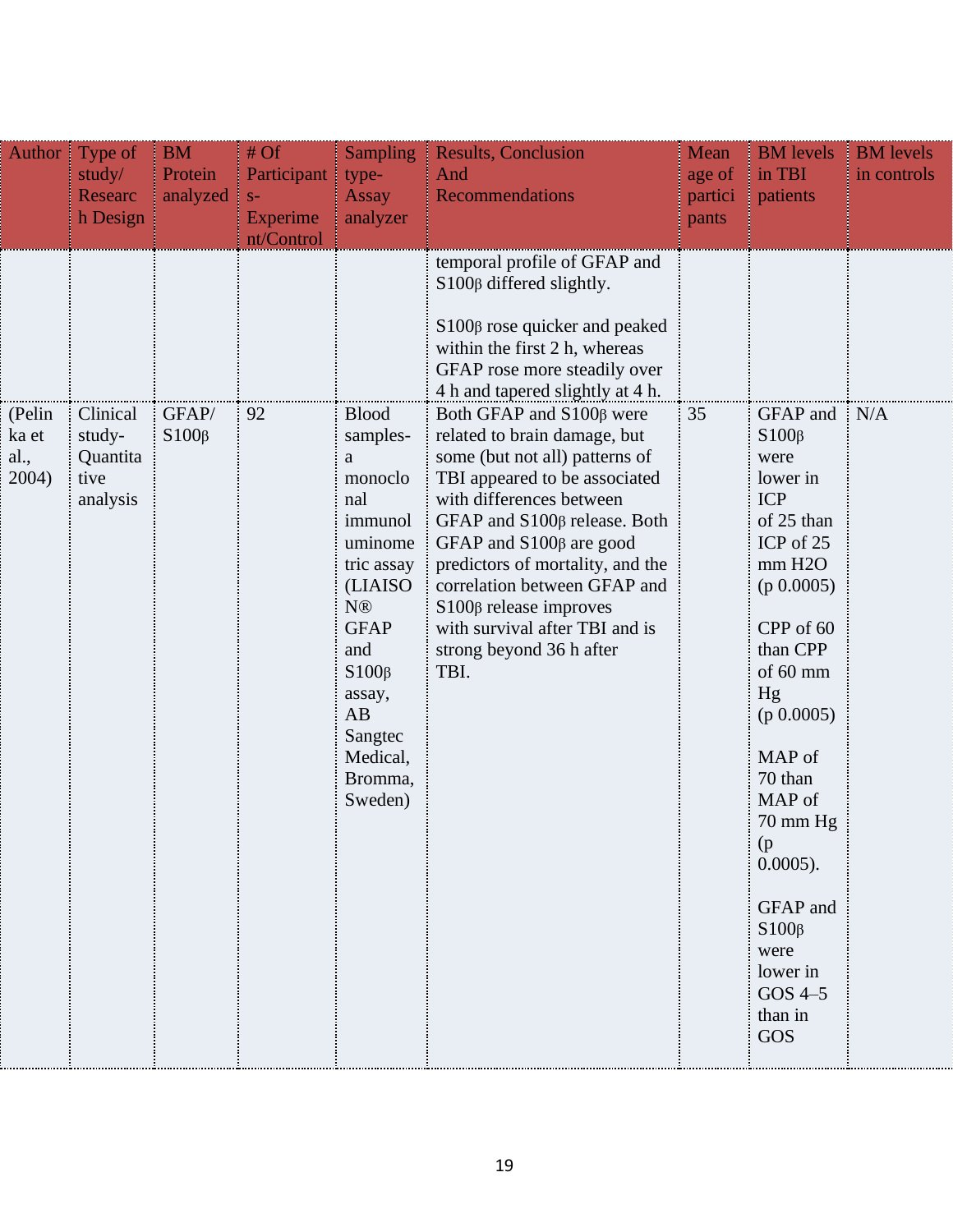|                                          | Author Type of<br>study/<br><b>Researc</b><br>h Design      | <b>BM</b><br>Protein<br>analyzed                                                | #Of<br>Participant<br>$S-$<br><b>Experime</b><br>nt/Control | <b>Sampling</b><br>type-<br><b>Assay</b><br>analyzer                                                                                          | <b>Results, Conclusion</b><br>And<br>Recommendations                                                                                                                                                                                                                                                                                                                   | Mean<br>age of<br>partici<br>pants | <b>BM</b> levels<br>in TBI<br>patients                                                                                                                                                                                                                           | <b>BM</b> levels<br>in controls |
|------------------------------------------|-------------------------------------------------------------|---------------------------------------------------------------------------------|-------------------------------------------------------------|-----------------------------------------------------------------------------------------------------------------------------------------------|------------------------------------------------------------------------------------------------------------------------------------------------------------------------------------------------------------------------------------------------------------------------------------------------------------------------------------------------------------------------|------------------------------------|------------------------------------------------------------------------------------------------------------------------------------------------------------------------------------------------------------------------------------------------------------------|---------------------------------|
| (Theli<br>n et<br>al.,<br>2019)          | Observa<br>tional<br>study-<br>Quantita<br>tive<br>analysis | $(S100\beta),$<br>(NSE),<br>(GFAP),<br>(UCH-<br>$L1$ ), tau,<br>and<br>$(NF-L)$ | 172                                                         | <b>Blood</b><br>samples-<br>Human<br>Neurolog<br>$y$ 4-Plex<br>A assay<br>(N4PA)<br>on an<br>$HD-1$<br>Single<br>molecule<br>array<br>(Simoa) | In summary, a panel of several<br>different protein biomarkers,<br>all associated with injury<br>severity, with the different<br>cellular origin and temporal<br>trajectories, improve outcome<br>prediction models.                                                                                                                                                   | Media<br>$n-55$                    | NF-L:<br>8.8% at<br>$103$ pg/m<br>L 8.4% at<br>$7.4$ pg/mL<br>tau:<br>11.9% at<br>$1.2$ pg/mL<br>9.7% at<br>$22.5$ pg/m<br>L<br>GFAP:<br>9.0% at<br>72 pg/mL<br>7.3% at<br>$88$ pg/mL<br>UCH-L1:<br>33.3% at<br>$11.4$ pg/m<br>L 34.0%<br>at<br>$10.8$ pg/m<br>L | N/A                             |
| (Janigr   Pilot<br>o et<br>al.,<br>2020) | Study-<br>Quantita<br>tive<br>analysis                      | $S100\beta$                                                                     | 15/15                                                       | Saliva,<br>Serum<br>(Venous)<br>chemilu<br>minescen<br>ce and<br>automate<br>d<br>sandwich<br><b>ELISA</b><br>(LIAISO)<br>N;<br>Diasorin,     | The results have shown that:<br>(1) salivary levels of the<br>astrocytic protein S100 <sub>β</sub> are<br>higher than those measured in<br>serum<br>(2) the diagnostic properties of<br>$S100\beta$ in the blood are like<br>those in saliva<br>(3) a correlation exists between<br>salivary and blood levels of<br>$S100\beta$ in control and post-TBI<br>conditions. | 47                                 | N/A                                                                                                                                                                                                                                                              | Below 0.02<br>ng/mL             |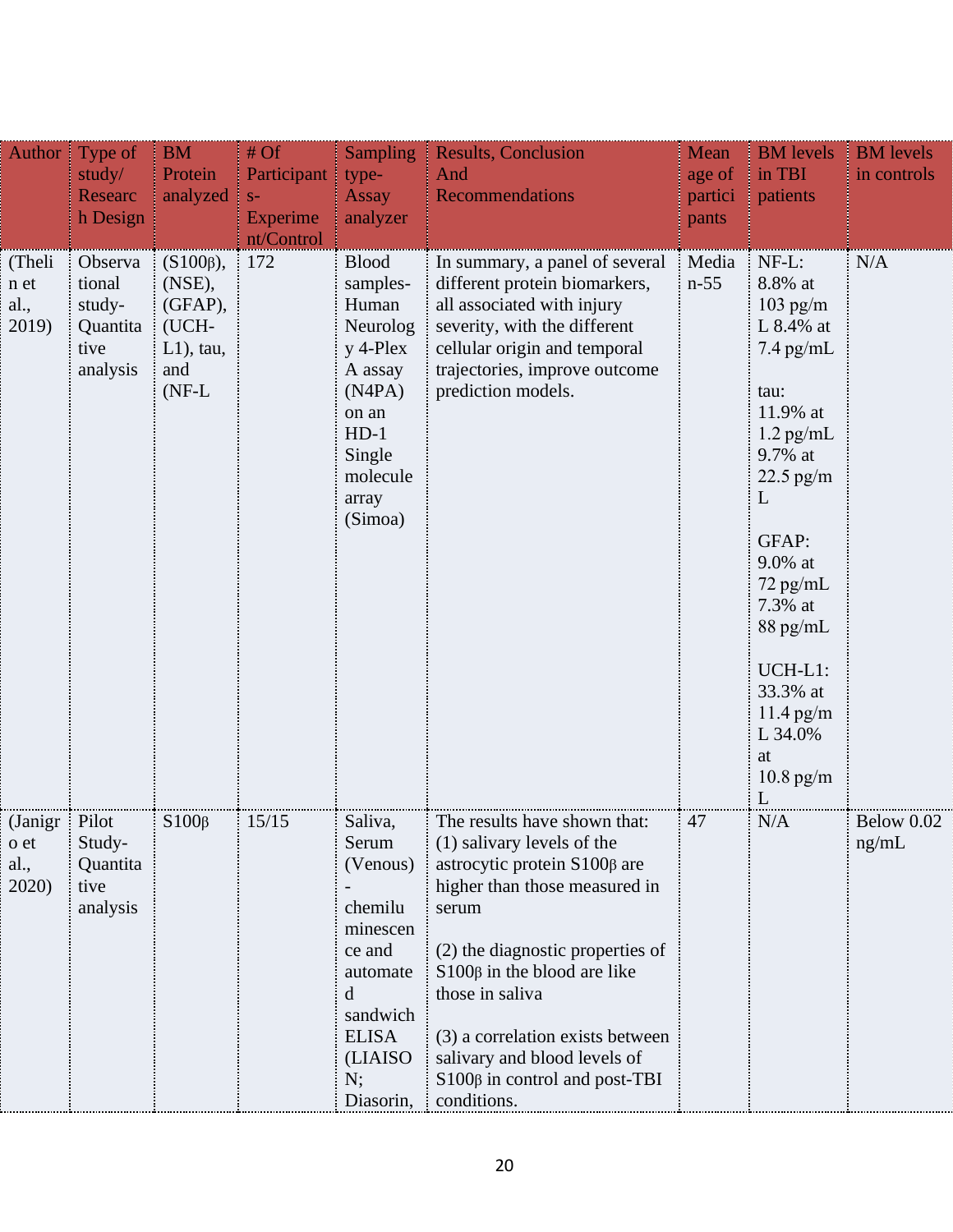| Author $\parallel$        | Type of                                                             | <b>BM</b>                    | $#$ Of            | <b>Sampling</b>                                                                                                | <b>Results, Conclusion</b>                                                                                                                                                                                                                                                                                                                                                                                                                                                                                                                                                                            | Mean    | <b>BM</b> levels                                                                                                                                                                                                                            | <b>BM</b> levels                                                                                                                                                                                                                              |
|---------------------------|---------------------------------------------------------------------|------------------------------|-------------------|----------------------------------------------------------------------------------------------------------------|-------------------------------------------------------------------------------------------------------------------------------------------------------------------------------------------------------------------------------------------------------------------------------------------------------------------------------------------------------------------------------------------------------------------------------------------------------------------------------------------------------------------------------------------------------------------------------------------------------|---------|---------------------------------------------------------------------------------------------------------------------------------------------------------------------------------------------------------------------------------------------|-----------------------------------------------------------------------------------------------------------------------------------------------------------------------------------------------------------------------------------------------|
|                           | study/                                                              | Protein                      | Participant       | type-                                                                                                          | And                                                                                                                                                                                                                                                                                                                                                                                                                                                                                                                                                                                                   | age of  | in TBI                                                                                                                                                                                                                                      | in controls                                                                                                                                                                                                                                   |
|                           | <b>Researc</b>                                                      | analyzed                     | $S-$              | <b>Assay</b>                                                                                                   | Recommendations                                                                                                                                                                                                                                                                                                                                                                                                                                                                                                                                                                                       | partici | patients                                                                                                                                                                                                                                    |                                                                                                                                                                                                                                               |
|                           | h Design                                                            |                              | <b>Experime</b>   | analyzer                                                                                                       |                                                                                                                                                                                                                                                                                                                                                                                                                                                                                                                                                                                                       | pants   |                                                                                                                                                                                                                                             |                                                                                                                                                                                                                                               |
|                           |                                                                     |                              |                   |                                                                                                                |                                                                                                                                                                                                                                                                                                                                                                                                                                                                                                                                                                                                       |         |                                                                                                                                                                                                                                             |                                                                                                                                                                                                                                               |
| (Papa<br>et al.,<br>2016) | Prospect<br>ive<br>cohort<br>study-<br>Quantita<br>tive<br>analysis | <b>GFAP</b><br>and<br>UCH-L1 | nt/Control<br>584 | Stillwater<br>, MI<br><b>Blood</b><br>samples-<br>sandwich<br>enzyme-<br>linked<br>immunos<br>orbent<br>assays | A crucial aspect of TBI<br>diagnostics is the fact that<br>although serum markers such<br>as GFAP, UCH-L1, or S100 $\beta$<br>already rule out clinically<br>important concussion sequelae<br>with an excellent negative<br>predictive value and a low<br>limit of detection in<br>laboratory-based approaches,<br>there is currently no translation<br>of this technology to a saliva-<br>based POI or POC device.<br>GFAP performed consistently<br>in detecting mTBI, CT lesions,<br>and neurosurgical intervention<br>across 7 days.<br>UCH-L1 performed best in the<br>early post-injury period. | 40      | <b>GFAP</b><br>levels<br>Median:<br>0.112<br>ng/mL<br>IQR:<br>$0.030 -$<br>0.462<br>ng/mL<br>Range:<br>$0.008 -$<br>8.078<br>ng/mL<br>UCH-L1<br>were<br>significant<br>ly higher<br>Median:<br>0.258<br>ng/mL<br>IQR:<br>$0.109 -$<br>0.627 | <b>GFAP</b><br>levels<br>Median,<br>0.008<br>ng/mL<br>IQR,<br>$0.008 -$<br>0.030<br>ng/mL<br>Range,<br>$0.008 -$<br>0.773<br>ng/mL)<br>$(P < .001)$ .<br>UCH-L1<br>Median,<br>0.171<br>ng/mL<br>IQR,<br>$0.100 -$<br>0.417<br>ng/mL<br>Range, |
|                           |                                                                     |                              |                   |                                                                                                                |                                                                                                                                                                                                                                                                                                                                                                                                                                                                                                                                                                                                       |         | ng/mL<br>Range:                                                                                                                                                                                                                             | $0.045 -$<br>4.241                                                                                                                                                                                                                            |
|                           |                                                                     |                              |                   |                                                                                                                |                                                                                                                                                                                                                                                                                                                                                                                                                                                                                                                                                                                                       |         | $0.045 -$                                                                                                                                                                                                                                   | ng/mL                                                                                                                                                                                                                                         |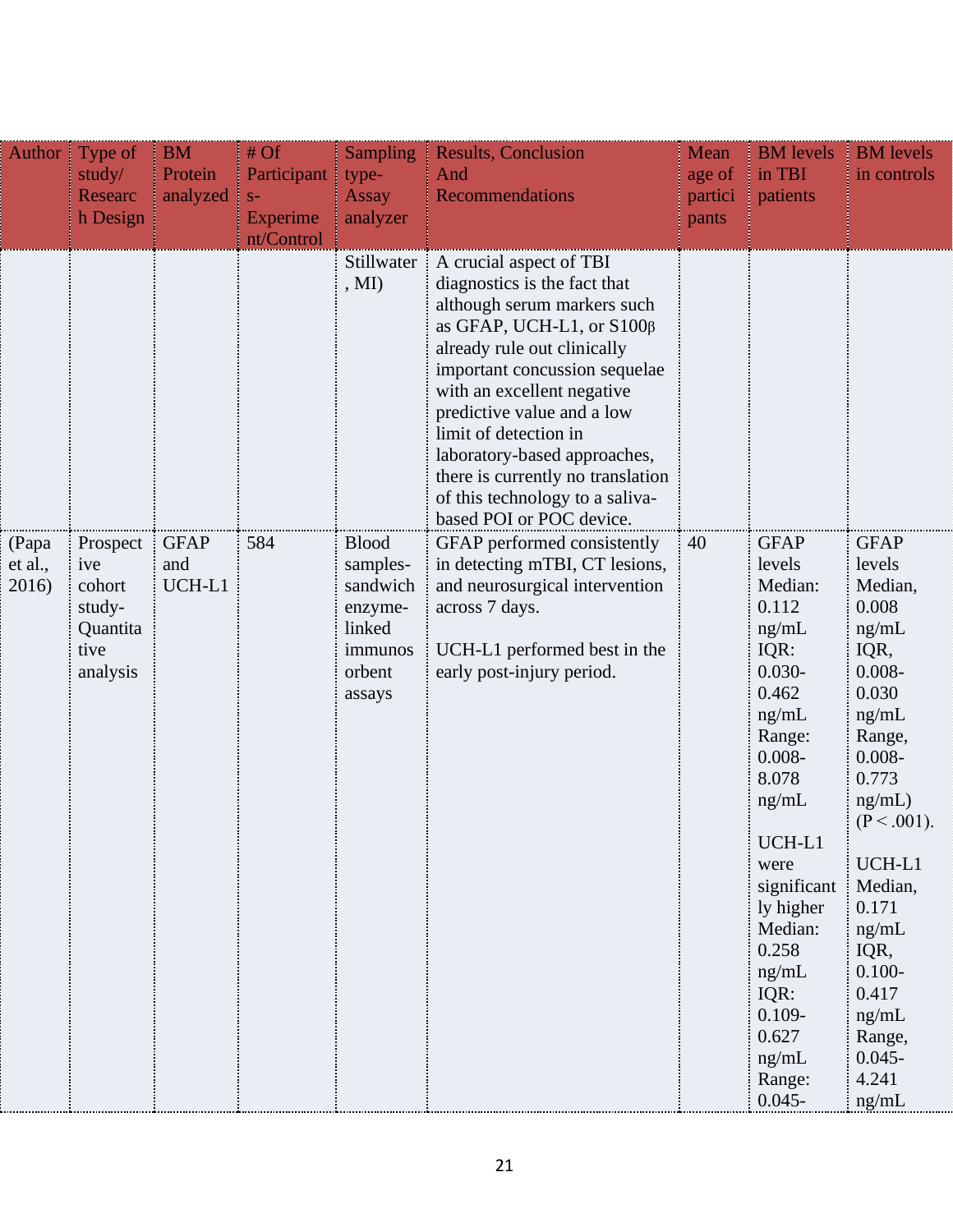| Author $\parallel$ | Type of            | <b>BM</b>              | #Of             | <b>Sampling</b>          | <b>Results, Conclusion</b>                                           | Mean     | <b>BM</b> levels            | <b>BM</b> levels |
|--------------------|--------------------|------------------------|-----------------|--------------------------|----------------------------------------------------------------------|----------|-----------------------------|------------------|
|                    | study/             | Protein                | Participant     | type-                    | And                                                                  | age of   | in TBI                      | in controls      |
|                    | <b>Researc</b>     | analyzed               | $S-$            | <b>Assay</b>             | <b>Recommendations</b>                                               | partici  | patients                    |                  |
|                    | h Design           |                        | <b>Experime</b> | analyzer                 |                                                                      | pants    |                             |                  |
|                    |                    |                        | nt/Control      |                          |                                                                      |          |                             |                  |
|                    |                    |                        |                 |                          |                                                                      |          | 9.000                       | (P < .001)       |
|                    |                    |                        |                 |                          |                                                                      |          | ng/mL                       |                  |
| (Wolf              | Cohort             | $S100\beta$            | 114             | Periphera                | The integration of the                                               | $59 \pm$ | In patients                 | N/A              |
| et al.,            | study-             | and                    |                 | 1 venous                 | biomarker panel as part of a                                         | 23       | with a                      |                  |
| 2013)              | Quantita           | (NSE)                  |                 | blood                    | diagnostic rule including high-                                      |          | subarachn                   |                  |
|                    | tive               |                        |                 | samples-                 | risk factors symptoms is safe                                        |          | oid                         |                  |
|                    | analysis           |                        |                 | sandwich<br>technique    | and reliable in determining a<br>diagnosis, pending the              |          | hemorrhag<br>e,             |                  |
|                    |                    |                        |                 | with NSE                 | availability of more brain-                                          |          |                             |                  |
|                    |                    |                        |                 | kits and                 | specific biomarkers.                                                 |          | $S100\beta$                 |                  |
|                    |                    |                        |                 | the                      |                                                                      |          | Median:                     |                  |
|                    |                    |                        |                 | Elecsys                  |                                                                      |          | $0.98 \mu g/L$              |                  |
|                    |                    |                        |                 | 2010                     |                                                                      |          |                             |                  |
|                    |                    |                        |                 | analyzer                 |                                                                      |          | <b>NSE</b>                  |                  |
|                    |                    |                        |                 | (Roche                   |                                                                      |          | Median:                     |                  |
|                    |                    |                        |                 | Diagnosti                |                                                                      |          | 18.14                       |                  |
|                    |                    |                        |                 | cs)                      |                                                                      |          | $\mu$ g/L.                  |                  |
| (Romn)<br>er et    | Clinical<br>study- | $S100\beta$<br>protein | 278/110         | <b>Blood</b><br>samples- | $S100\beta$ protein is established as<br>a serum marker of traumatic | 32       | Patients<br>suffering       | N/A              |
| al.,               | Quantita           |                        |                 | immunor                  | brain injury. An undetectable                                        |          | severe                      |                  |
| 2000)              | tive               |                        |                 | adiometri                | serum level of S100 <sub>β</sub> protein                             |          | head                        |                  |
|                    | analysis           |                        |                 | c assay                  | predicts normal intracranial                                         |          | injury had                  |                  |
|                    |                    |                        |                 | kit                      | findings on a CT scan.                                               |          | detectable                  |                  |
|                    |                    |                        |                 | (detectio                |                                                                      |          | $S100\beta$                 |                  |
|                    |                    |                        |                 | n limit,                 | Determination of S100 <sub>β</sub>                                   |          | levels                      |                  |
|                    |                    |                        |                 | 0.2 <sub>m</sub>         | protein in serum may be used                                         |          | within                      |                  |
|                    |                    |                        |                 | $g/L$ .                  | to select patients for scanning                                      |          | 24 h                        |                  |
|                    |                    |                        |                 | Sangtec                  | in situations where CT is in                                         |          | Post-                       |                  |
|                    |                    |                        |                 | Medical,<br>Bromma,      | short supply or where patients<br>need to be sent long distances     |          | injury.<br><b>Mean: 3.6</b> |                  |
|                    |                    |                        |                 | Sweden)                  | to obtain a CT.                                                      |          | m g/L                       |                  |
|                    |                    |                        |                 |                          |                                                                      |          | Range:                      |                  |
|                    |                    |                        |                 |                          |                                                                      |          | $1.2 - 12.5$                |                  |
|                    |                    |                        |                 |                          |                                                                      |          | m g/L                       |                  |
|                    |                    |                        |                 |                          |                                                                      |          |                             |                  |
|                    |                    |                        |                 |                          |                                                                      |          | $S100\beta$ was             |                  |
|                    |                    |                        |                 |                          |                                                                      |          | detected in                 |                  |
|                    |                    |                        |                 |                          |                                                                      |          | 75% of                      |                  |
|                    |                    |                        |                 |                          |                                                                      |          | moderate                    |                  |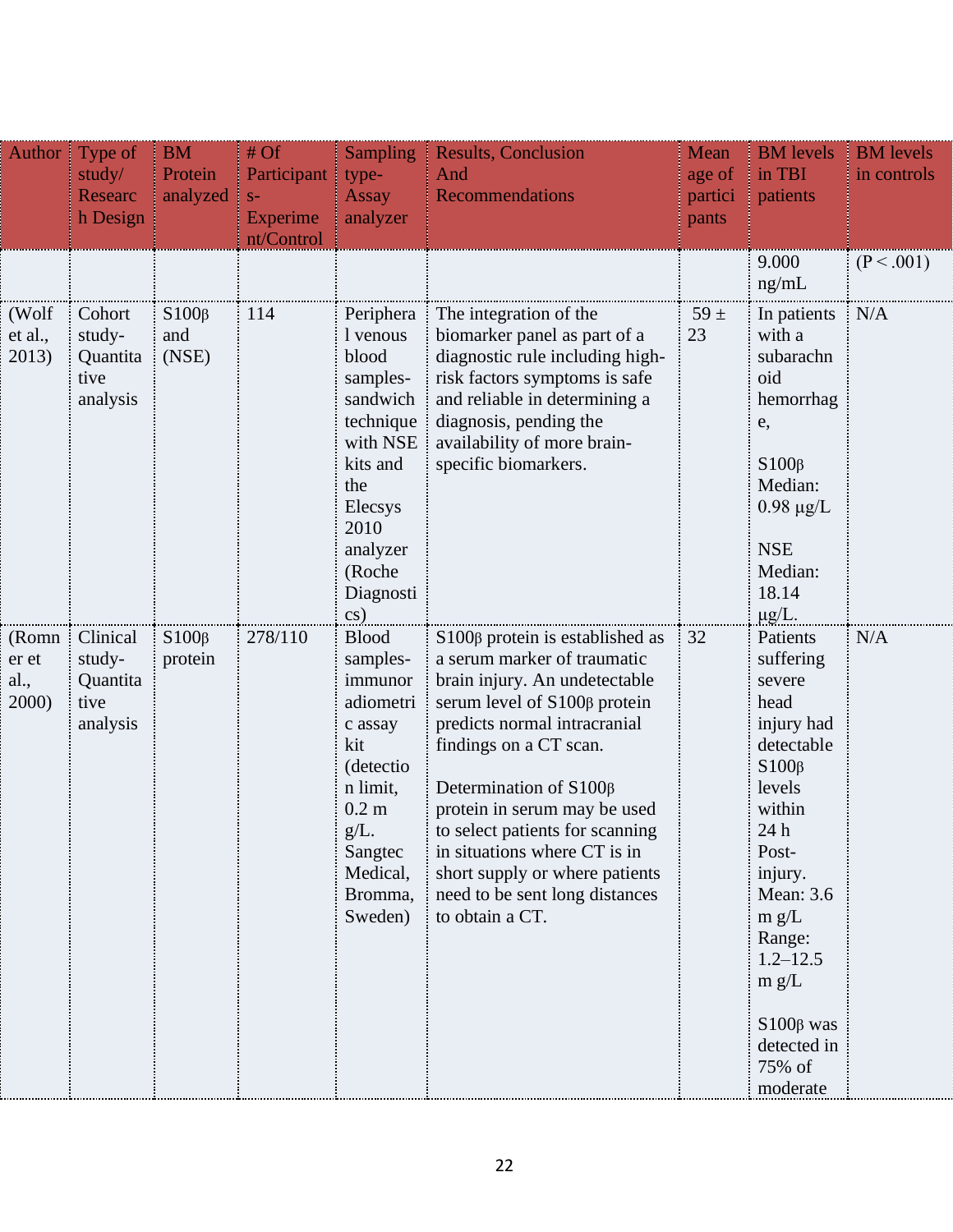|                                   | Author $\vert$ Type of<br>study/<br><b>Researc</b><br>h Design | $\parallel$ BM<br><b>Protein</b><br>analyzed | #Of<br>Participant   type-<br>$S-$<br>Experime<br>nt/Control | <b>Assay</b><br>analyzer                                                                                                                                                         | <b>Sampling Results, Conclusion</b><br>And<br>Recommendations                                                                                                                                                                                                                   | Mean<br>age of<br>partici<br>pants | <b>BM</b> levels<br>in TBI<br>patients                                                                                                                                          | <b>BM</b> levels<br>in controls                                                |
|-----------------------------------|----------------------------------------------------------------|----------------------------------------------|--------------------------------------------------------------|----------------------------------------------------------------------------------------------------------------------------------------------------------------------------------|---------------------------------------------------------------------------------------------------------------------------------------------------------------------------------------------------------------------------------------------------------------------------------|------------------------------------|---------------------------------------------------------------------------------------------------------------------------------------------------------------------------------|--------------------------------------------------------------------------------|
| ( Lewis :<br>et al.,<br>2017)     | Clinical<br>study<br>Quantita                                  | (GFAP)<br>$S100\beta$ ,<br>and               | 247/247                                                      | <b>Blood</b><br>samples-<br>electroch                                                                                                                                            | A single serum concentration<br>of GFAP, UCH-L1, or S100 $\beta$<br>within 6 hours of a head injury                                                                                                                                                                             | 48.4                               | head<br>injuries<br>and 35%<br>of mild.<br>Mean: 0.7<br>m g/L<br>Range:<br>$0.2 - 2.2$<br>m g/L<br><b>GFAP</b><br>Median:<br>20.0                                               | $S100\beta$ are<br>given in<br>$\mu$ g/L                                       |
|                                   | tive<br>analysis                                               | (UCH-<br>L1)                                 |                                                              | emilumin<br>escence<br>immunoa<br>ssay<br>designed<br>for in<br>vitro<br>diagnosti<br>c testing<br>(Cobas<br>6000,<br>Roche),<br>enzyme-<br>linked<br>immunos<br>orbent<br>assay | may be useful in identifying<br>and stratifying the severity of<br>brain injury in emergency<br>department patients with head<br>trauma but cannot reliably<br>exclude a diagnosis of a<br>concussion.<br>A positive GFAP was<br>associated with the presence of<br>concussion. |                                    | pg/mL<br>Range:<br>$20.0 - 36.7$<br>UCH-L1<br>Median:<br>64.0<br>pg/mL<br>Range:<br>$30.0-$<br>110.4<br>$S100\beta$<br>Median:<br>120.0<br>pg/mL<br>Range:<br>$75.0 -$<br>240.0 | Standard<br>normal<br>reference<br>intervals:<br>$0.00$ to<br>$0.09 \mu g/L$ . |
| (Bouvi)<br>er et<br>al.,<br>2016) | Clinical<br>study -<br>Quantita<br>tive<br>analysis            | $S100\beta$                                  | 39/27                                                        | Venous<br>blood<br>samples-<br>serum<br>$S100\beta$<br>concentra<br>tions by<br>electro-<br>chemilu                                                                              | S100β measured 36 h after a<br>match is thus a discriminating<br>test to identify concussion in a<br>male rugby player, with a 100<br>% negative predictive value.                                                                                                              | 28.6                               | The<br>median<br>basal<br>concentrat<br>ion over<br>the whole<br>season<br>was 0.05<br>$\frac{1}{2}$ lg/L                                                                       | N/A                                                                            |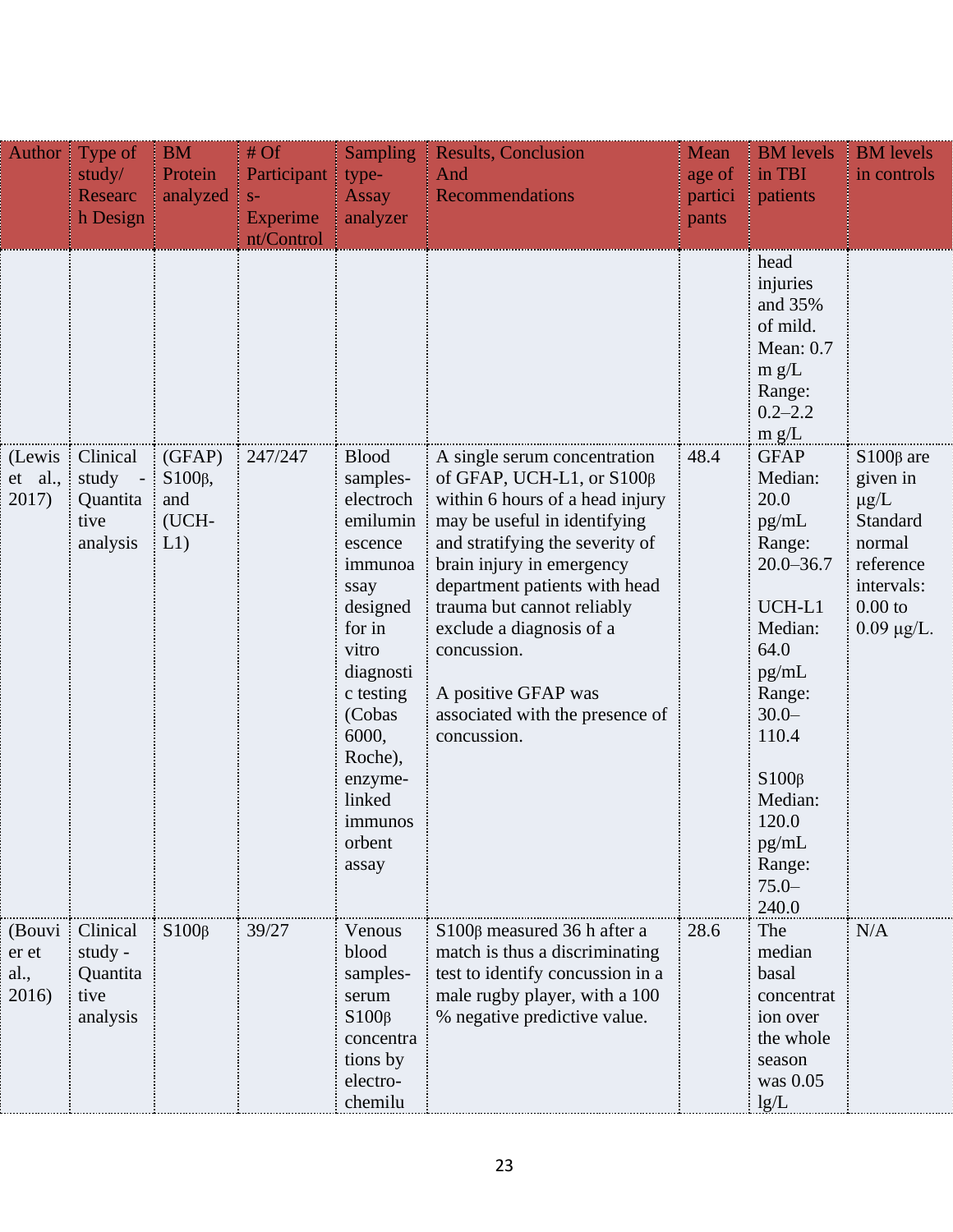|                                                 | Author Type of<br>study/<br>Researc<br>h Design     | <b>BM</b><br>Protein<br>analyzed                                                                                                          | # Of<br>Participant type-<br>$S-$<br><b>Experime</b><br>nt/Control | Sampling<br><b>Assay</b><br>analyzer                                                                                                                                                                                                                                                                                | <b>Results, Conclusion</b><br>And<br>Recommendations                                                                                                                                                                                                                                                                                                                                                | Mean<br>age of<br>partici<br>pants | <b>BM</b> levels<br>in TBI<br>T<br>patients                                                                                                  | <b>BM</b> levels<br>in controls |
|-------------------------------------------------|-----------------------------------------------------|-------------------------------------------------------------------------------------------------------------------------------------------|--------------------------------------------------------------------|---------------------------------------------------------------------------------------------------------------------------------------------------------------------------------------------------------------------------------------------------------------------------------------------------------------------|-----------------------------------------------------------------------------------------------------------------------------------------------------------------------------------------------------------------------------------------------------------------------------------------------------------------------------------------------------------------------------------------------------|------------------------------------|----------------------------------------------------------------------------------------------------------------------------------------------|---------------------------------|
| (Di)<br><b>Battist</b><br>a et<br>al.,<br>2018) | Clinical<br>study -<br>Quantita<br>tive<br>analysis | GFAP,<br>$S100\beta$ ,<br>NSE,<br>Total-<br>tau<br>(NRGN)<br>(CKBB)<br>(VILIP)-<br>(vWF),<br>(BDNF),<br>(PRDX)<br>$-6$ , and<br>$(MCP)$ - | 19/19                                                              | minescen<br>ce<br>immunoa<br>ssay on a<br>Roche<br>Diagnosti<br>cs Cobas<br>e411<br>instrume<br>nt<br>(Meylan,<br>France)<br>Venous<br>blood<br>samples:<br>electroch<br>emilumin<br>escent<br>SULFO-<br>TagTM,<br>sensitive<br>electroch<br>emilumin<br>escence<br>detection<br>via<br>sandwich<br>immunoa<br>ssay | Findings support the continued<br>application of blood<br>biomarkers to help elucidate<br>the pathophysiology of<br>secondary injury after SRC.<br>Higher circulating levels of<br>PRDX-6 in athletes with SRC<br>compared to control athletes in<br>the subacute phase after injury<br>and identified a relationship<br>between SRC and higher<br>PRDX-6 and T-tau levels at<br>medical clearance. | $\frac{1}{2}$ 19                   | Minimum:<br>0.02,<br>Maximum<br>: 0.15<br>IQR:<br>$0.04 - 0.06$<br>PRDX-6<br>24.6 vs.<br>20.7<br>ng/mL<br>T-tau<br>20.4 vs.<br>14.4<br>pg/mL | N/A                             |

# <span id="page-32-0"></span>*Quality Score and Level of Evidence*

The overall quality score did not vary for the articles, with 14 of the studies having a quality range of between 8. Based on the Research and Quality Scoring Method, all the included studies were considered high quality. The studies were rated according to their characteristics, and the score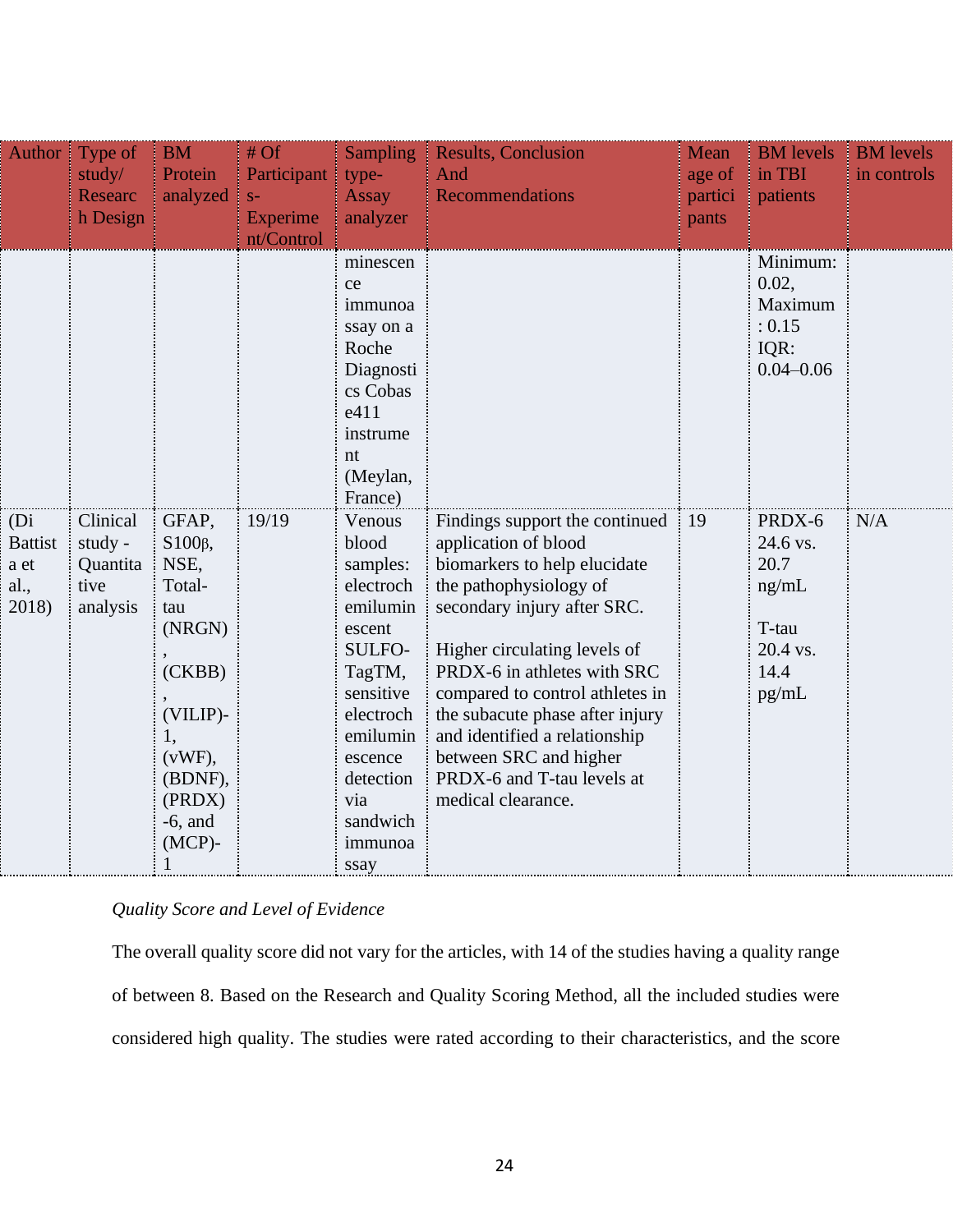#### determines the reliability of their published findings. However, none of the studies performed

#### sample justification. (See quality **Table 4**)

<span id="page-33-1"></span>*Table 4: Quality Assessment Scoring* 

|                                                 | Quanty Assessment                           |                                      |                              |                                             |                  |                          |                              |                           |                 |                                   |                           |                                    |                 |                                       |                                 |
|-------------------------------------------------|---------------------------------------------|--------------------------------------|------------------------------|---------------------------------------------|------------------|--------------------------|------------------------------|---------------------------|-----------------|-----------------------------------|---------------------------|------------------------------------|-----------------|---------------------------------------|---------------------------------|
| element of assessment                           | scoring criteria                            | (Blais-<br>L'Écuver et<br>al., 2020) | (Schulte)<br>et al.,<br>2015 | (Bogoslov<br>sky et al., NN et al.,<br>2017 | (HERRMA<br>2000) | (Papa<br>et al.,<br>2014 | (Pelink<br>a et al.<br>2004) | Thelin<br>et al.,<br>2019 | et al.,<br>2020 | (Janigro (Papa et<br>al.,<br>2016 | (Wolf<br>et al.,<br>2013) | <b>(Romner</b><br>et al.,<br>2000) | et al.,<br>2017 | (Lewis   (Bouvie<br>r et al.,<br>2016 | (Di Battista<br>et al.,<br>2018 |
|                                                 | 0 = Non-randomized, systematic review,      |                                      |                              |                                             |                  |                          |                              |                           |                 |                                   |                           |                                    |                 |                                       |                                 |
|                                                 | observational, cohort study                 |                                      |                              |                                             |                  |                          |                              |                           |                 |                                   |                           |                                    |                 |                                       |                                 |
| Study design                                    | 1 = Randomized experiment, quasi-           | $\mathbf{1}$                         | $\mathbf{1}$                 | $\mathbf{1}$                                | 1                | $\mathbf{1}$             | 1                            | $\mathbf{1}$              | 1               | $\mathbf{1}$                      | $\mathbf{1}$              | $\mathbf{1}$                       | 1               | $\mathbf{1}$                          | $\mathbf{1}$                    |
|                                                 | experiment                                  |                                      |                              |                                             |                  |                          |                              |                           |                 |                                   |                           |                                    |                 |                                       |                                 |
|                                                 |                                             |                                      | 1                            | $\mathbf{1}$                                | $\mathbf{1}$     | $\mathbf{1}$             | $\mathbf{1}$                 | $\mathbf{1}$              | 1               |                                   |                           |                                    |                 |                                       | $\mathbf{1}$                    |
| Outcome measure                                 | $0$ = measure of the outcome is self report | $\mathbf{1}$                         |                              |                                             |                  |                          |                              |                           |                 | $\mathbf{1}$                      | $\mathbf{1}$              | 1                                  | $\mathbf{1}$    | $\mathbf{1}$                          |                                 |
|                                                 | 1 =measure of the outcome been              |                                      |                              |                                             |                  |                          |                              |                           |                 |                                   |                           |                                    |                 |                                       |                                 |
|                                                 | mentioned using validated measure           |                                      |                              |                                             |                  |                          |                              |                           |                 |                                   |                           |                                    |                 |                                       |                                 |
| Clarity of outcome                              | $0 = no$ definition of study outcome        | $\mathbf{1}$                         | 1                            | $\mathbf{1}$                                | $\mathbf{1}$     | 1                        | 1                            | 1                         | $\mathbf{1}$    | 1                                 | $\mathbf{1}$              | $\mathbf{1}$                       | 1               | $\mathbf{1}$                          | $\mathbf{1}$                    |
|                                                 | $1 =$ Clearly defined the study outcome     |                                      |                              |                                             |                  |                          |                              |                           |                 |                                   |                           |                                    |                 |                                       |                                 |
| Information on withdrawal or                    | $0 = not stated or discussed$               | $\mathbf{1}$                         | $\mathbf{1}$                 | $\mathbf{1}$                                | $\mathbf{1}$     | $\mathbf{1}$             | $\mathbf{1}$                 | $\mathbf{1}$              | $\mathbf{1}$    | 1                                 | 1                         | $\mathbf{1}$                       | $\mathbf{1}$    | $\mathbf{1}$                          | $\mathbf{1}$                    |
| dropout rate                                    | 1 = Clearly stated [number and reasons      |                                      |                              |                                             |                  |                          |                              |                           |                 |                                   |                           |                                    |                 |                                       |                                 |
| Research question                               | $0 = not clear$                             | $\mathbf{1}$                         | 1                            | $\mathbf{1}$                                | 1                | $\mathbf{1}$             | $\mathbf{1}$                 | $\mathbf{1}$              | $\mathbf{1}$    | 1                                 | $\mathbf{1}$              | $\mathbf{1}$                       | 1               | $\mathbf{1}$                          | 1                               |
|                                                 | $1 = Clearly stated$                        |                                      |                              |                                             |                  |                          |                              |                           |                 |                                   |                           |                                    |                 |                                       |                                 |
| Participants in sample                          | $0 = not clear$                             | $\mathbf{1}$                         | 1                            | $\mathbf{1}$                                | $\mathbf{1}$     | $\mathbf{1}$             | $\mathbf{1}$                 | 1                         | $\mathbf{1}$    | 1                                 |                           | $\mathbf{1}$                       | 1               | $\mathbf{1}$                          | $\mathbf{1}$                    |
|                                                 | 1 = Clearly identified and described        |                                      |                              |                                             |                  |                          |                              |                           |                 |                                   | 1                         |                                    |                 |                                       |                                 |
| Participant inclusion/exclusion                 | $0 = not clear$                             | $\mathbf{1}$                         | 1                            | 1                                           | $\mathbf{1}$     | $\mathbf{1}$             | 1                            | 1                         | $\mathbf{1}$    | $\mathbf{1}$                      | $\mathbf{1}$              | $\mathbf{1}$                       | 0               | $\mathbf{1}$                          | $\mathbf{1}$                    |
| criteria                                        | $1 = specified$                             |                                      |                              |                                             |                  |                          |                              |                           |                 |                                   |                           |                                    |                 |                                       |                                 |
| Type of location where study                    | $0 = not clear$                             |                                      |                              | $\mathbf{1}$                                | $\mathbf{1}$     | $\mathbf{1}$             |                              |                           | $\mathbf{1}$    | $\mathbf{1}$                      |                           |                                    |                 |                                       | $\mathbf{1}$                    |
| conducted and type of data                      |                                             | 1                                    | 1                            |                                             |                  |                          | 1                            | 1                         |                 |                                   |                           | 1                                  | 1               | $\mathbf{1}$                          |                                 |
| collection performed                            | $1 = Clearly stated$                        |                                      |                              |                                             |                  |                          |                              |                           |                 |                                   | 1                         |                                    |                 |                                       |                                 |
|                                                 | $0 =$ Unclear/not provided                  |                                      |                              |                                             |                  |                          |                              |                           |                 |                                   |                           |                                    |                 |                                       | $\Omega$                        |
| Sample size justification and power<br>analysis | 1 = Sufficiently described and justified    | $\mathbf 0$                          | 0                            | $\Omega$                                    | $\Omega$         | $\Omega$                 | $\Omega$                     | $\Omega$                  | $\Omega$        | $\Omega$                          | $\Omega$                  | $\Omega$                           | 0               | $\Omega$                              |                                 |
|                                                 | before the study                            |                                      |                              |                                             |                  |                          |                              |                           |                 |                                   |                           |                                    |                 |                                       |                                 |
| Total                                           | 8                                           | 8                                    | 8                            | 8                                           | 8                | 8                        | 8                            | 8                         | 8               | 8                                 | 8                         | $\overline{\phantom{a}}$           | 8               | 8                                     |                                 |
| the score will be divided into 3 groups:        |                                             |                                      |                              |                                             |                  |                          |                              |                           |                 |                                   |                           |                                    |                 |                                       |                                 |
| $0$ to $5$                                      | low quality                                 |                                      |                              |                                             |                  |                          |                              |                           |                 |                                   |                           |                                    |                 |                                       |                                 |
| 6 to 9                                          | high quality                                |                                      |                              |                                             |                  |                          |                              |                           |                 |                                   |                           |                                    |                 |                                       |                                 |

Quality Assessment

#### <span id="page-33-0"></span>*Biomarker Utility in Sport Setting*

The review was carried out to determine the efficacy of biomarkers GFAP, S100β, Total-tau, and NSE to aid the screening patients presenting with symptoms of mild traumatic brain injury (mTBI). The focus is on athletes presenting at an emergency department with possible mTBI requiring a CT scan based on the application of a clinical algorithm. The mentioned biofluid biomarkers have a strong predictive ability for mTBI, and their use could reduce the number of CT scans among athletic TBI patients. Athletes who play in higher divisions such as professional or collegiate often sustain one or multiple concussions. The important things in this setting are to determine whether a concussion has happened, and the level of injury sustained. It is possible to make real-time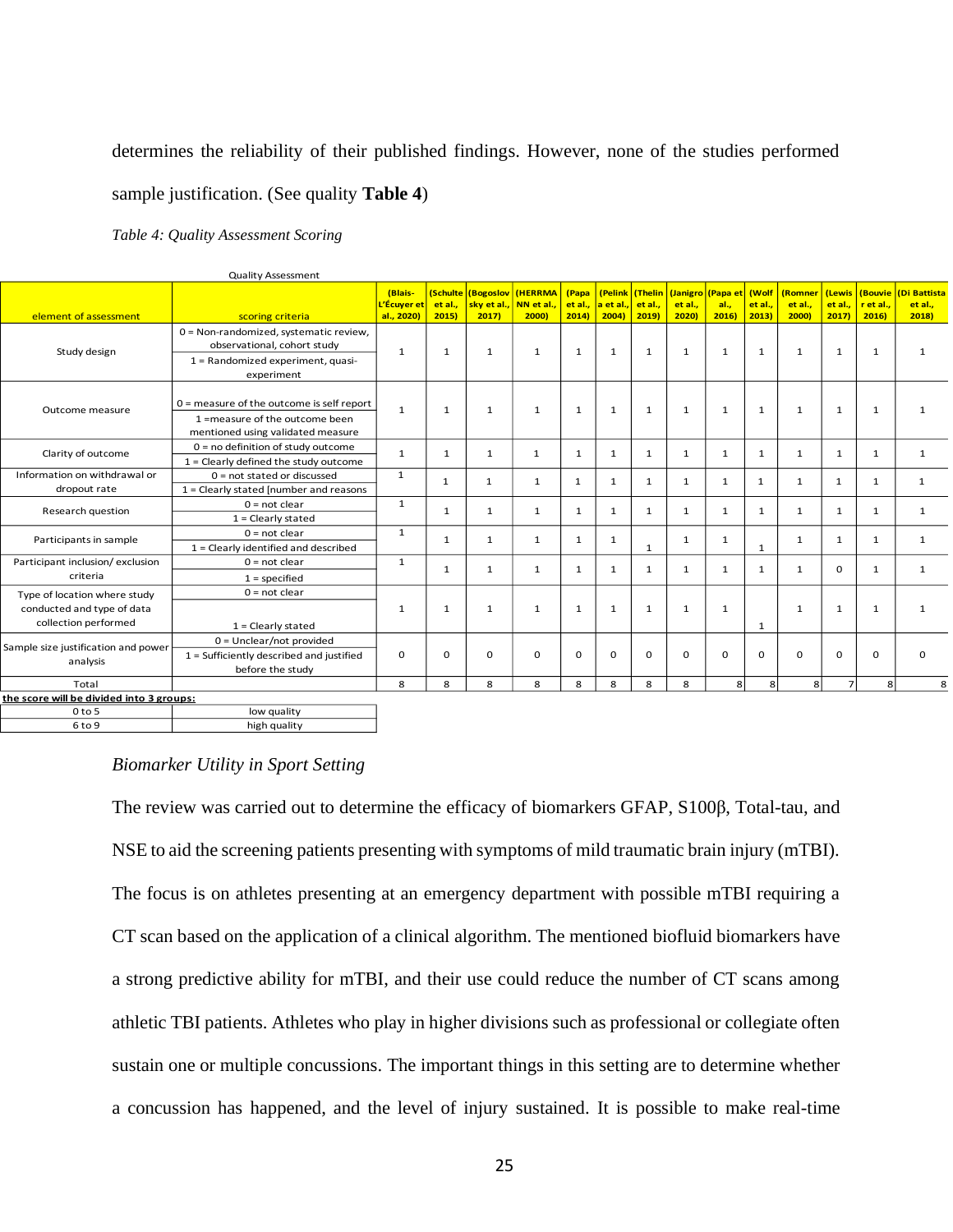decisions regarding "return to play" decisions for athletes using a biomarker that is detected in circulation within 30 minutes post-impact. [46] If they are tested again within days of a concussion, combined with other measures such as the Glasgow coma scale (GCS), a scoring system used to determine the level of consciousness post mTBI [23], they could be useful in "return to play" decisions. A key characteristic of sports-related mTBI is repeated concussions over time, both in a recreational and professional sports setting. The forest plot below shows the negative predictive value of the four biomarkers.

|                                                                       | <b>Experimental</b> | Control |               |     | <b>Odds Ratio</b>   | <b>Odds Ratio</b>         |                                                 |                    |                |
|-----------------------------------------------------------------------|---------------------|---------|---------------|-----|---------------------|---------------------------|-------------------------------------------------|--------------------|----------------|
| <b>Study or Subgroup</b>                                              | <b>Events</b>       | Total   | <b>Events</b> |     | <b>Total Weight</b> | M-H. Fixed, 95% CI        |                                                 | M-H. Fixed, 95% CI |                |
| Bogoslovsky et al., 2017                                              | 12                  | 34      | 0             | 69  | 9.7%                | 77.22 [4.39, 1357.07]     |                                                 |                    |                |
| Bouvier et al., 2016                                                  | 5                   | 39      | 0.            | 27  | 23.0%               | 8.77 [0.46, 165.54]       |                                                 |                    |                |
| Di Battista et al., 2018                                              | 12                  | 19      | 0.            | 19  | 8.5%                | 65.00 [3.40, 1241.24]     |                                                 |                    |                |
| Janigro et al., 2020                                                  | 8                   | 15      | 0.            | 15  | 10.6%               | 35.13 [1.78, 693.38]      |                                                 |                    |                |
| Lewis et al., 2017                                                    | 188                 | 247     | 0.            | 247 | 5.4%                | 1568.19 [96.33, 25528.49] |                                                 |                    |                |
| Papa et al., 2014                                                     | 32                  | 325     | 0.            | 259 | 22.8%               | 57.47 [3.50, 943.22]      |                                                 |                    |                |
| Romner et al., 2000                                                   | 108                 | 278     | 0.            | 110 | 19.9%               | 140.64 [8.65, 2286.22]    |                                                 |                    |                |
| <b>Total (95% CI)</b>                                                 |                     | 957     |               | 746 | 100.0%              | 145.27 [50.74, 415.88]    |                                                 |                    |                |
| Total events                                                          | 365                 |         |               |     |                     |                           |                                                 |                    |                |
| Heterogeneity: Chi <sup>2</sup> = 8.07, df = 6 (P = 0.23); $P = 26\%$ |                     |         |               |     |                     |                           | 0.001                                           | 1n                 |                |
| Test for overall effect: $Z = 9.28$ (P < 0.00001)                     |                     |         |               |     |                     |                           | 0.1<br>Favours [experimental] Favours [control] |                    | $1000^{\circ}$ |

<span id="page-34-0"></span>*Figure 2: Forrest Plot on predictive utility*

**Figure 2** categorizes selected quantitative articles. This allowed me to directly compare the chosen studies and determine quality all in one platform. The studies had low heterogeneity or variability ( $P<0.23$ ) and the  $I<sup>2</sup>$  statistic equaled 26%. A random-effects model was used to estimate the mean of a distribution of effects. The weight (%) reflects how much of an impact a study or subgroup had on the overall findings. The vertical line represents the null effect. The horizontal lines on the plot represent the scale for statistics of Odds Ratio and the 95% confidence intervals. The blue boxes located on the horizontal lines represent the estimate of the study result. The smaller the blue box, the fewer participants in the study and vice versa. The diamond located towards the bottom of the plot illustrates the point estimate and confidence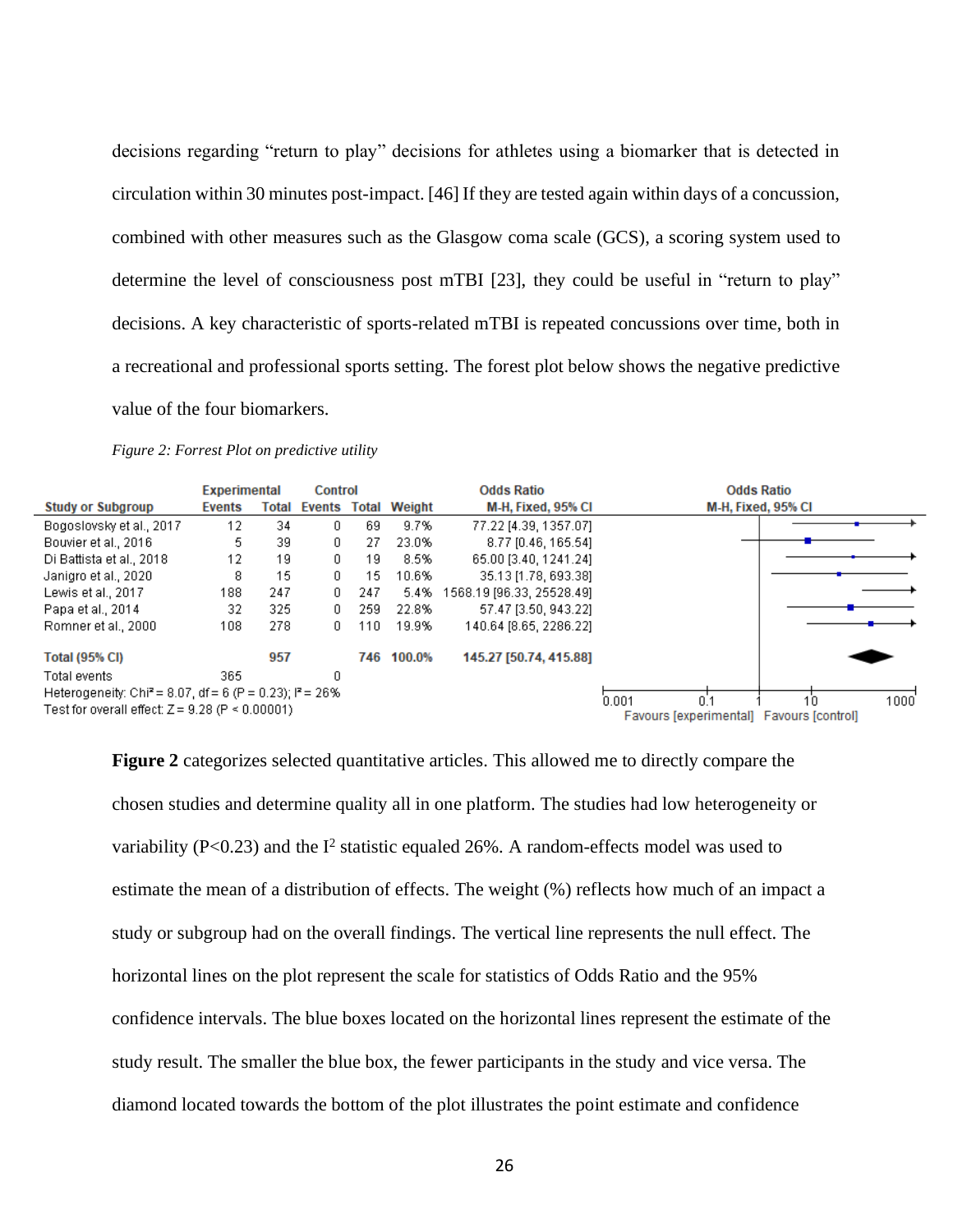intervals after the studies or subgroups were averaged. A test of heterogeneity is the  $I^2$  statistic. The formula for calculating  $I^2$  from Cochran's Q is  $I^2 = 100$  percent X (Cochran's Q – degrees of freedom). [50] The plot shows the odd ratios favor the control group thus depicting the negative predictive value of the biomarkers such that in the control group no mTBI case was reported. The biomarkers were only present in the experimental group which had cases of mTBI. Biomarkers may be of considerable use in the management of SRC mild traumatic brain injury. This figure was created using a 5.4 version of the Revman software.

<span id="page-35-0"></span>*Figure 3: Funnel Plot on the efficacy of biomarkers*



**Figure 3** also categorizes selected quantitative articles and assesses the potential role of publication bias. This figure shows lower quadrant precision. The standard error of the effect estimate was chosen as the measure of study size and plotted on the y-axis. This funnel plot screened the distribution of 14 studies for negative predictive value according to the average shown on the y-axis SE (log [OR]) and the mean result on the x-axis (OR). This plot depicted the probability of biomarkers and assessment of publication bias. This figure was also created using a 5.4 version of the Revman software.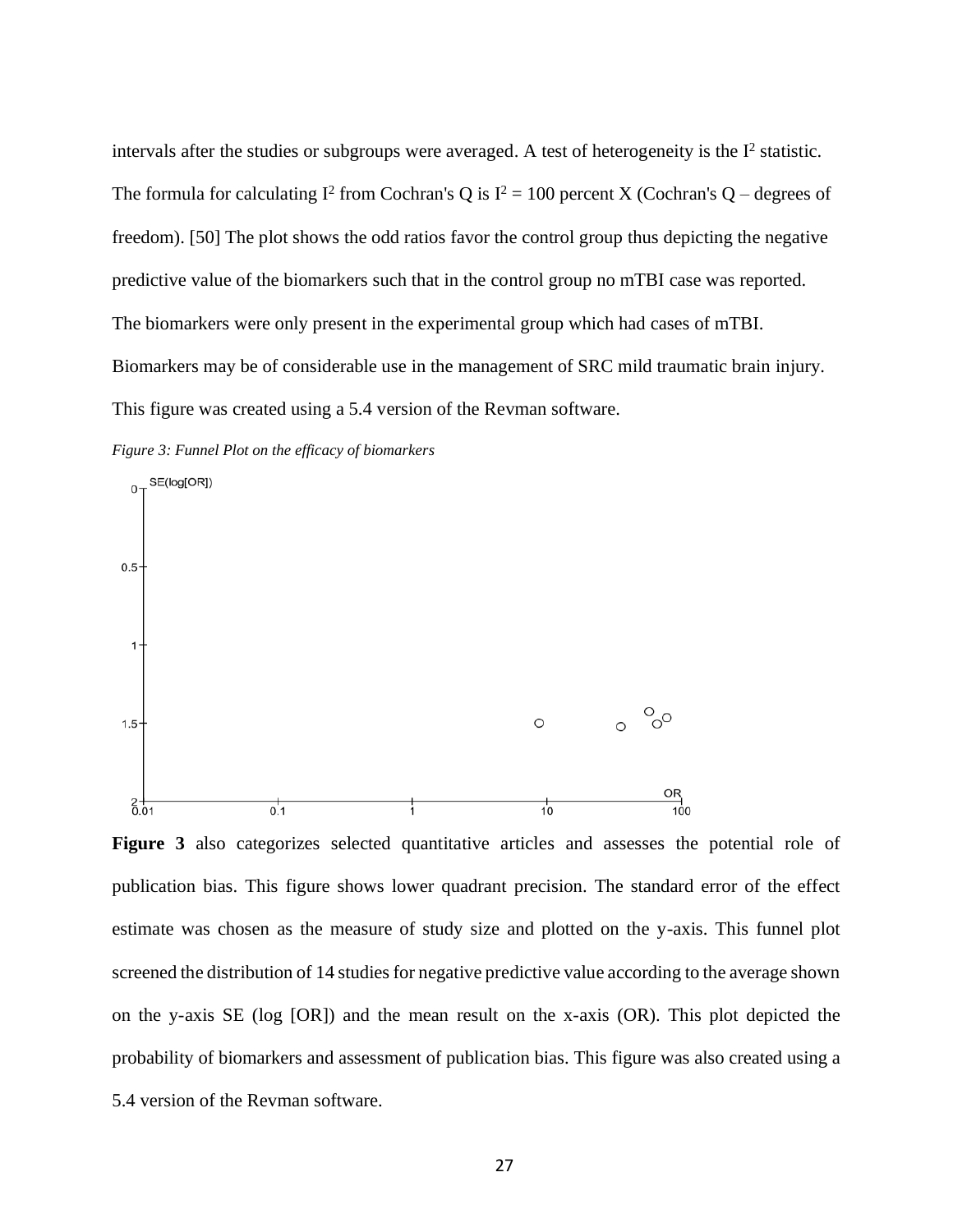## **DISCUSSION**

<span id="page-36-0"></span>From the review findings, it was established that the use of biofluid biomarkers in the prediction of mild traumatic brain injury due to SRC is significant when the markers are used in large combinations. Notably, Schulte et al. (2015) determined that NSE biomarkers, the reference intervals that are being used, should not be applied to athletes. This discovery supports clinical medicine and raises the bar for the development and implementation of population-specific reference intervals. They establish that in the context of physical activity, provision of established reference intervals can be difficult; therefore, strict control should be maintained during experimental design determination. This tight control should also be carried over during sample collection for studies and in the establishment of protocols for the implementation of biomarkers in the diagnosis of mTBI, especially among athletes. Schulte et al. (2015), however, report that at the time an athlete returns to play and at the end of the season the results for the given biomarkers were 100% and within athlete reference intervals. According to Herrmann et al. (2000) the considerable positive correlation between S100β and NSE concentrations and the number of impacts in their study suggests there is a direct correlation between increased concentrations of the proteins and traumatic brain injury. As such these proteins can be useful in the diagnosis of SRC mild traumatic brain injury. Herrmann et al. (2000) also determine that the way NSE and S100β are released can describe the pathophysiological impacts of brain injury and illustrate complex neuronal-glial interactions.

S100β protein, according to Romner et al. (2000) has been use as a serum marker for traumatic brain injury. Minute serum concentrations of S100β protein suggest normal intracranial results from neurological imaging techniques such as CT and X-ray scans. Significant concentrations of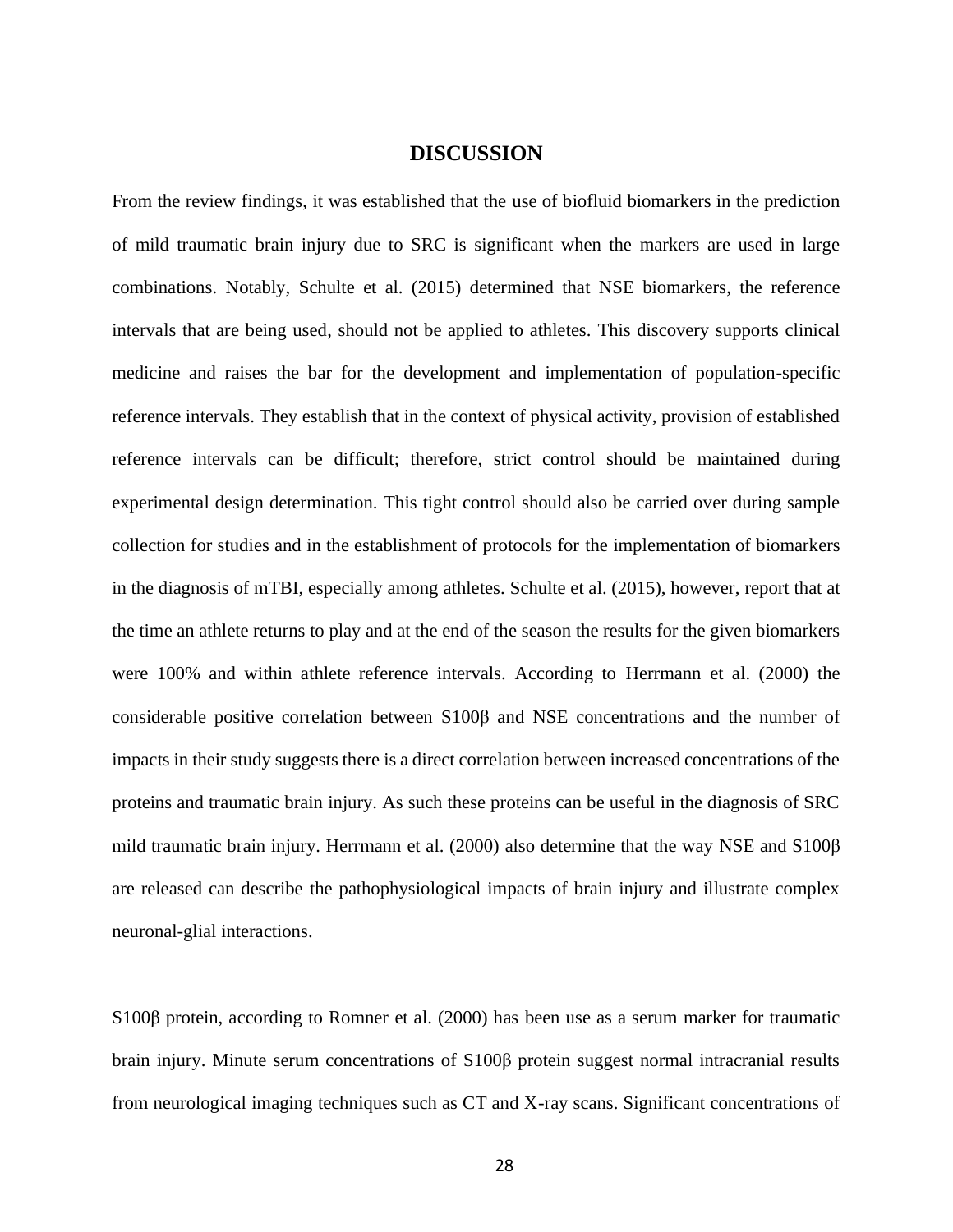the protein in serum can be used to inform the decision of which patients qualify for CT scans in scenarios where the CT is not a viable option such as when patients must travel long distances to obtain one. From their study, Bouvier et al. (2016) conclude that the S100β biomarker can be used as a discriminating test to predict traumatic brain injury after thirty-six hours of impact. This test provides a 100% negative predictive value. Blais-L'Écuyer et al. (2020) determine that S100β serum protein concentration in blood serum samples is unrelated to clinically significant intracranial hemorrhage in patients with mild traumatic brain injury. The protein biomarker was also not effective and productive in reducing the number of patients prescribed with CT scans in the emergency department. Significant traumatic brain injuries would have gone unaddressed if this protein was solely used in the diagnosis of mTBI.

GFAP out-performed S100β in the prediction of traumatic CT lesions, especially in the context of extracranial lesions on head scans and the extremities Papa et al., (2014). The two proteins were detectable in blood serum, within the general trauma population after about an hour after impact to the head. The temporal patterns of the two biomarkers, however, differed somewhat. S100β protein concentration in the serum increased significantly and peaked within the preceding 2 hours of injury while GFAP increased gradually and climaxed after about four hours. Pelinka et al. (2004) findings support the conclusions arrived at by Papa et al. (2014), although some forms of TBI were not associated with differences between the two biomarkers released. According to Pelinka et al. (2004), GFAP and S100β are reliable predictors of mortality, and their correlation in their release amends and strengthens after thirty-six hours. Papa et al. (2016) compared the predictive utility of GFAP in diagnosing mild and moderate traumatic brain and determined that the former effectively performed injury within seven days of injury while the utility of the latter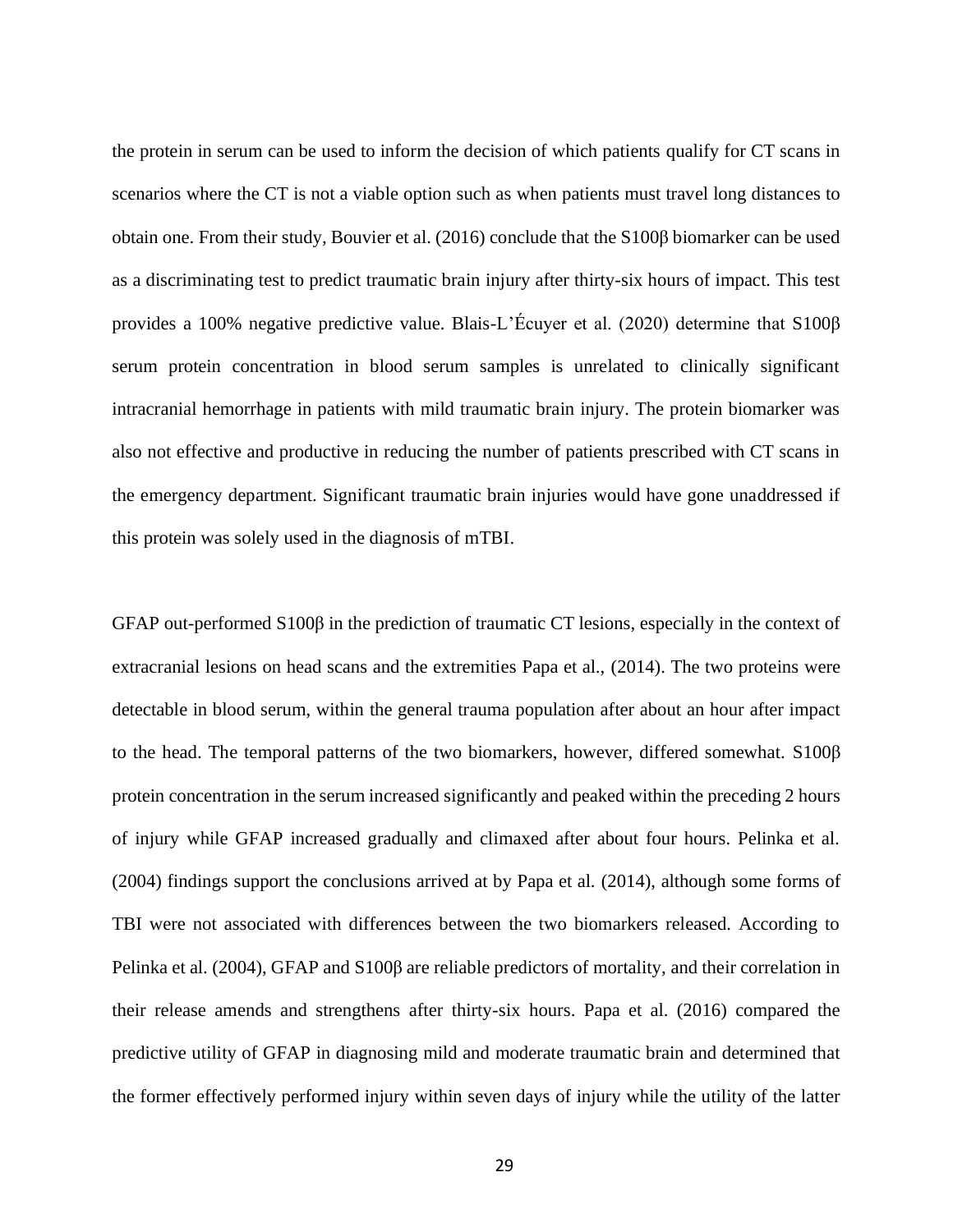became apparent in the very early post-injury period. According to Lewis et al. (2017), a single blood test for the concentration of GFAP or S100β within 6 hours of a head impact may be useful in predicting the severity of brain injury in patients with a head injury, but it cannot effectively rule out a diagnosis of concussion.

The use of biomarkers in the prediction of mild traumatic brain injury is substantiated by the use of multiple biomarkers such as in a panel. According to Thelin et al. (2019), a panel of several different protein biomarkers, all related to the degree of injury, improve the results of prediction models. These biomarkers usually have different cellular origins and temporal trajectories. The implementations of such a panel, concurrently with observable high-risk factors symptoms, provide a reliable protocol for diagnosing mTBI. Wolf et al. (2013). This is, however, a temporary solution as research continues to identify more effective and conclusive biomarkers for diagnosis.

The pathophysiology of sports-related concussion can be clarified using biofluid biomarkers, according to the findings of Di Battista et al. (2018). In the subacute phase after injury, significant circulating levels of PRDX-6 are found in athletes with SRC. Furthermore, the high levels identified a relationship between SRC and higher PRDX-6 and T-tau levels at medical clearance. While there is not enough evidence to support the importance of tau biomarkers alone in the management of patients with SR-TBI, understanding the relationship between PRDX-6 and tau, suggests great potential for future research. Bogoslovsky et al. (2017) establish that plasma biomarkers GFAP, tau, and Ab42, can be used in combination within the first thirty days of injury to differentiate controls of complicated traumatic brain injury populations and can be reliable predictors of TBI in both acute and subacute phases of injury. Janigro et al. (2020) determine that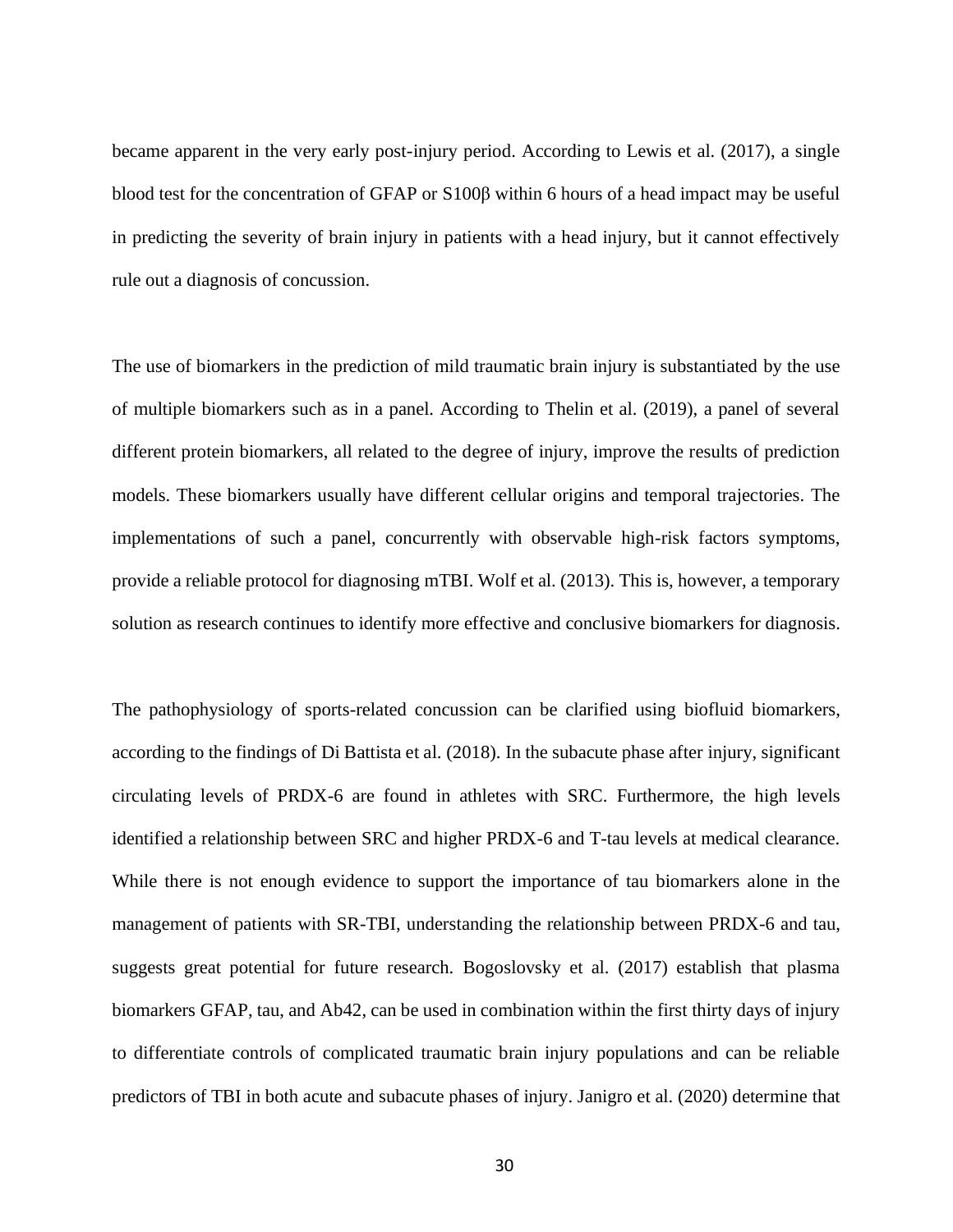salivary concentration of astrocytic protein S100β are higher than those measured in serum after head injury. S100β levels in saliva are similarly predictive to those in the blood, and there is a correlation between the two. [49] However, currently, there exists no implementation of this technology for saliva-based POI. [49] GFAP and S100β, biofluid biomarkers with an excellent negative predictive value and a low limit of detection in laboratory-based approaches, tend to miss clinically significant concussion sequelae.

### <span id="page-39-0"></span>*Study Strengths and Limitations*

Meanwhile, some limitations noted throughout this meta-analysis are to be discussed. The focus of this meta-analysis was on the four most investigated biofluid biomarkers after mTBI, but other biomarkers including neurofilament light protein (NF-L) were not included in this meta-analysis. [16] In this meta-analysis, I looked specifically at biomarkers in SR-TBI. I omitted studies that were not SR-TBI-specific and some of these studies showed biomarker levels to be significantly correlated with TBI. The S100β biomarker levels in the blood are equivalent to those in the saliva, and there is a link between salivary and blood S100β levels in the control and post-TBI conditions. [49] However, no deployment of this technology to saliva-based POI currently exists for biofluid protein biomarkers. [49] Furthermore, this meta-analysis did not conduct or implement any detailed research into the evaluation of a mTBI using POI salivary tests for biofluid protein biomarkers. The lack of description or the lack thereof of control groups in most of the studies, questions the reliability of the findings of this meta-analysis. The following studies failed to describe or did not include control groups in their research meaning that they are less effective, and their findings require more careful considerations: [25], [41], [30], [38], [39], [44], [45]. Despite these limitations, the evaluated biofluid biomarkers confirmed some success in predicting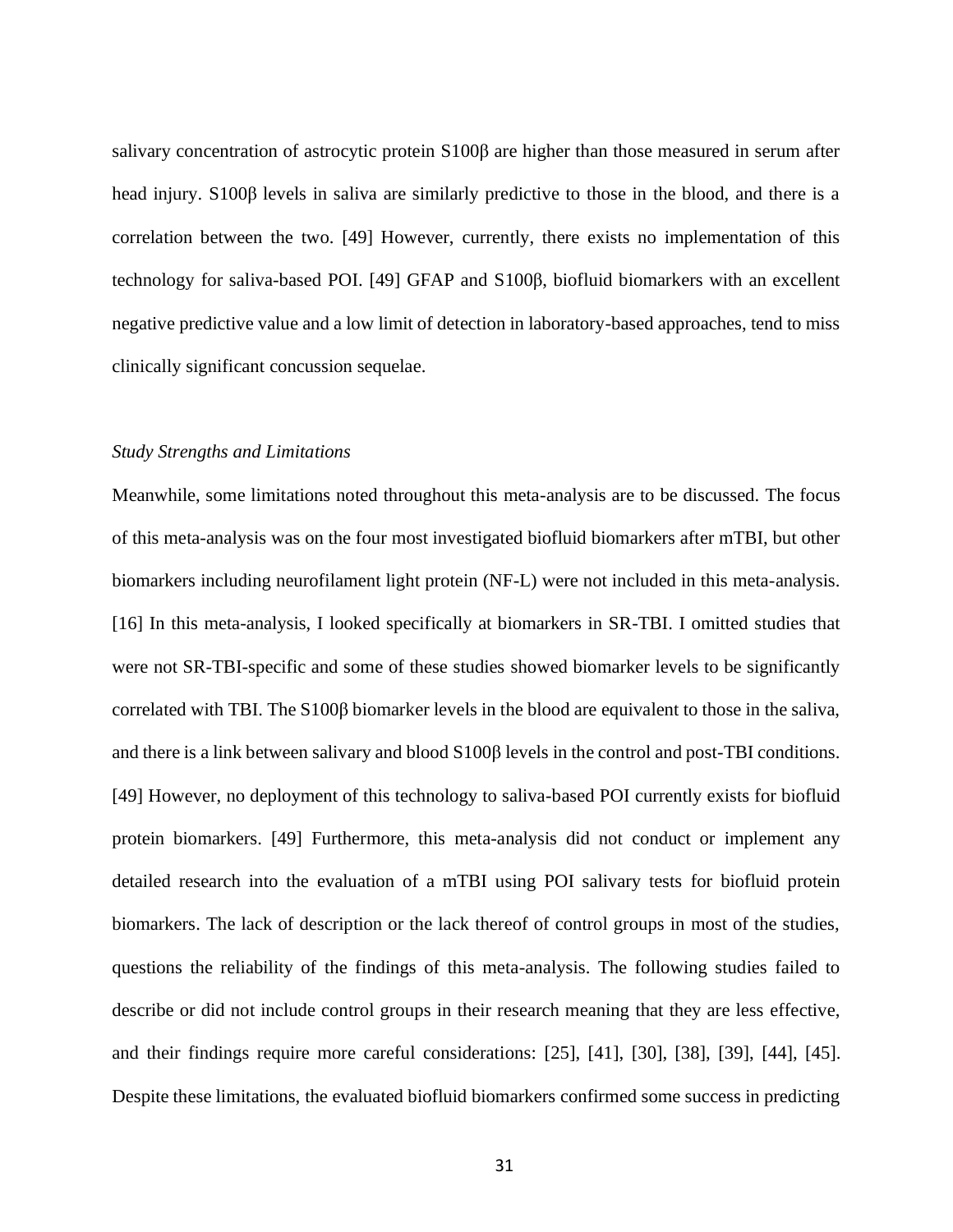positive intracranial lesions in CT scans after mTBI. Hence, these biomarkers may be reflective of a brain injury. The forest plot showed the odds ratio favoring the control group thus depicting the negative predictive value of the biomarkers such that in the control group no mTBI case was reported. This analysis also confirmed that the utility of biomarkers in the management of SRC mild traumatic brain injury is considerable.

### <span id="page-40-0"></span>*Conclusions and Future Directions*

When engaging in sports-related activities, most athletes tend to engage in physical touch, which may sometimes expose them to the risk of getting internal brain injuries, commonly known as Traumatic Brain Injury. It has become increasingly important to diagnose concussions as early as possible, especially in athletes who participate in sports and who suffer concussions regularly. Luckily, the research on TBI biomarkers is rapidly advancing, with data suggesting several promising candidates. Should these biomarkers be better established clinically, they could easily hold many important roles. It was established that the utility of biomarkers in the prediction of mTBI is significant when the markers are used in large combinations. These biomarkers can potentially aid in more accurate clinical decision-making by clarifying injury severity and monitoring injury progression and recovery. Utilizing biomarkers can reduce the cost of diagnosing mTBI, and athletes will be exposed to less radiation than with current imaging techniques. Developing biomarkers and incorporating them into guidelines could help athletes who participate in collision sports, which are commonly known for being at high-risk of repeated head injuries, return to sports safely. Biomarkers can potentially be the solution for accurate identification and treatment of Traumatic Brain Injuries. Regarding future reference in data collection, an alternative measure to the funnel plot is recommended to be employed to improve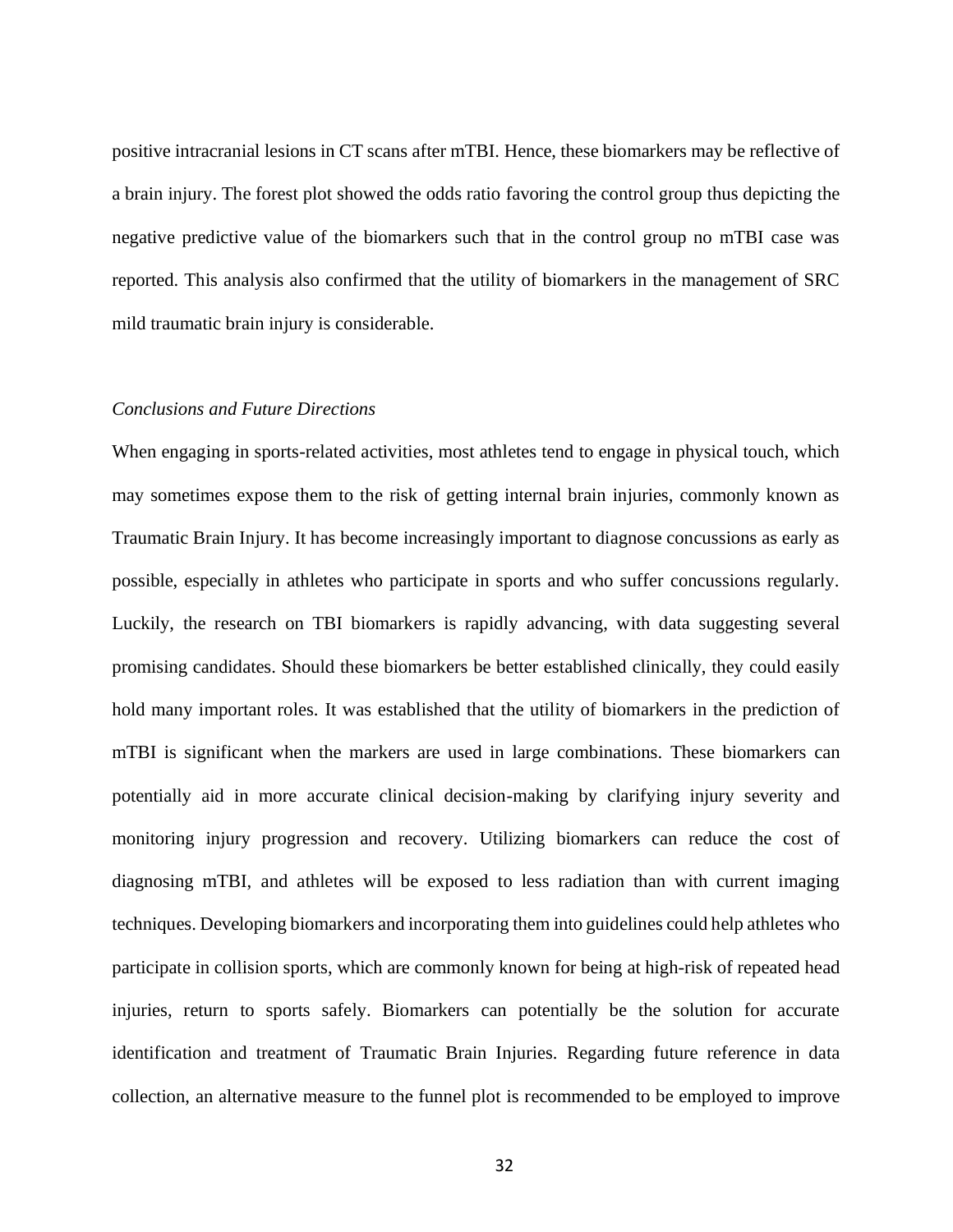future data collection, such as a forest plot, in which more significant conclusions were found within this review. Although several biomarkers of brain injury have been identified, continued research is required. Biofluid biomarkers, in combination with other clinical data, would maximize the diagnostic accuracy for athletes who suffer a mTBI, but the methodological limitations are evident in biomarker research. This results in the need for the clinical utility of biomarker use in mTBI to be further explored.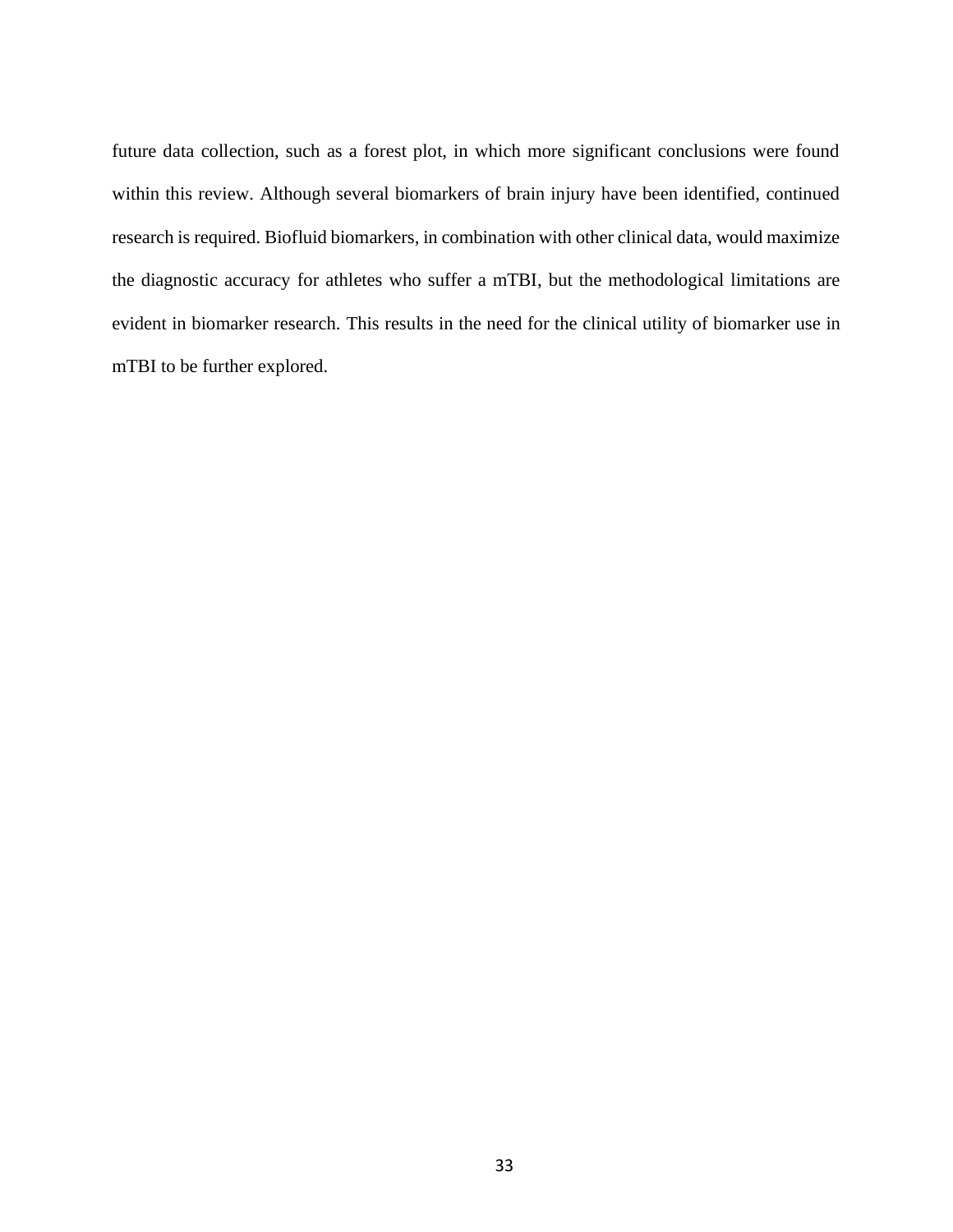# **REFERENCES**

- <span id="page-42-0"></span>1. Menon DK, Schwab K, Wright DW, Maas AI; Demographics and Clinical Assessment Working Group of the International and Interagency Initiative toward Common Data Elements for Research on Traumatic Brain Injury and Psychological Health. Position statement: definition of traumatic brain injury. Arch Phys Med Rehabil. 2010 Nov;91(11):1637-40. doi: 10.1016/j.apmr.2010.05.017. PMID: 21044706.
- 2. Montenigro PH, Bernick C, Cantu RC. Clinical features of repetitive traumatic brain injury and chronic traumatic encephalopathy. Brain Pathol. 2015 May;25(3):304-17. doi: 10.1111/bpa.12250. PMID: 25904046; PMCID: PMC8029369.
- 3. Galgano M, Toshkezi G, Qiu X, Russell T, Chin L, Zhao LR. Traumatic Brain Injury: Current Treatment Strategies and Future Endeavors. Cell Transplant. 2017 Jul;26(7):1118-1130. doi: 10.1177/0963689717714102. PMID: 28933211; PMCID: PMC5657730.
- 4. Theadom A, Mahon S, Hume P, Starkey N, Barker-Collo S, Jones K, Majdan M, Feigin VL. Incidence of Sports-Related Traumatic Brain Injury of All Severities: A Systematic Review. Neuroepidemiology. 2020;54(2):192-199. doi: 10.1159/000505424. Epub 2020 Jan 14. PMID: 31935738.
- 5. Luis CA, Mittenberg W. Mood and anxiety disorders following pediatric traumatic brain injury: a prospective study. J Clin Exp Neuropsychol. 2002 May;24(3):270-9. doi: 10.1076/jce.24.3.270.982. PMID: 11992209.
- 6. Kontos AP, Covassin T, Elbin RJ, Parker T. Depression, and neurocognitive performance after concussion among male and female high school and collegiate athletes. Arch Phys Med Rehabil. 2012 Oct;93(10):1751-6.

doi: 10.1016/j.apmr.2012.03.032. Epub 2012 Apr 10. PMID: 22503738.

- 7. May M, Milders M, Downey B, Whyte M, Higgins V, Wojcik Z, Amin S, O'Rourke S. Social Behavior and Impairments in Social Cognition Following Traumatic Brain Injury. J Int Neuropsychol Soc. 2017 May;23(5):400-411. doi: 10.1017/S1355617717000182. Epub 2017 Apr 12. PMID: 28399953.
- 8. Halstead ME, Walter KD, Moffatt K; COUNCIL ON SPORTS MEDICINE AND FITNESS. Sport-Related Concussion in Children and Adolescents. Pediatrics. 2018 Dec;142(6): e20183074. doi: 10.1542/peds.2018-3074. Epub 2018 Nov 12. PMID: 30420472.
- 9. Sarmiento K, Thomas KE, Daugherty J, et al. Emergency Department Visits for Sports- and Recreation-Related Traumatic Brain Injuries Among Children — United States, 2010– 2016. MMWR Morb Mortal Wkly Rep 2019; 68:237–242. doi: http://dx.doi.org/10.15585/mmwr.mm6810a2external icon.
- 10. Sahler CS, Greenwald BD. Traumatic brain injury in sports: a review. *Rehabil Res Pract*. 2012; 2012:659652. doi:10.1155/2012/659652

11. Mayo Foundation for Medical Education and Research. (2021, February 4). Traumatic brain injury. Mayo Clinic. from [https://www.mayoclinic.org/diseasesconditions/traumatic](https://www.mayoclinic.org/diseasesconditions/traumatic-brain-injury/symptomscauses/syc-20378557)[brain-injury/symptomscauses/syc-20378557.](https://www.mayoclinic.org/diseasesconditions/traumatic-brain-injury/symptomscauses/syc-20378557)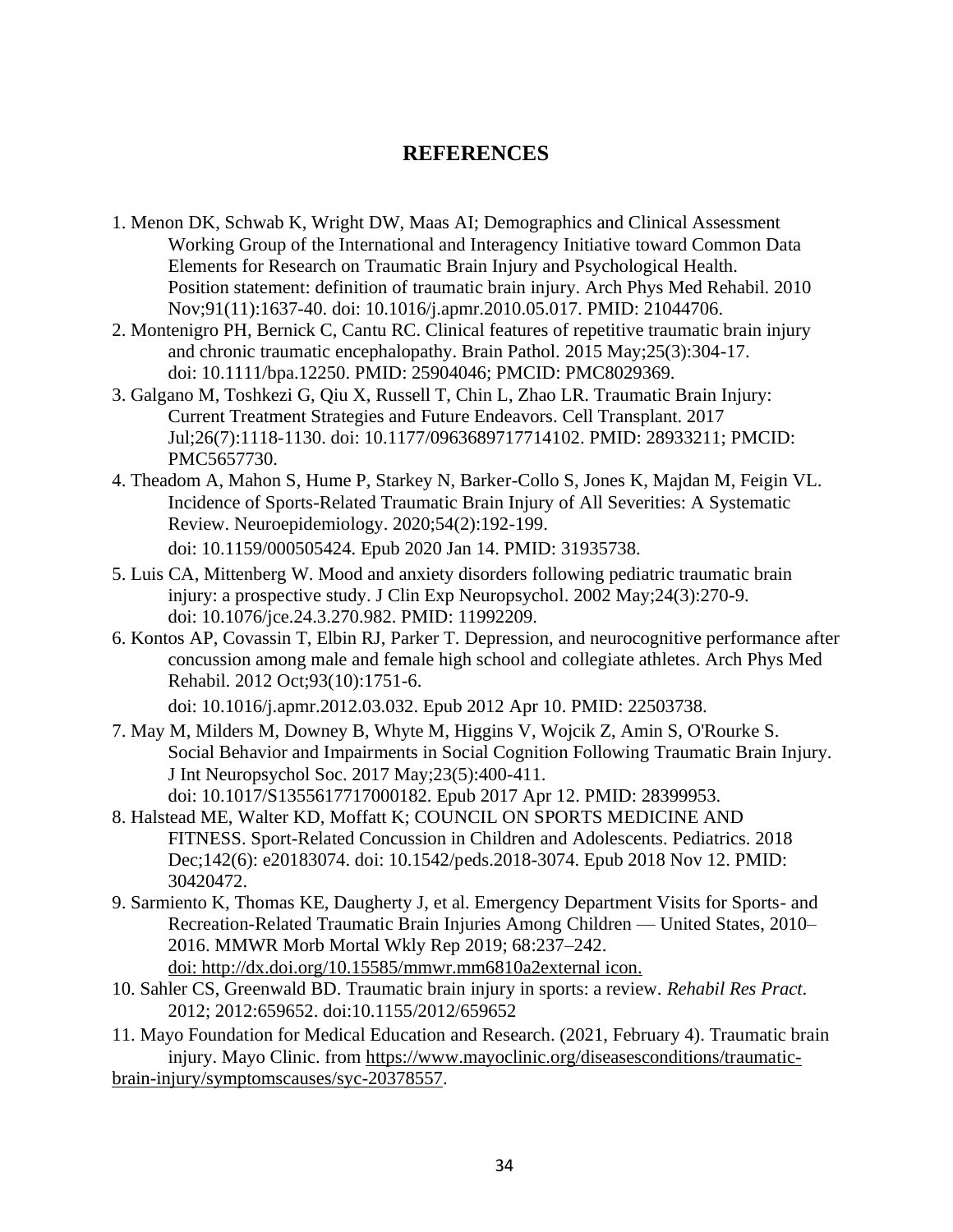- 12. McCorkle TA, Barson JR, Raghupathi R. A Role for the Amygdala in Impairments of Affective Behaviors Following Mild Traumatic Brain Injury. *Front Behav Neurosci*. 2021; 15:601275. Published 2021 Mar 4. doi:10.3389/fnbeh.2021.601275
- 13. National Institute of Neurological Disorders and Stroke. (2020). *Traumatic brain injury: Hope through research.* Retrieved March 20, 2020, from <https://www.ninds.nih.gov/Disorders/Patient-Caregiver> Education/HopeThroughResearch/Traumatic-Brain-Injury-Hope-Through
- 14. Galgano MA, Cantu R, Chin LS. Chronic Traumatic Encephalopathy: The Impact on Athletes. *Cureus*. 2016;8(3): e532. Published 2016 Mar 14. doi:10.7759/cureus.532
- 15. Finnoff JT, Jelsing EJ, Smith J. Biomarkers, genetics, and risk factors for concussion. PM R. 2011 Oct;3(10 Suppl 2): S452-9. PMID: 22035689. doi: 10.1016/j.pmrj.2011.07.014.
- 16. Zhang J, Puvenna V, Janigro D. Biomarkers of Traumatic Brain Injury and Their Relationship to Pathology. In: Laskowitz D, Grant G, editors. Translational Research in Traumatic Brain Injury. Boca Raton (FL): CRC Press/Taylor and Francis Group; 2016. Chapter 12. PMID: 26583183.
- 17. Kawata, K., Liu, C. Y., Merkel, S. F., Ramirez, S. H., Tierney, R. T., & Langford, D. (2016). Blood biomarkers for brain injury: What are we measuring? *Neuroscience & Biobehavioral Reviews*, *68*, 460–473. https://doi.org/10.1016/j.neubiorev.2016.05.009
- 18. National Institutes of Health. (2020, November 24). What are the treatments for traumatic brain injury (TBI)? National Institute of Child Health and Human Development. Retrieved from [https://www.nichd.nih.gov/health/topics/tbi/conditioninfo/treatment.](https://www.nichd.nih.gov/health/topics/tbi/conditioninfo/treatment)
- 19. Gong B, Leznik E. The role of ubiquitin C-terminal hydrolase L1 in neurodegenerative disorders. Drug News Perspect. 2007 Jul-Aug;20(6):365-70. PMID: 17925890. doi: 10.1358/dnp.2007.20.6.1138160.
- 20. Lumpkins KM, Bochicchio GV, Keledjian K, Simard JM, McCunn M, Scalea T. Glial fibrillary acidic protein is highly correlated with brain injury. J Trauma. 2008 Oct;65(4):778-82; discussion 782-4. PMID: 18849790. doi: 10.1097/TA.0b013e318185db2d.
- 21. Cheng F, Yuan Q, Yang J, Wang W, Liu H. The prognostic value of serum neuronspecific enolase in traumatic brain injury: systematic review and meta-analysis. *PLoS One*. 2014;9(9): e106680. Published 2014 Sep 4. doi: 10.1371/journal.pone.0106680
- 22. U.S. Department of Health and Human Services. (2016, March 16). How do healthcare providers diagnose traumatic brain injury (TBI)? Eunice Kennedy Shriver National Institute of Child Health and Human Development. Retrieved from [https://www.nichd.nih.gov/health/topics/tbi/conditioninfo/diagnose.](https://www.nichd.nih.gov/health/topics/tbi/conditioninfo/diagnose)
- 23. Commissioner, O. of the. (2018, February 15). FDA authorizes marketing of First Blood Test to aid in the evaluation of concussion in adults. U.S. Food and Drug Administration. Retrieved from [https://www.fda.gov/news-events/press-](https://www.fda.gov/news-events/press-announcements/fdaauthorizesmarketing-first-blood-test-aid-evaluation-concussion-adults)
- [announcements/fdaauthorizesmarketing-first-blood-test-aid-evaluation-concussion-adults.](https://www.fda.gov/news-events/press-announcements/fdaauthorizesmarketing-first-blood-test-aid-evaluation-concussion-adults)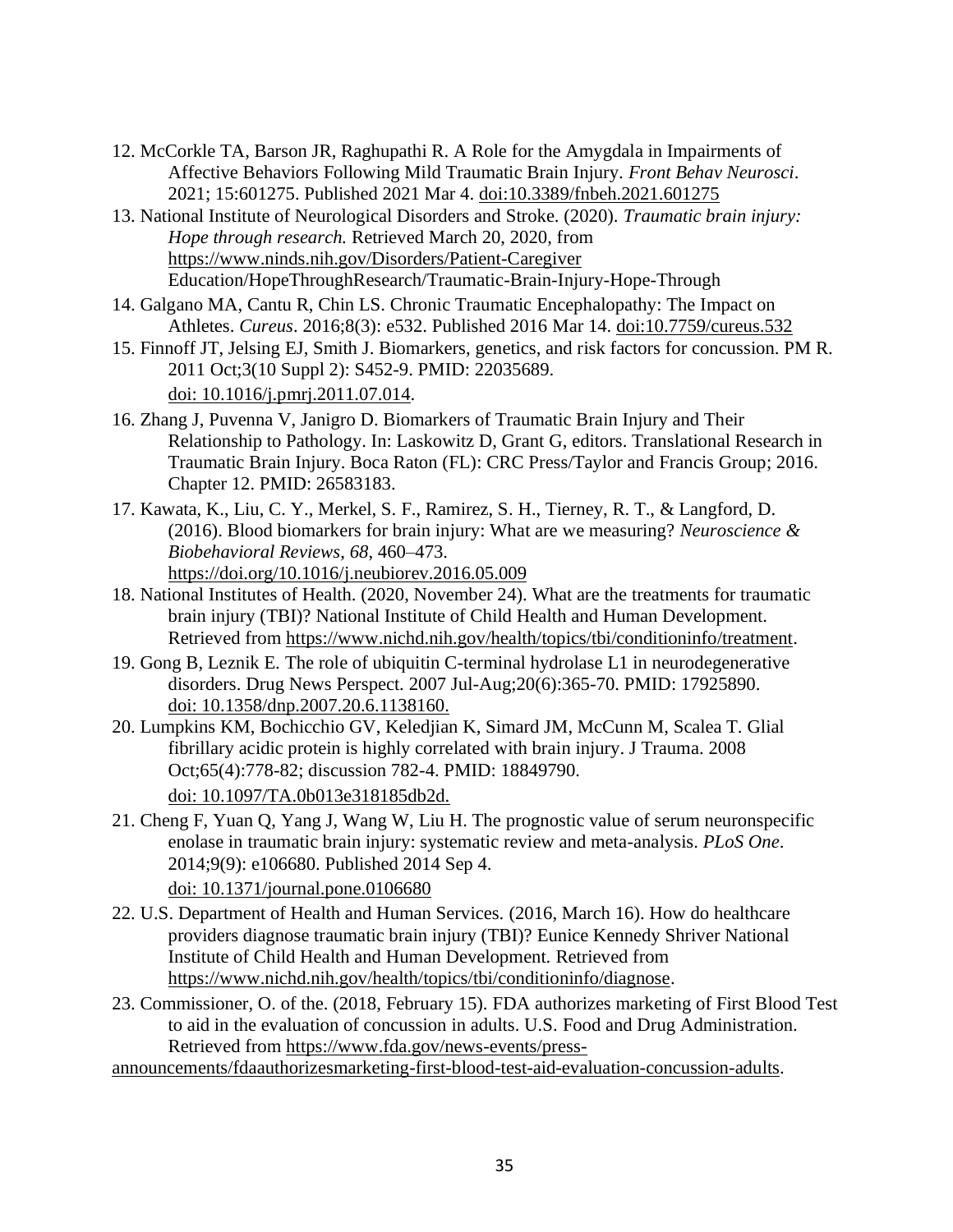- 24. U.S. Department of Health and Human Services. (n.d.). *Neurological diagnostic tests and procedures fact sheet*. National Institute of Neurological Disorders and Stroke. Retrieved from https://www.ninds.nih.gov/Disorders/Patient-Caregiver-Education/FactSheets/Neurological-Diagnostic-Tests-and-Procedures-Fact.
- 25. Blais-L'Écuyer, J., Blais-L'Écuyer, J., Mercier, É., Tardif, P., Archambault, P., Chauny, J., Berthelot, S., Frenette, J., Perry, J., Stiell, I., Émond, M., Lee, J., Lang, E., McRae, A., Boucher, V., & Le Sage, N. (2020). LO88: S100β serum protein level for the detection of clinically significant intracranial hemorrhage in patients with mild traumatic brain injury: a prospective cohort study. *CJEM*, *22*(S1), S39–S39. <https://doi.org/10.1017/cem.2020.142>
- 26. Bogoslovsky, T., Wilson, D., Chen, Y., Hanlon, D., Gill, J., Jeromin, A., Song, L., Moore, C., Gong, Y., Kenney, K., & Diaz-Arrastia, R. (2017). Increases of Plasma Levels of Glial Fibrillary Acidic Protein, Tau, and Amyloid β up to 90 Days after Traumatic Brain Injury. *Journal of Neurotrauma*, *34*(1), 66–73.<https://doi.org/10.1089/neu.2015.4333>
- 27. Bouvier, D., Duret, T., Abbot, M., Stiernon, T., Pereira, B., Coste, A., Chazal, J., & Sapin, V. (2016). Utility of S100β Serum Level for the Determination of Concussion in Male Rugby Players. *Sports Medicine*, *47*(4), 781–789. [https://doi.org/10.1007/s40279-016-](https://doi.org/10.1007/s40279-016-0579-9) [0579-9](https://doi.org/10.1007/s40279-016-0579-9)
- 28. Di Battista, A. P., Rhind, S. G., Baker, A. J., Jetly, R., Debad, J. D., Richards, D., & Hutchison, M. G. (2018). An investigation of neuroinjury biomarkers after sport-related concussion: from the subacute phase to clinical recovery. *Brain Injury*, *32*(5), 575–582. <https://doi.org/10.1080/02699052.2018.1432892>
- 30. HERRMANN, M., JOST, S., KUTZ, S., EBERT, A. D., KRATZ, T., WUNDERLICH, M. T., & SYNOWITZ, H. (2000). Temporal Profile of Release of Neurobiochemical Markers of Brain Damage After Traumatic Brain Injury Is Associated with Intracranial Pathology as Demonstrated in Cranial Computerized Tomography. *Journal of Neurotrauma*, *17*(2), 113–122.<https://doi.org/10.1089/neu.2000.17.113>
- 31. Jain, S., Teasdale, G. M., & Iverson, L. M. (2019, March 3). *Glasgow Coma Scale*. Nih.gov; StatPearls Publishing.<https://www.ncbi.nlm.nih.gov/books/NBK513298/>
- 32. Janigro, D., Kawata, K., Silverman, E., Marchi, N., & Diaz-Arrastia, R. (2020). Is Salivary S100β a Biomarker of Traumatic Brain Injury? A Pilot Study. *Frontiers in Neurology*, *11*.<https://doi.org/10.3389/fneur.2020.00528>
- 33. Jeter, C. B., Hergenroeder, G. W., Hylin, M. J., Redell, J. B., Moore, A. N., & Dash, P. K. (2013). Biomarkers for the Diagnosis and Prognosis of Mild Traumatic Brain Injury/Concussion. *Journal of Neurotrauma*, *30*(8), 657–670. <https://doi.org/10.1089/neu.2012.2439>
- 34. Lewis, L. M., Schloemann, D. T., Papa, L., Fucetola, R. P., Bazarian, J., Lindburg, M., & Welch, R. D. (2017). Utility of Serum Biomarkers in the Diagnosis and Stratification of Mild Traumatic Brain Injury. *Academic Emergency Medicine*, *24*(6), 710–720. <https://doi.org/10.1111/acem.13174>
- 35. O'Connell, B., Kelly, Á. M., Mockler, D., Orešič, M., Denvir, K., Farrell, G., Janigro, D., & Wilson, F. (2018). Use of Blood Biomarkers in the Assessment of Sports-Related Concussion—A Systematic Review in the Context of Their Biological Significance. *Clinical Journal of Sport Medicine*, *28*(6), 561–571. <https://doi.org/10.1097/jsm.0000000000000478>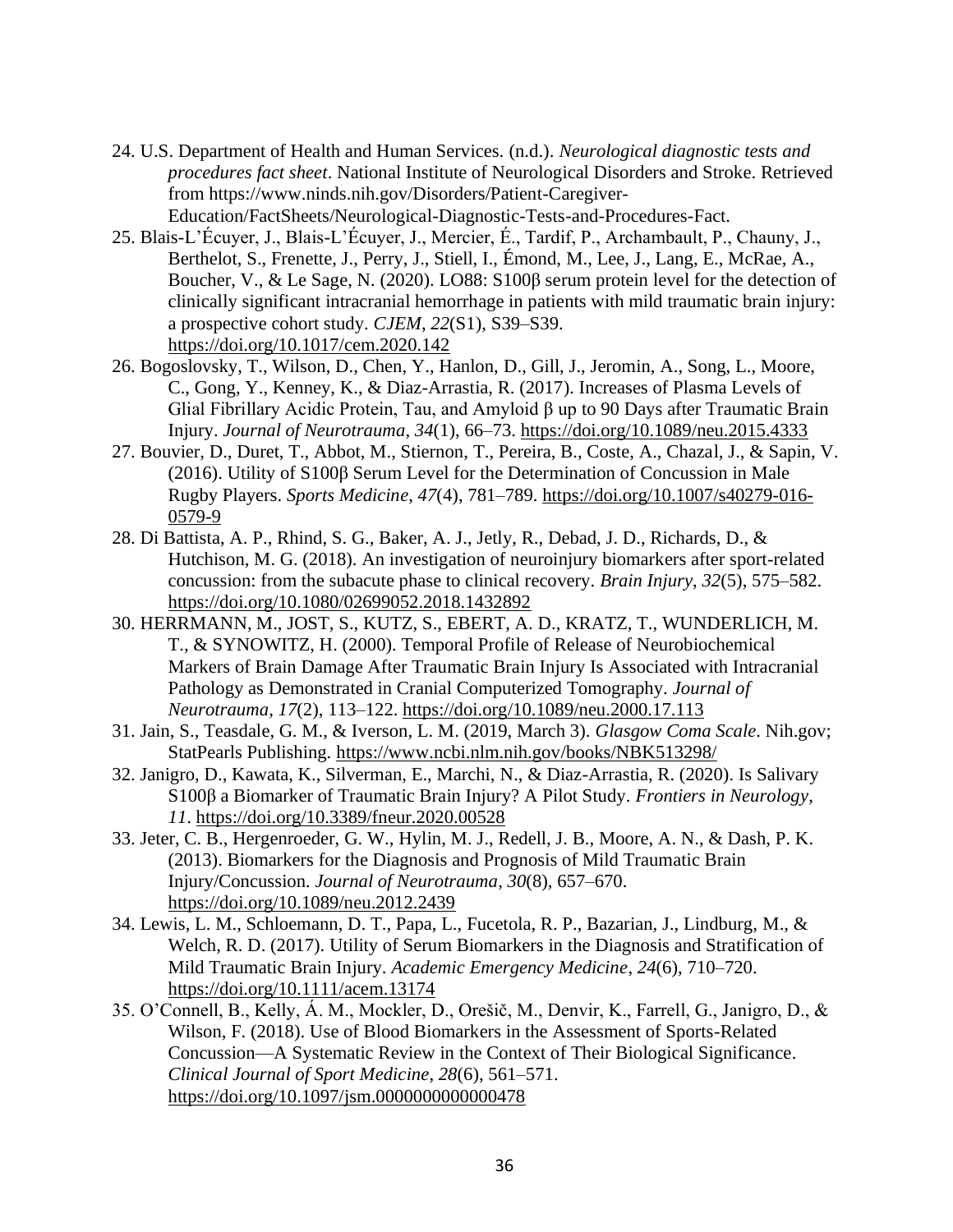- 37. Papa, L., Brophy, G. M., Welch, R. D., Lewis, L. M., Braga, C. F., Tan, C. N., Ameli, N. J., Lopez, M. A., Haeussler, C. A., Mendez Giordano, D. I., Silvestri, S., Giordano, P., Weber, K. D., Hill-Pryor, C., & Hack, D. C. (2016). Time Course and Diagnostic Accuracy of Glial and Neuronal Blood Biomarkers GFAP and UCH-L1 in a Large Cohort of Trauma Patients with and Without Mild Traumatic Brain Injury. *JAMA Neurology*, *73*(5), 551.<https://doi.org/10.1001/jamaneurol.2016.0039>
- 38. Papa, L., Silvestri, S., Brophy, G. M., Giordano, P., Falk, J. L., Braga, C. F., Tan, C. N., Ameli, N. J., Demery, J. A., Dixit, N. K., Mendes, M. E., Hayes, R. L., Wang, K. K. W., & Robertson, C. S. (2014). GFAP Out-Performs S100β in Detecting Traumatic Intracranial Lesions on Computed Tomography in Trauma Patients with Mild Traumatic Brain Injury and Those with Extracranial Lesions. *Journal of Neurotrauma*, *31*(22), 1815–1822.<https://doi.org/10.1089/neu.2013.3245>
- 39. Pelinka, L. E., Kroepfl, A., Leixnering, M., Buchinger, W., Raabe, A., & Redl, H. (2004). GFAP versus S100β in Serum after Traumatic Brain Injury: Relationship to Brain Damage and Outcome. *Journal of Neurotrauma*, *21*(11), 1553–1561. <https://doi.org/10.1089/neu.2004.21.1553>
- 40. Romner, B., Ingebrigtsen, T., Kongstad, P., & Børgesen, S. E. (2000). Traumatic Brain Damage: Serum S100β Protein Measurements Related to Neuroradiological Findings. *Journal of Neurotrauma*, *17*(8), 641–647.<https://doi.org/10.1089/089771500415391>
- 41. Schulte, S., Rasmussen, N. N., McBeth, J. W., Richards, P. Q., Yochem, E., Petron, D. J., & Strathmann, F. G. (2015). Utilization of the clinical laboratory for the implementation of concussion biomarkers in collegiate football and the necessity of personalized and predictive athlete specific reference intervals. *EPMA Journal*, *7*(1). <https://doi.org/10.1186/s13167-016-0050-x>
- 42. Senaratne, N., Hunt, A., Sotsman, E., & Grey, M. J. (2022). Biomarkers to aid the return to play decision following sports-related concussion: a systematic review. *Journal of Concussion*, *6*, 205970022110707.<https://doi.org/10.1177/20597002211070735>
- 43. *TBI Data and Statistics | Concussion | Traumatic Brain Injury | CDC Injury Center*. (2019, April 10). Www.cdc.gov.<https://www.cdc.gov/traumaticbraininjury/data/>
- 44. Thelin, E., Al Nimer, F., Frostell, A., Zetterberg, H., Blennow, K., Nyström, H., Svensson, M., Bellander, B.-M., Piehl, F., & Nelson, D. W. (2019). A Serum Protein Biomarker Panel Improves Outcome Prediction in Human Traumatic Brain Injury. *Journal of Neurotrauma*, *36*(20), 2850–2862.<https://doi.org/10.1089/neu.2019.6375>
- 45. Wolf, H., Frantal, S., Pajenda, G. S., Salameh, O., Widhalm, H., Hajdu, S., & Sarahrudi, K. (2013). Predictive value of neuromarkers supported by a set of clinical criteria in patients with mild traumatic brain injury: S100β protein and neuron-specific enolase on trial. *Journal of Neurosurgery*, *118*(6), 1298–1303.<https://doi.org/10.3171/2013.1.jns121181>
- 46. Wang, K. K., Yang, Z., Zhu, T., Shi, Y., Rubenstein, R., Tyndall, J. A., & Manley, G. T. (2018). An update on diagnostic and prognostic biomarkers for traumatic brain injury. Expert review of molecular diagnostics, 18(2), 165–180. <https://doi.org/10.1080/14737159.2018.1428089>
- 47. Page, M. J., McKenzie, J. E., Bossuyt, P. M., Boutron, I., Hoffmann, T. C., Mulrow, C. D., Shamseer, L., Tetzlaff, J. M., Akl, E. A., Brennan, S. E., Chou, R., Glanville, J., Grimshaw, J. M., Hróbjartsson, A., Lalu, M. M., Li, T., Loder, E. W., Mayo-Wilson, E.,